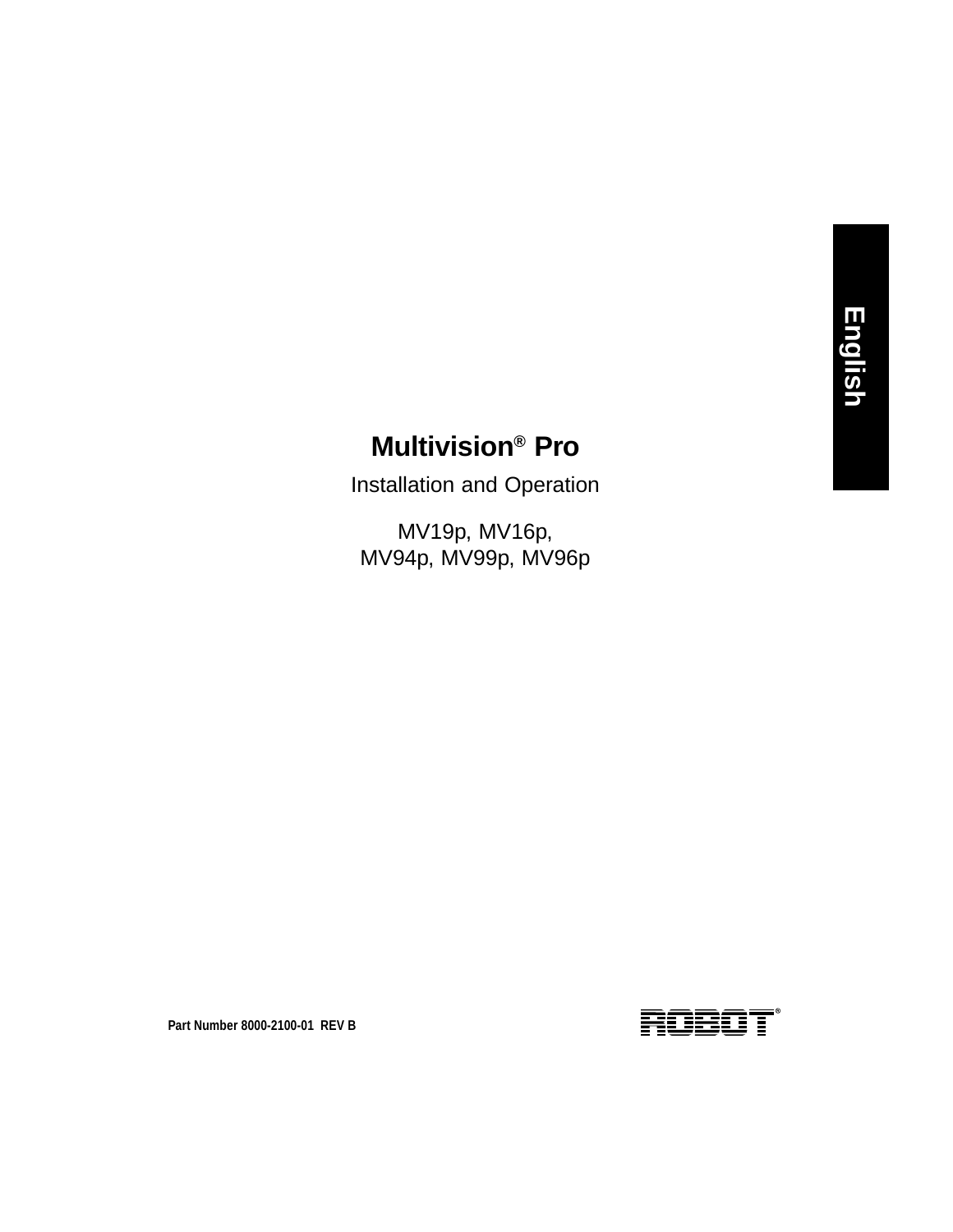#### Multivision® Pro

| <b>Notice</b>     | The information in this manual was current when published. The<br>manufacturer reserves the right to revise and improve its products.<br>All specifications are therefore subject to change without notice.                                                                                                                                                                                   |                                                                                             |  |
|-------------------|-----------------------------------------------------------------------------------------------------------------------------------------------------------------------------------------------------------------------------------------------------------------------------------------------------------------------------------------------------------------------------------------------|---------------------------------------------------------------------------------------------|--|
| Copyright         | Under copyright laws, the contents of this manual may not be cop-<br>ied, photocopied, reproduced, translated or reduced to any electronic<br>medium or machine-readable form, in whole or in part, without prior<br>written consent of Sensormatic Video Products Division.                                                                                                                  |                                                                                             |  |
|                   | © Copyright 1997, 1998                                                                                                                                                                                                                                                                                                                                                                        | Sensormatic Video Products Division<br>6795 Flanders Drive<br>San Diego, CA 92121<br>U.S.A. |  |
| <b>Trademarks</b> | Robot <sup>®</sup> and Multivision <sup>®</sup> are registered trademarks of Sensormatic<br>Video Products Division. Trademarked names are used throughout<br>this manual. Rather than place a symbol at each occurrence, trade-<br>marked names are designated with initial capitalization. Inclusion<br>or exclusion is not a judgment on the validity or legal status of the<br>term.<br>ш |                                                                                             |  |

ii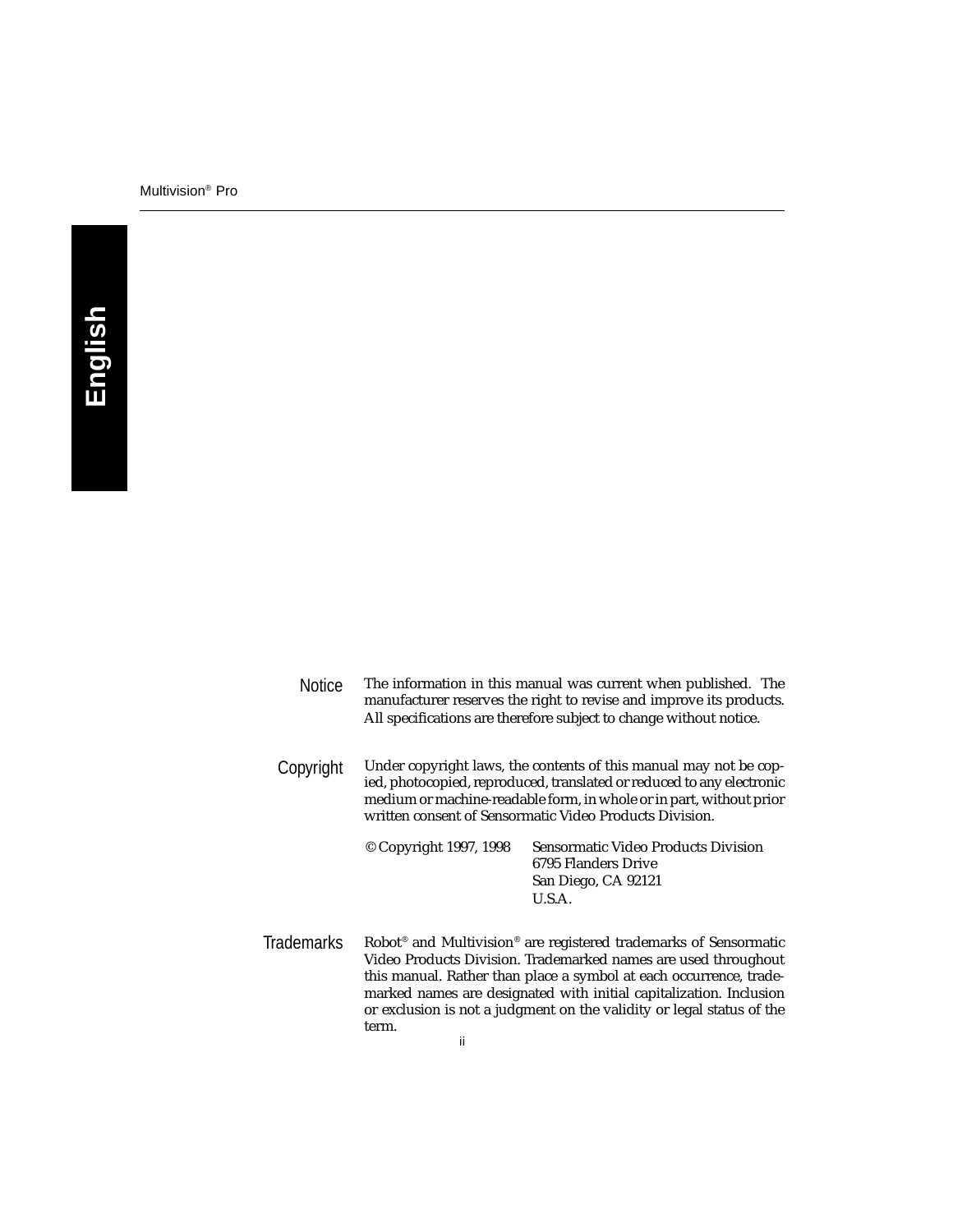Installation and Operation Manual

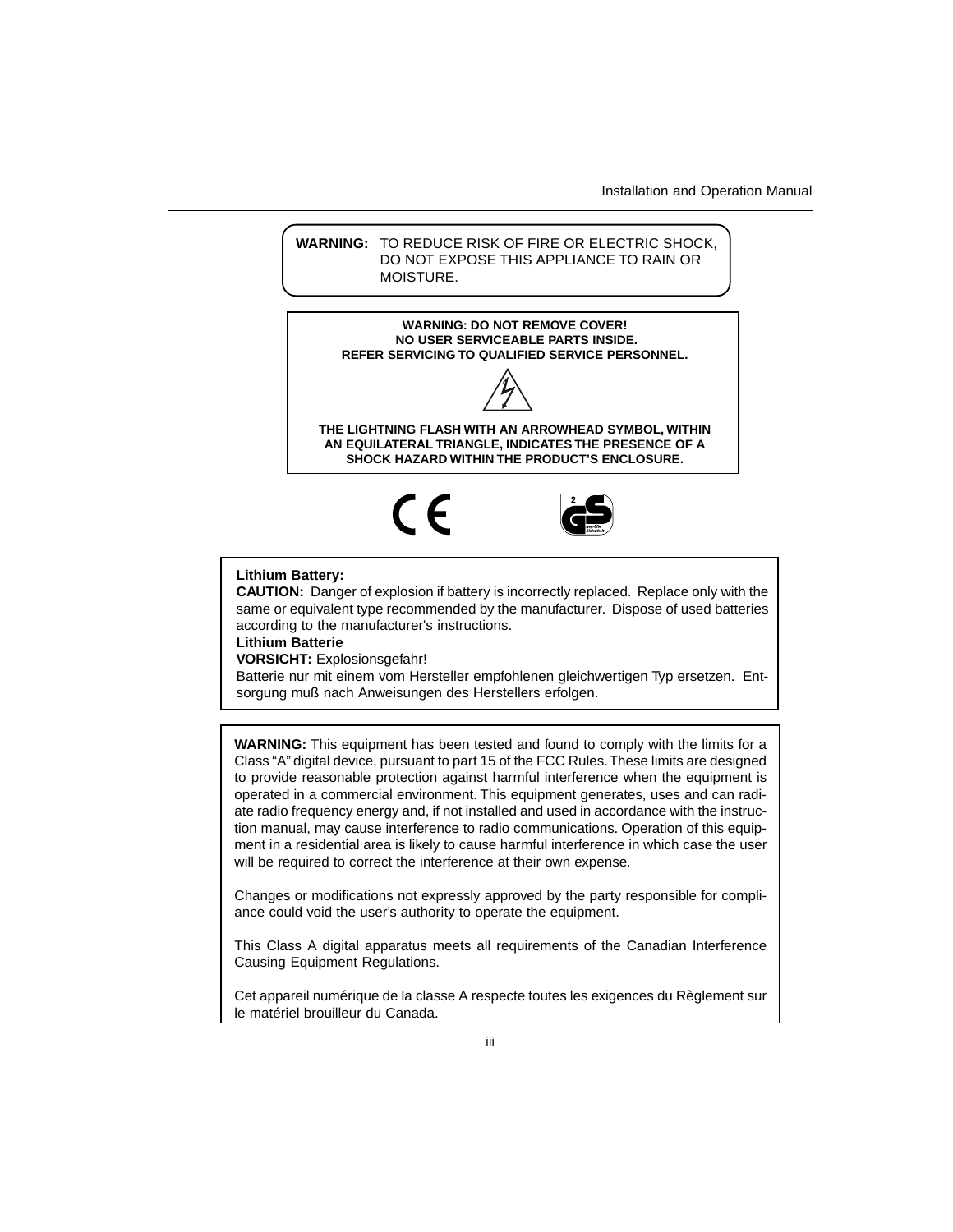Multivision® Pro

| <b>CONGRATULATIONS</b>                 | You now own one of the many fine products manufactured by<br>Robot. This product has been carefully inspected to rigid qual-<br>ity standards before shipment. With reasonable care, it will<br>provide years of reliable performance.                                      |
|----------------------------------------|-----------------------------------------------------------------------------------------------------------------------------------------------------------------------------------------------------------------------------------------------------------------------------|
|                                        | Considering the investment, we know you will want to obtain<br>the full performance capabilities engineered into your new Ro-<br>bot product. We recommend that you read this installation and<br>operation manual thoroughly before attempting to operate this<br>product. |
| <b>IMPORTANT</b><br><b>INFORMATION</b> | Before proceeding, please read and observe all instructions and<br>warnings contained in this manual. Retain this manual with<br>the original bill of sale for future reference and, if necessary,<br>warranty service.                                                     |
|                                        | When unpacking your new Robot product, check for missing<br>or damaged items. If any item is missing, or if damage is evi-<br>dent, DO NOT INSTALL OR OPERATE THIS PRODUCT. Con-<br>tact your Robot dealer for assistance.                                                  |
| <b>FOR YOUR</b><br><b>PROTECTION</b>   | Complete the following product purchase information. The fac-<br>tory requests this information when contacted for technical sup-<br>port. It is also valuable in case of loss or theft.                                                                                    |
|                                        |                                                                                                                                                                                                                                                                             |
|                                        |                                                                                                                                                                                                                                                                             |
|                                        | <b>Robot Dealer:</b>                                                                                                                                                                                                                                                        |
|                                        |                                                                                                                                                                                                                                                                             |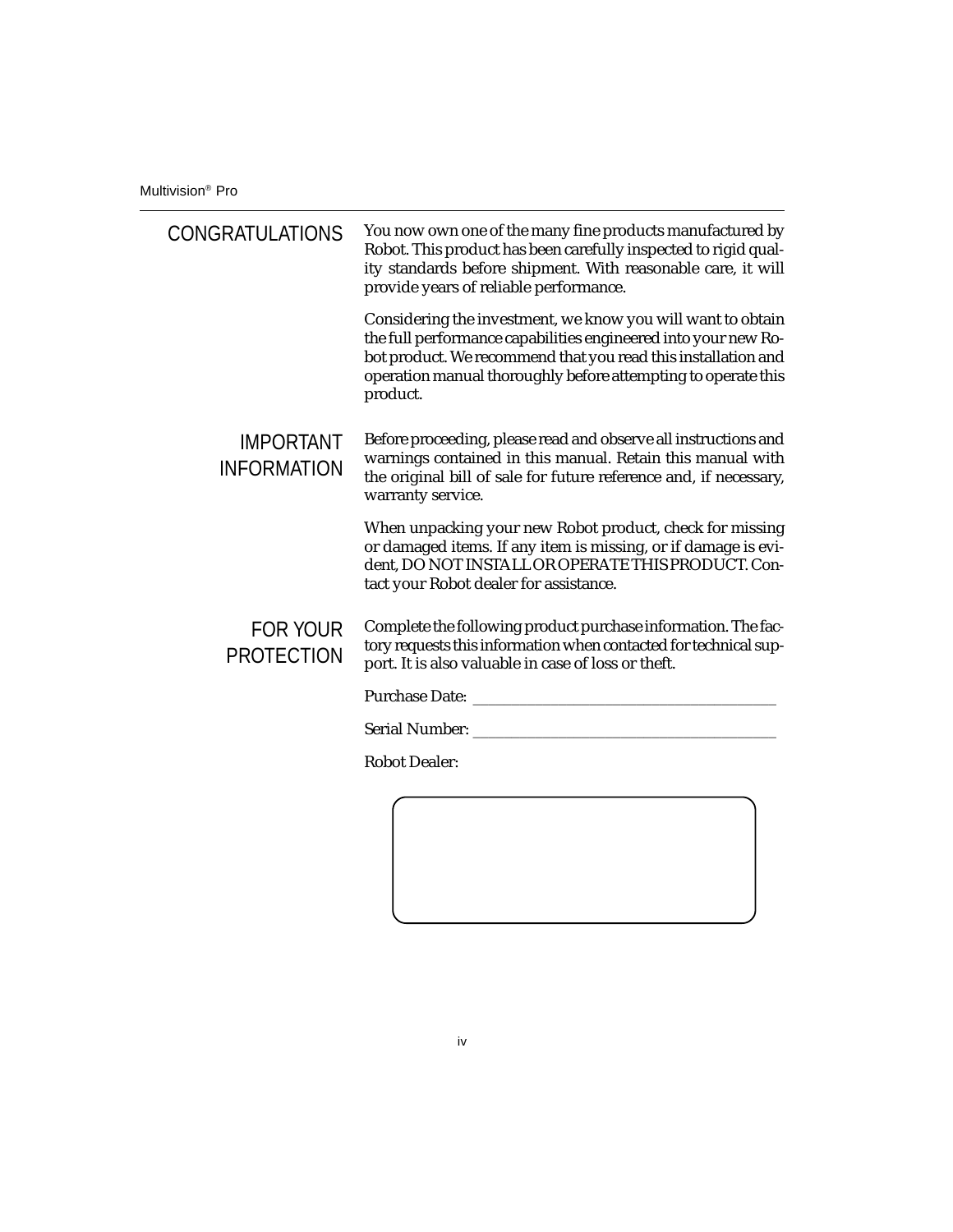#### **TABLE OF CONTENTS CHAPTER 1 - FEATURES** CHAPTER 2 - FRONT & REAR PANELS **CHAPTER 3 - INSTALLATION** Remote Control Panel Option ............................ 12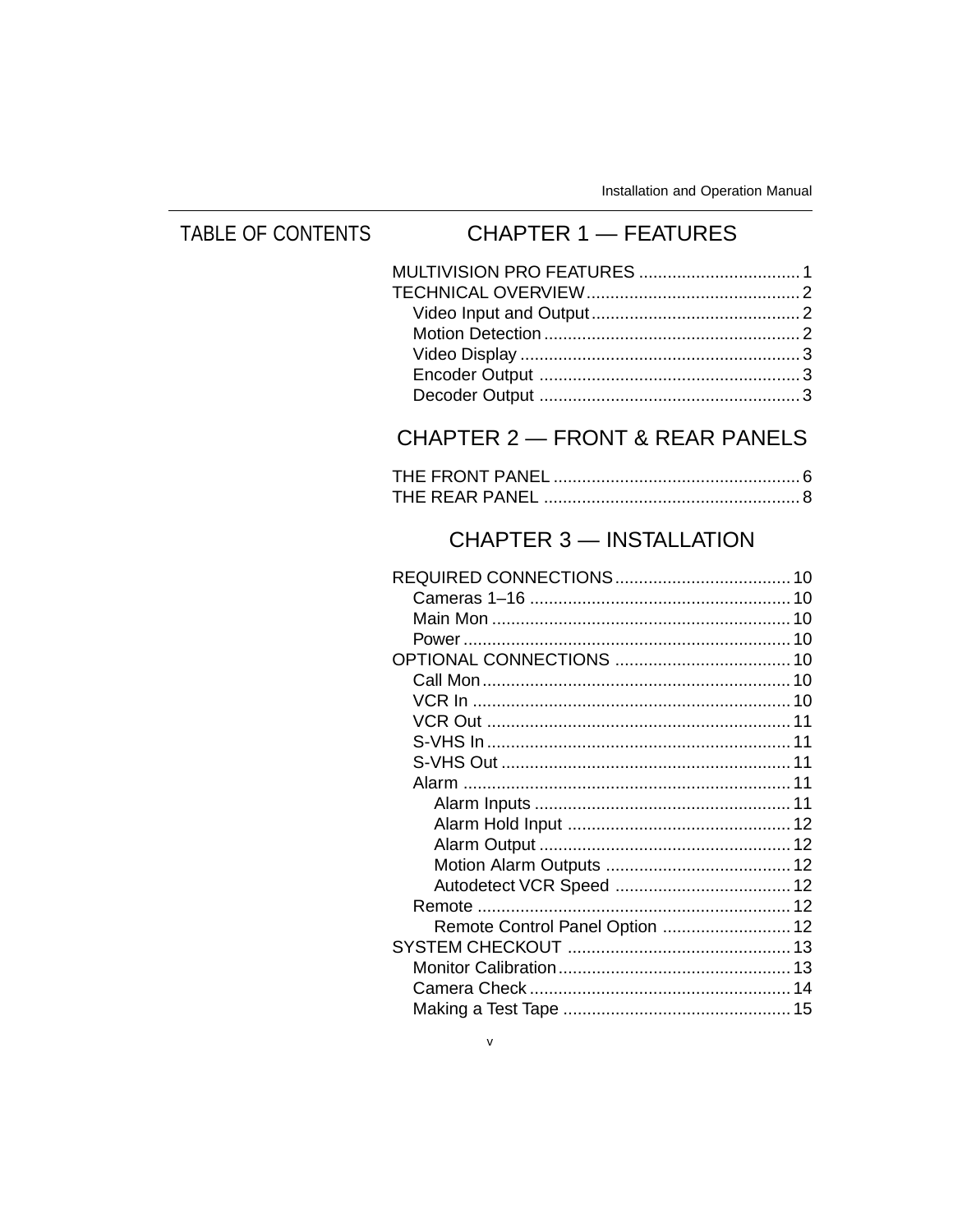Multivision® Pro

Table of Contents (continued)

### CHAPTER 4 — SETUP

| Menu 1 - System Time/Date 17     |
|----------------------------------|
| Menu 2 - Day/Night Start Time 18 |
|                                  |
|                                  |
|                                  |
|                                  |
|                                  |
|                                  |
|                                  |
|                                  |
|                                  |
|                                  |
|                                  |
|                                  |
|                                  |
|                                  |
|                                  |
|                                  |
|                                  |
|                                  |
|                                  |
| Working with Motion Targets  26  |
|                                  |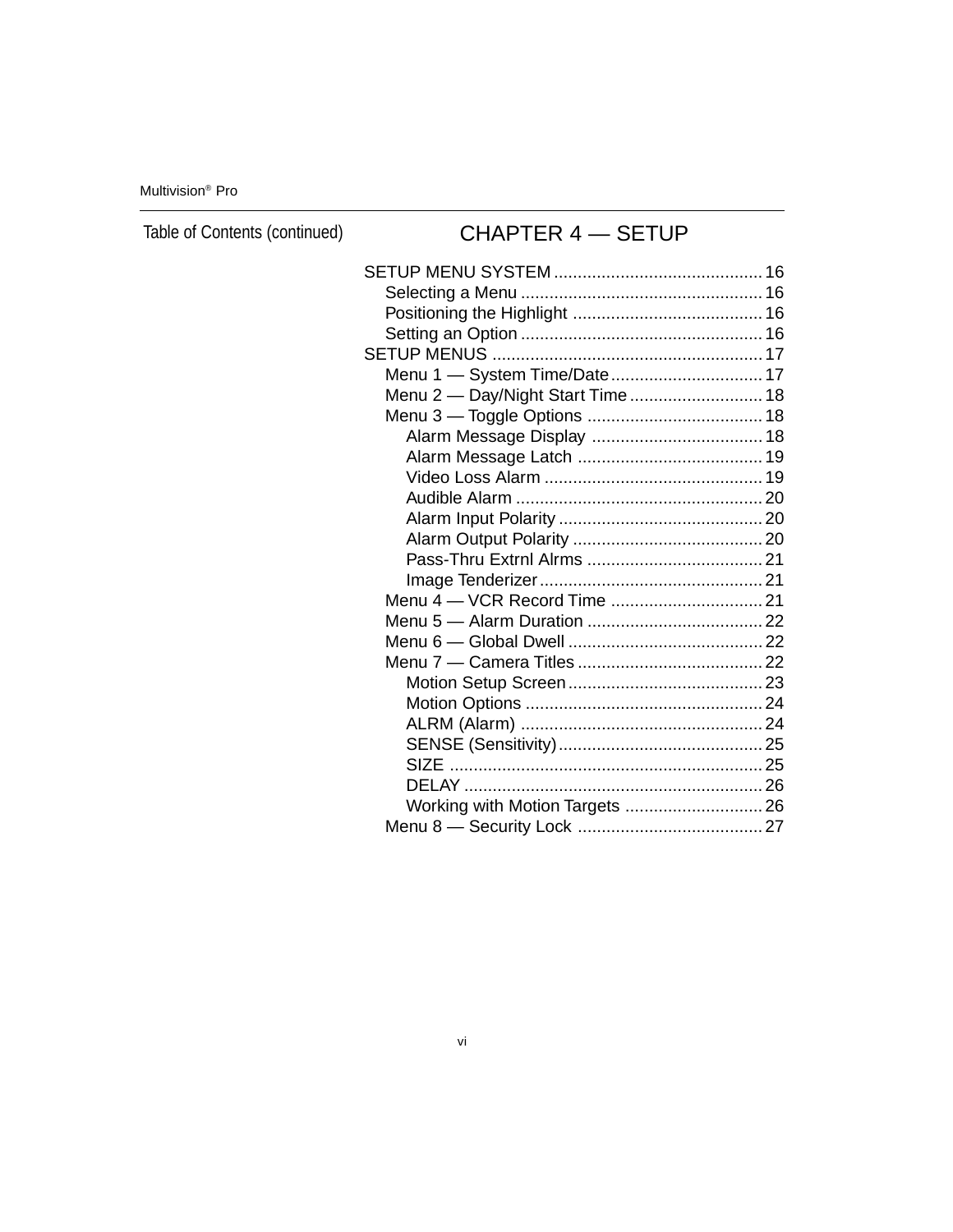Table of Contents (continued)

### **CHAPTER 5 - OPERATION**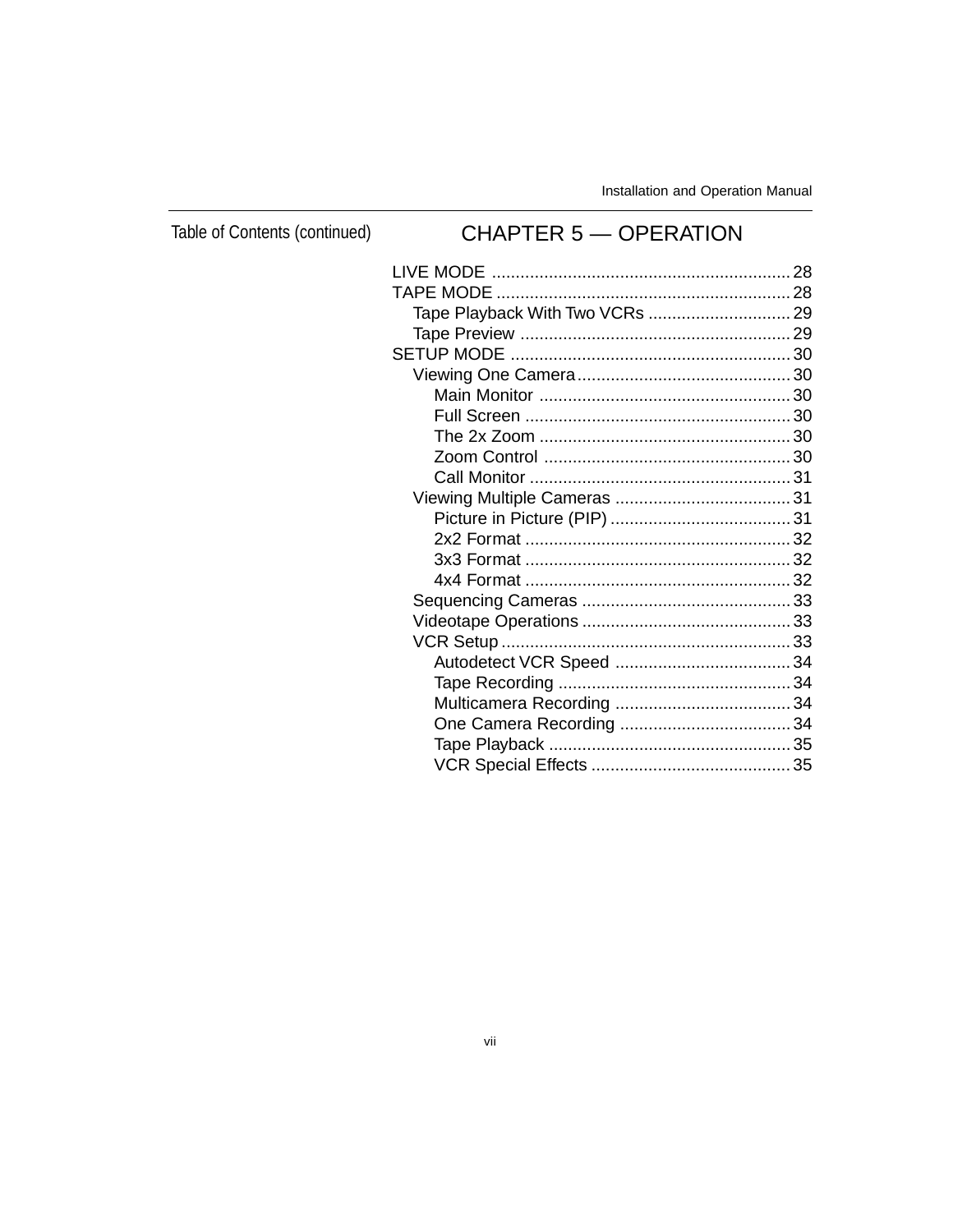Multivision® Pro

Table of Contents (continued)

### CHAPTER 6 — ALARMS

| Tape Mode Live Alarm Response  40 |  |
|-----------------------------------|--|
|                                   |  |
|                                   |  |

### CHAPTER 7 — SPECIAL APPLICATIONS

| SIMULTANEOUS RECORD AND PLAY 43<br>MULTIPLEXED VIDEO TRANSMISSION  44<br>One-Way Video Transmission  44<br>Two-Way Video Transmission  44 |  |
|-------------------------------------------------------------------------------------------------------------------------------------------|--|
| APPENDIX A - ALARM CONNECTOR                                                                                                              |  |
| APPENDIX B - ALARM RECORDING CONTROL46<br>Uncontrolled Alarm Recording 46                                                                 |  |
| APPENDIX C - IN CASE OF TROUBLE  48                                                                                                       |  |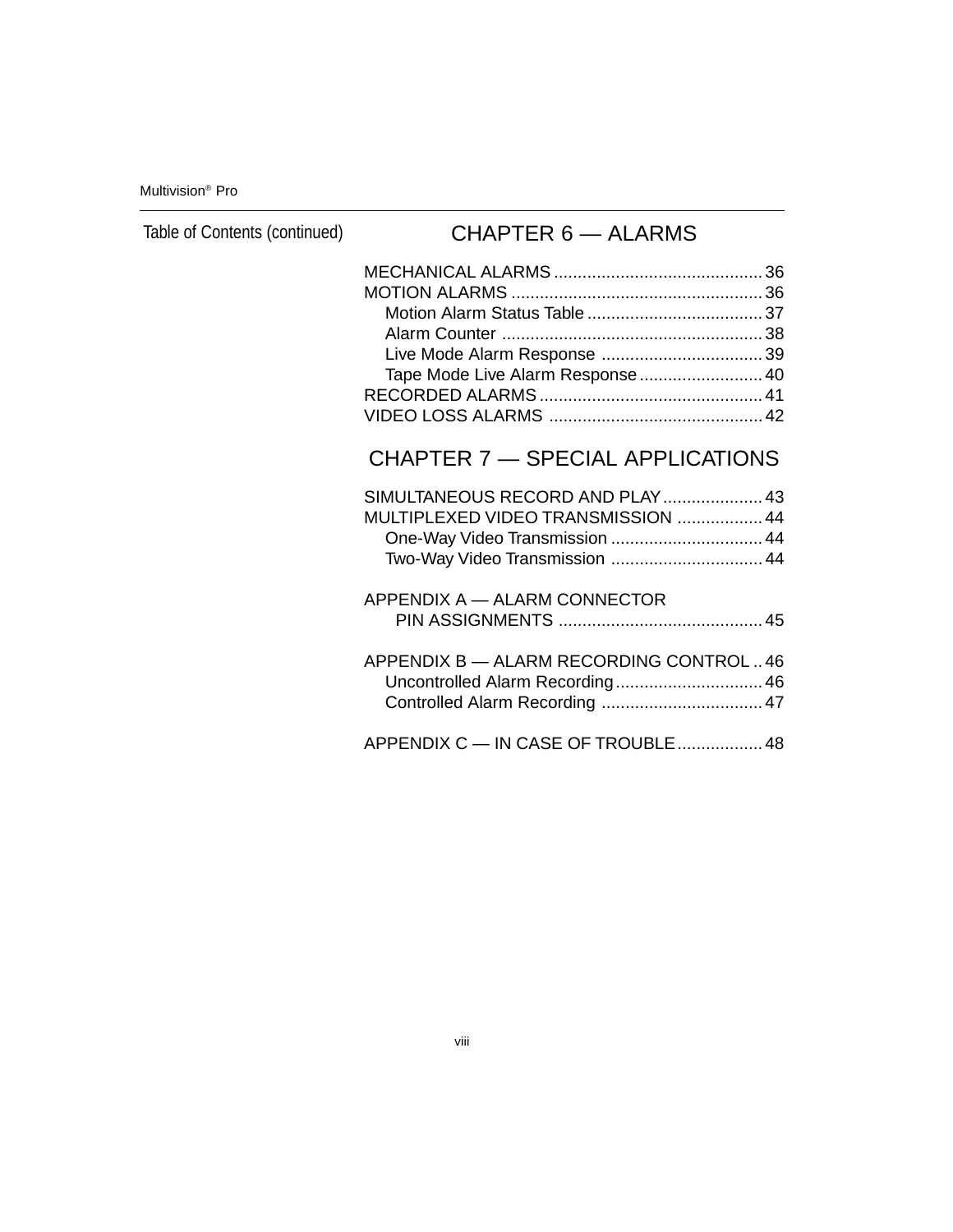Installation and Operation Manual

| Table of Contents (continued) APPENDIX D - TECHNICAL SPECIFICATIONS  51 |  |
|-------------------------------------------------------------------------|--|
|                                                                         |  |
|                                                                         |  |
|                                                                         |  |
|                                                                         |  |
|                                                                         |  |
|                                                                         |  |
|                                                                         |  |
|                                                                         |  |
|                                                                         |  |
|                                                                         |  |
|                                                                         |  |
|                                                                         |  |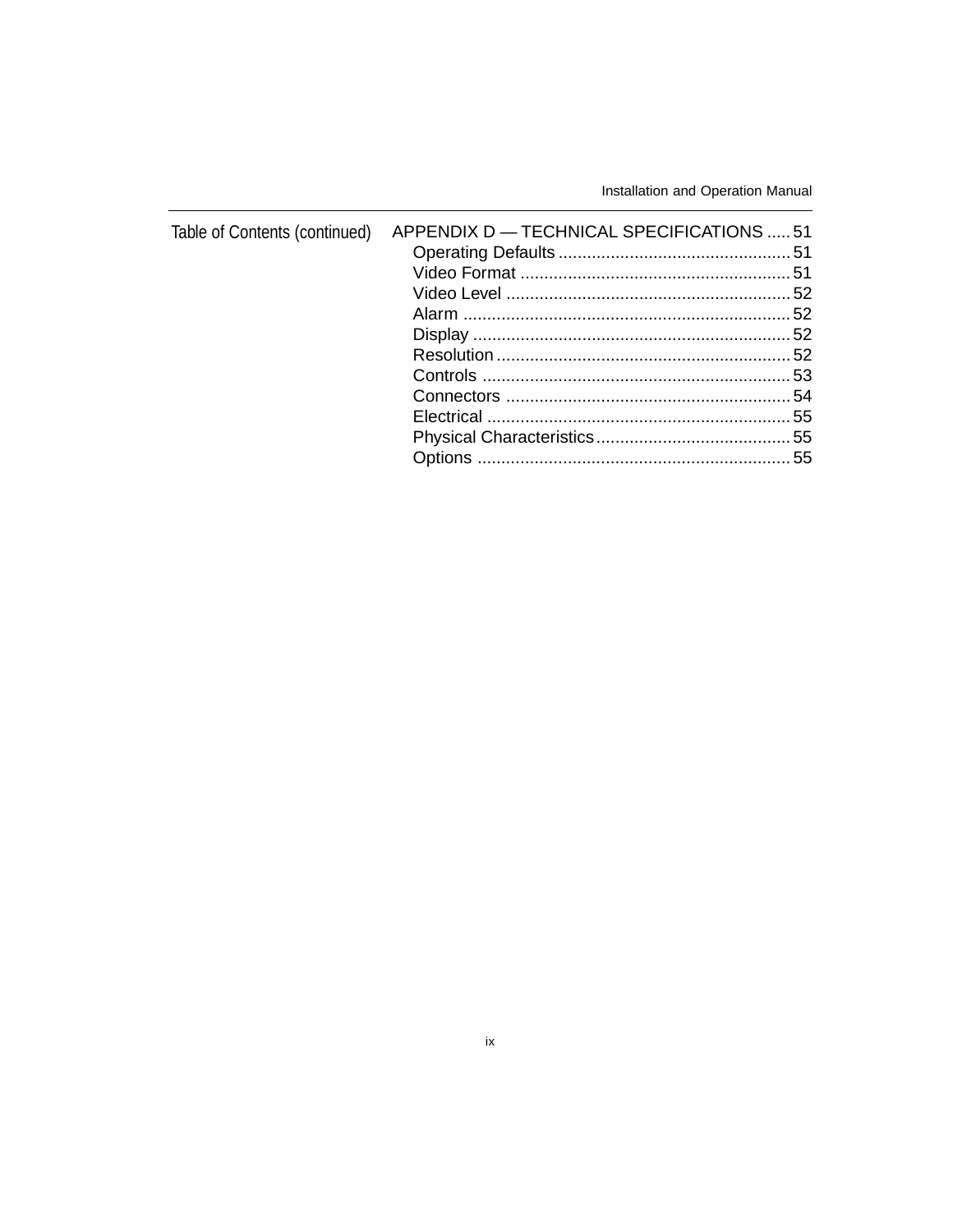Multivision® Pro

| <b>FIGURES</b> | Figure 2 – Multivision Pro System with Two VCRs  4<br>Figure 3 - One-Way Multiplexed Video Transmission 5<br>Figure 4 - Multivision Pro System with Remote Control |  |
|----------------|--------------------------------------------------------------------------------------------------------------------------------------------------------------------|--|
|                | Figure 5 – Front Panel Controls and Indicators  6                                                                                                                  |  |
| <b>TABLES</b>  | Table 1 - Alarm Connector Pin Assignments  45                                                                                                                      |  |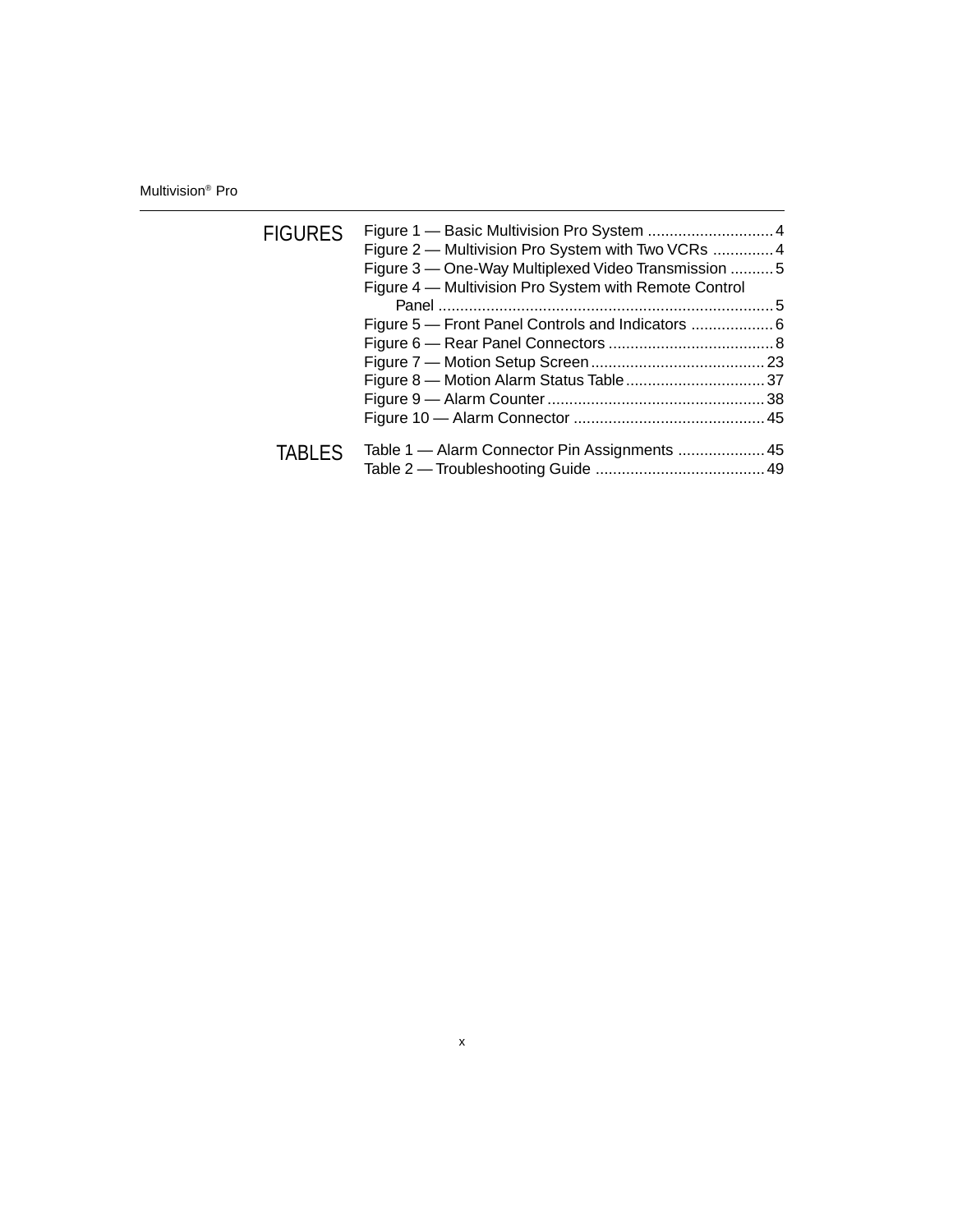|                       |                              | Installation and Operation Manual                                                                                                                                                                                                                                                            |
|-----------------------|------------------------------|----------------------------------------------------------------------------------------------------------------------------------------------------------------------------------------------------------------------------------------------------------------------------------------------|
|                       | <b>SECURITY MEASURES</b>     | NOTE: This page describes how to access security sensitive<br>features. You may wish to remove this page from the<br>manual and place it in a secure place.                                                                                                                                  |
|                       | <b>Accessing Setup Menus</b> | The setup menu system is accessed from live mode. Press and<br>hold the function button and press the zoom button<br>(function+zoom). The first setup menu appears on screen.<br>Use the zoom and arrow buttons to navigate through the menu<br>system. See Chapter $4$ - Setup for details. |
|                       |                              | To exit the setup menu system, press function+zoom again.<br>The menu disappears and the multiplexer resumes normal<br>operation.                                                                                                                                                            |
|                       | The Security Lock Feature    | NOTE: SECURITY LOCK protects the multiplexer against un-<br>authorized use by disabling all front panel controls ex-<br>cept the function and zoom buttons. Once engaged,<br>SECURITY LOCK can be released only after placing<br>the multiplexer in setup mode.                              |
|                       | To Engage or Release         | 1.<br>Select the operating mode in which the unit is to be locked.                                                                                                                                                                                                                           |
| (Cut along this line) | Security Lock                | Press and hold the function button and press the zoom<br>2.<br>button. The multiplexer enters setup mode and displays<br>the first setup menu.                                                                                                                                               |
|                       |                              | 3.<br>Press the zoom button repeatedly until the SECURITY<br>LOCK menu appears.                                                                                                                                                                                                              |
|                       |                              | Press the up or down arrow to engage (ON) or release<br>4.<br>(OFF) SECURITY LOCK.                                                                                                                                                                                                           |
|                       |                              | 5.<br>Press function+zoom to exit setup mode. The multiplexer<br>resumes normal operation.                                                                                                                                                                                                   |

 $\overline{\phantom{a}}$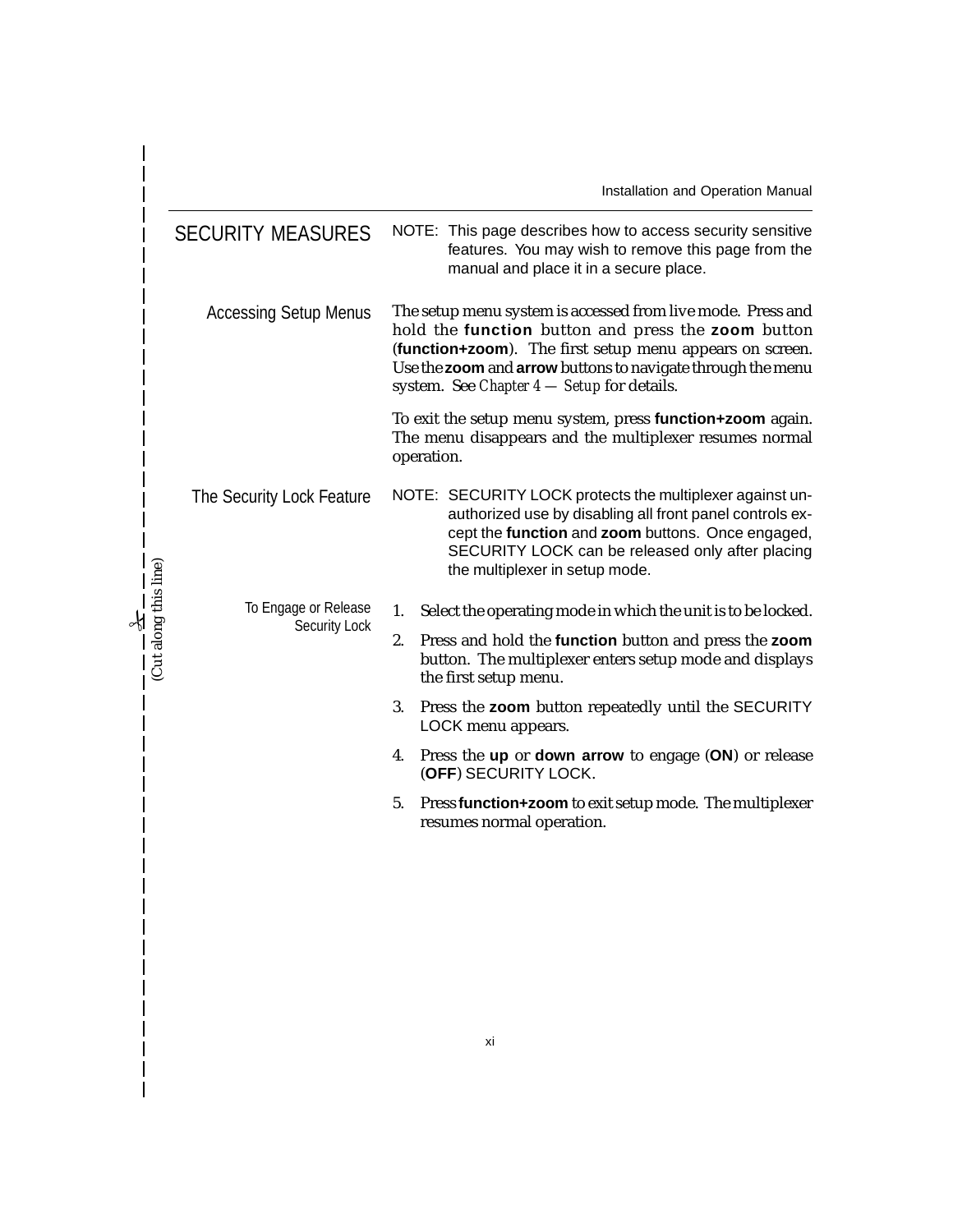Multivision® Pro

| <b>Resetting the Multiplexer</b> | The multiplexer can be reset to the factory default state. Upon<br>reset, all programmable features return to the factory settings.<br>The reset feature is normally used for diagnostic purposes but<br>may be used to "start from scratch" during system setup.                                                         |
|----------------------------------|---------------------------------------------------------------------------------------------------------------------------------------------------------------------------------------------------------------------------------------------------------------------------------------------------------------------------|
| To Reset the Multiplexer         | Press and hold the <b>function</b> button and press the <b>up arrow</b><br>button. A warning appears, asking if you want to reset the<br>unit to factory defaults. Press live to cancel the reset. To<br>continue the reset, press function+up arrow. The multiplexer<br>resets and returns to the factory default state. |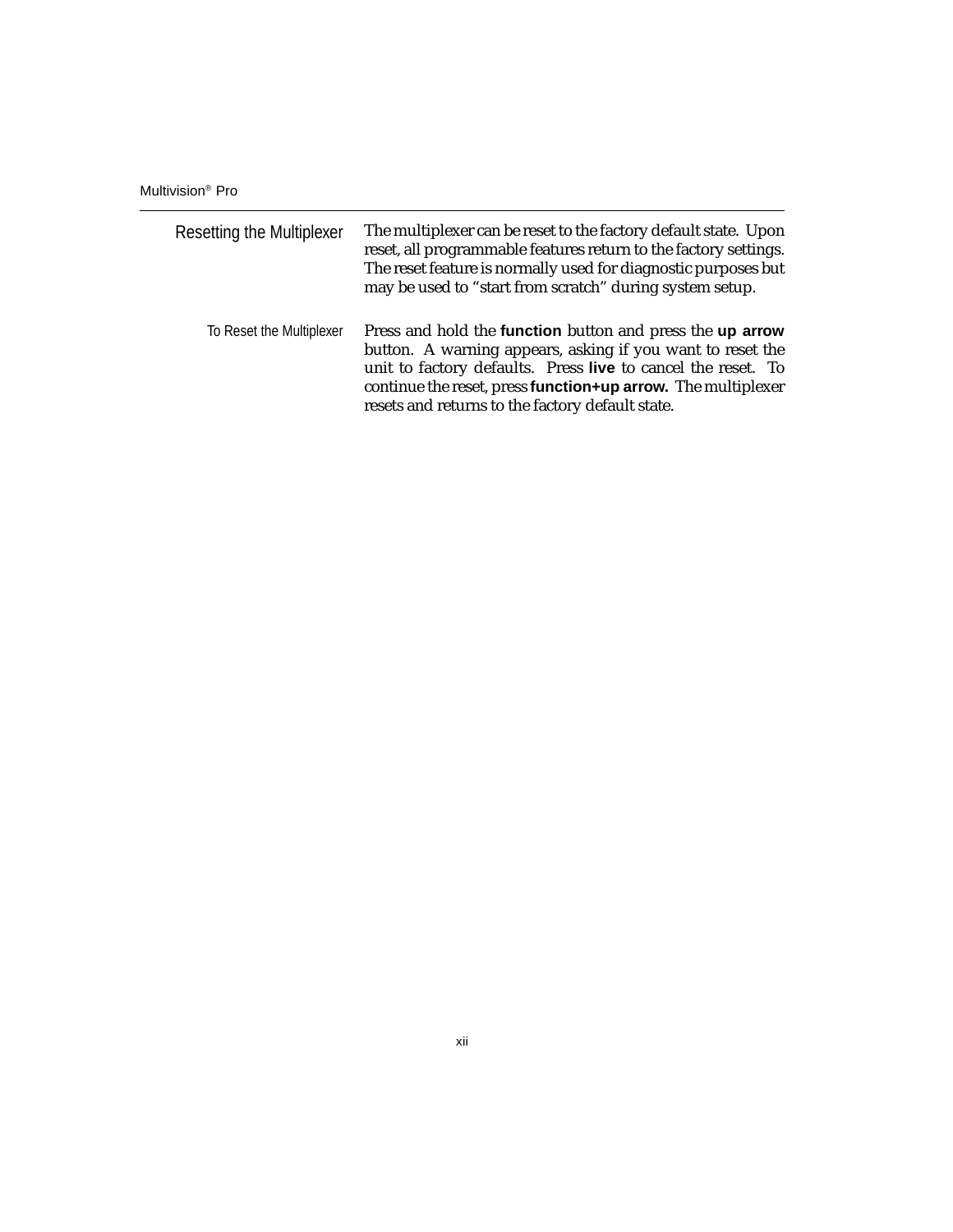# Chapter 1 — Features

MULTIVISION PRO FEATURES

- High speed switching rate while recording.
- Automatic VCR speed detection feature lets the multiplexer match the VCR's current recording speed.
- Full duplex operation allows video recording while viewing live video or playing back a tape.
- Simultaneous digital video motion detection using two 16x12 target motion detection grids for each video channel to set different options for day and night. Selectable target placement, object size, target sensitivity and alarm delay.
- Independent main and call monitor outputs allow simultaneous multicamera and full screen viewing.
- Dynamic Time Division (DTD) multiplexing allocates camera recording time based on picture motion content.
- Contact and TTL/CMOS alarm signals for VCR or other equipment.
- Alarm event counter with on-screen summary by camera.
- Motion alarm status table lists settings on-screen by camera for both day and night.
- Easy on-screen system setup. On-screen display includes date, time, alarm status, video loss and 10-character camera titles.
- Image Tenderizer dramatically reduces jitter associated with high resolution compressed multicamera images.
- Improved Remote Control Panel option permits daisy chaining up to 16 multiplexers and changing the controlled multiplexer.
- Live or tape playback views include: full-screen, 2x zoom from full screen view, Picture-In-Picture (PIP), 2x2, 3x3 and 4x4.
- High resolution digital images enhanced by proprietary sharpening technique. Outstanding quality with a 512x464 (512x512 PAL) pixel display, 256 grays and 16 million colors.
- Rear panel termination switches can be set for each camera.
- Compatible with color and B&W video cameras or other NTSC/EIA (PAL/CCIR) standard video sources. Video synchronization is not required.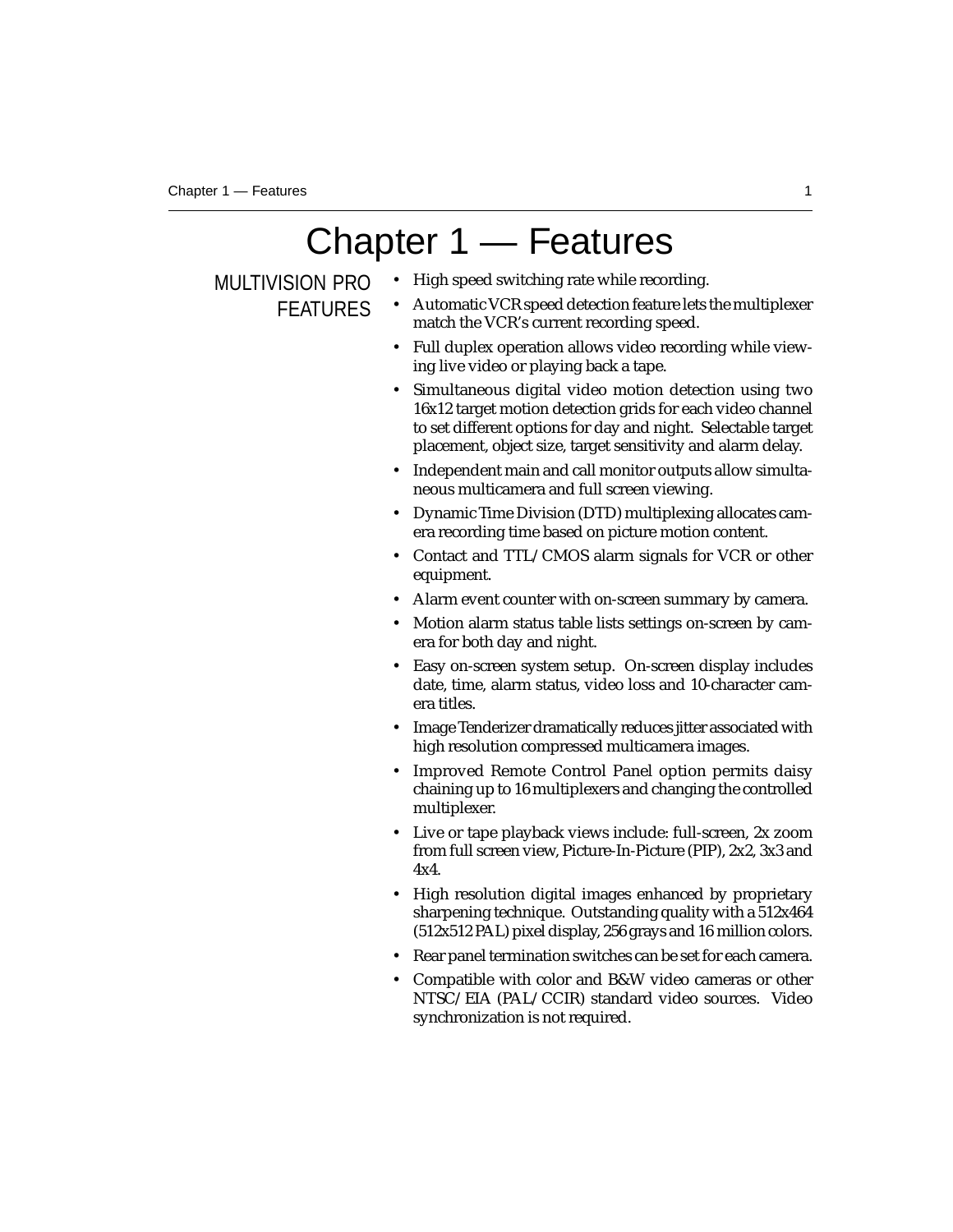• Video inputs and outputs provided for both standard and Super VHS video cassette recorders (except B&W units). • Nonvolatile program memory protects all programmable features against power loss. TECHNICAL OVERVIEW The Multivision Pro series includes MV94p, MV99p, MV96p color multiplexers and MV19p, MV16p B&W multiplexers. Video Input and Output The multiplexer is available configured for either NTSC/EIA or PAL/CCIR video standard. The unit features video camera inputs with a passive looping output for each. Camera input impedance termination is set independently for each camera using switches on the back panel. Synchronizing or phasing cameras is not required. Video recording and playback is supported by VCR connections for both composite and S-Video signal formats (color units only). The multiplexer automatically determines the format used during tape playback. Two monitor outputs allow viewing live camera or videotaped pictures on standard monitors. The main monitor displays selected cameras in any available display format. The call monitor displays any alarm images or any live camera image full screen. Motion Detection The multiplexer continuously monitors all camera inputs for motion. When motion is detected, the multiplexer increases how often that camera is recorded and displayed. If the motion alarm feature is **ON**, the multiplexer also alerts the operator with blinking panel LEDs. It also sounds an alarm tone and encodes camera images as ALARM if those setup menu options are **ON**. Motion detection options for day and for night can be set for each camera input using a 192-target (16 wide by 12 high) graphic overlay. This allows using more effective settings for alarm delay, object size, sensitivity and target position for the two time periods. You can also set motion alarms **ON** for night and **OFF** for day, or vice-versa.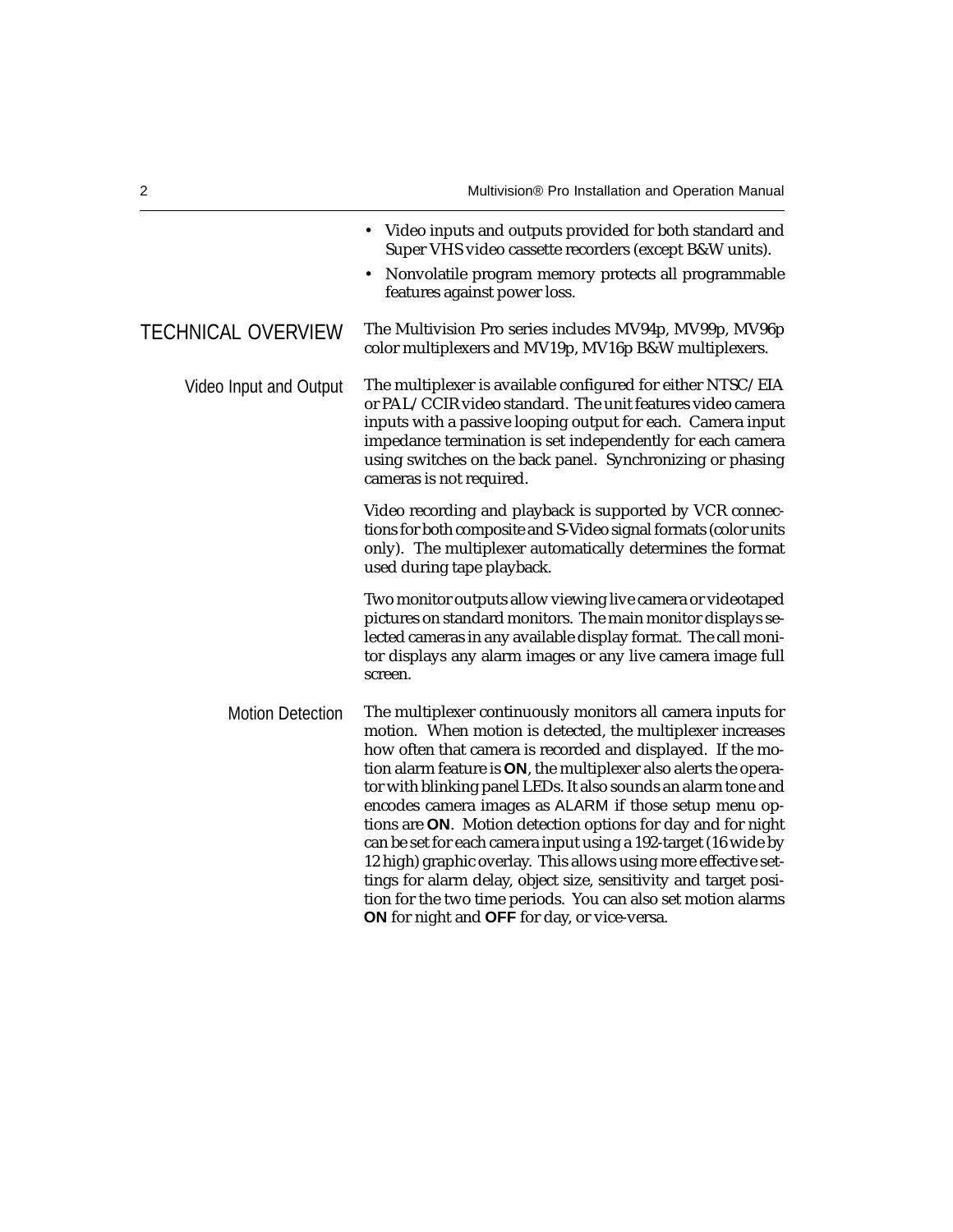| Video Display         | The main monitor displays either live camera pictures or pic-<br>tures from tape. The display is based on a 512x512x16<br>(512x464x16 NTSC/EIA) bit digital video memory containing<br>two interlaced video fields. As many as 256 gray shades and<br>16 million colors can be displayed in six screen formats: full<br>screen, 2x zoom, Picture-In-Picture (PIP), 2x2, 3x3 (9 and<br>16-camera models only) and 4x4 (16-camera models only).                            |
|-----------------------|--------------------------------------------------------------------------------------------------------------------------------------------------------------------------------------------------------------------------------------------------------------------------------------------------------------------------------------------------------------------------------------------------------------------------------------------------------------------------|
|                       | The call monitor displays full screen images of cameras associ-<br>ated with alarms or images from any selected camera. It is<br>based on switched analog camera video.                                                                                                                                                                                                                                                                                                  |
|                       | Color demodulation is based on luminance and color differ-<br>ence processing. Demodulation circuitry operates on a line by<br>line basis and will correctly demodulate chroma information<br>conforming to the NTSC (PAL) video standard.                                                                                                                                                                                                                               |
|                       | A graphic generator with two interlaced bit mapped pages pro-<br>vides the alphanumeric and graphic overlays required for on-<br>screen menus, camera titles and system messages.                                                                                                                                                                                                                                                                                        |
| <b>Encoder Output</b> | The multiplexer video encoder produces a single video signal<br>containing field by field samples from all camera inputs. The<br>signal is provided in both composite and S-Video formats (color<br>models only) for connection to a video recorder. Encoder op-<br>eration is continuous and independent of display and decoder<br>functions. All inputs are sampled in camera number order until<br>motion is detected, when active cameras are sampled more<br>often. |
|                       | The encoder uses Vertical Interval Signaling (VIS) techniques<br>to encode system information onto video output to the VCR.<br>Time, date, camera title, camera number and alarm status<br>information are placed on the 16 horizontal lines preceding<br>the first active video line. This technique improves vertical<br>synchronization recovery and improves graphics degraded by<br>poor tape recorder performance.                                                 |
| Decoder Output        | The multiplexer decoder processes the video output by the VCR<br>during playback, recovering the video from each camera origi-<br>nally recorded. The decoder digitizes the playback video and<br>recovers the VIS information encoded onto each field. The re-<br>covered field is written to the video display memory if required<br>for display.                                                                                                                      |
|                       |                                                                                                                                                                                                                                                                                                                                                                                                                                                                          |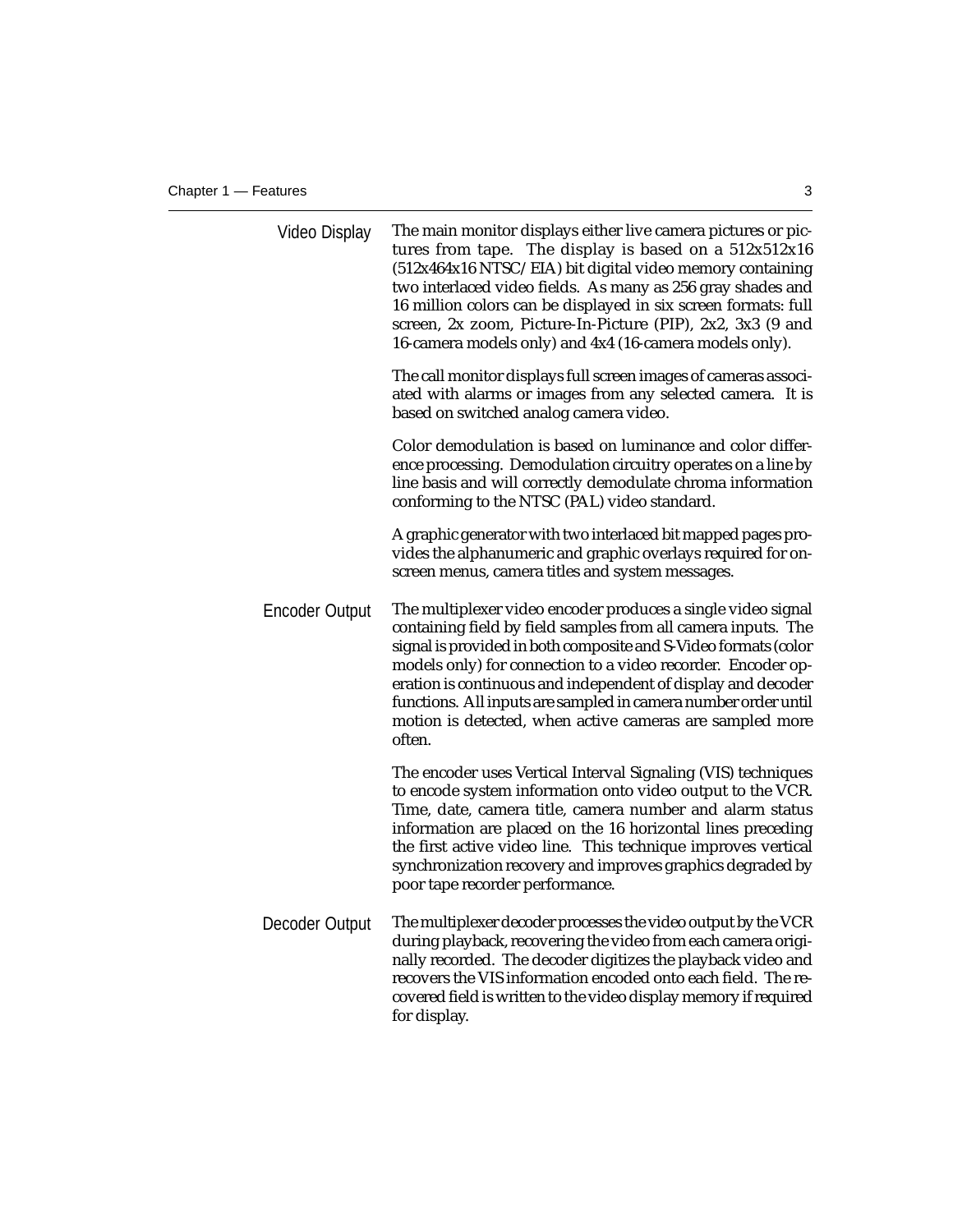

Figure 1 — Basic Multivision Pro System



Figure 2 — Multivision Pro System with Two VCRs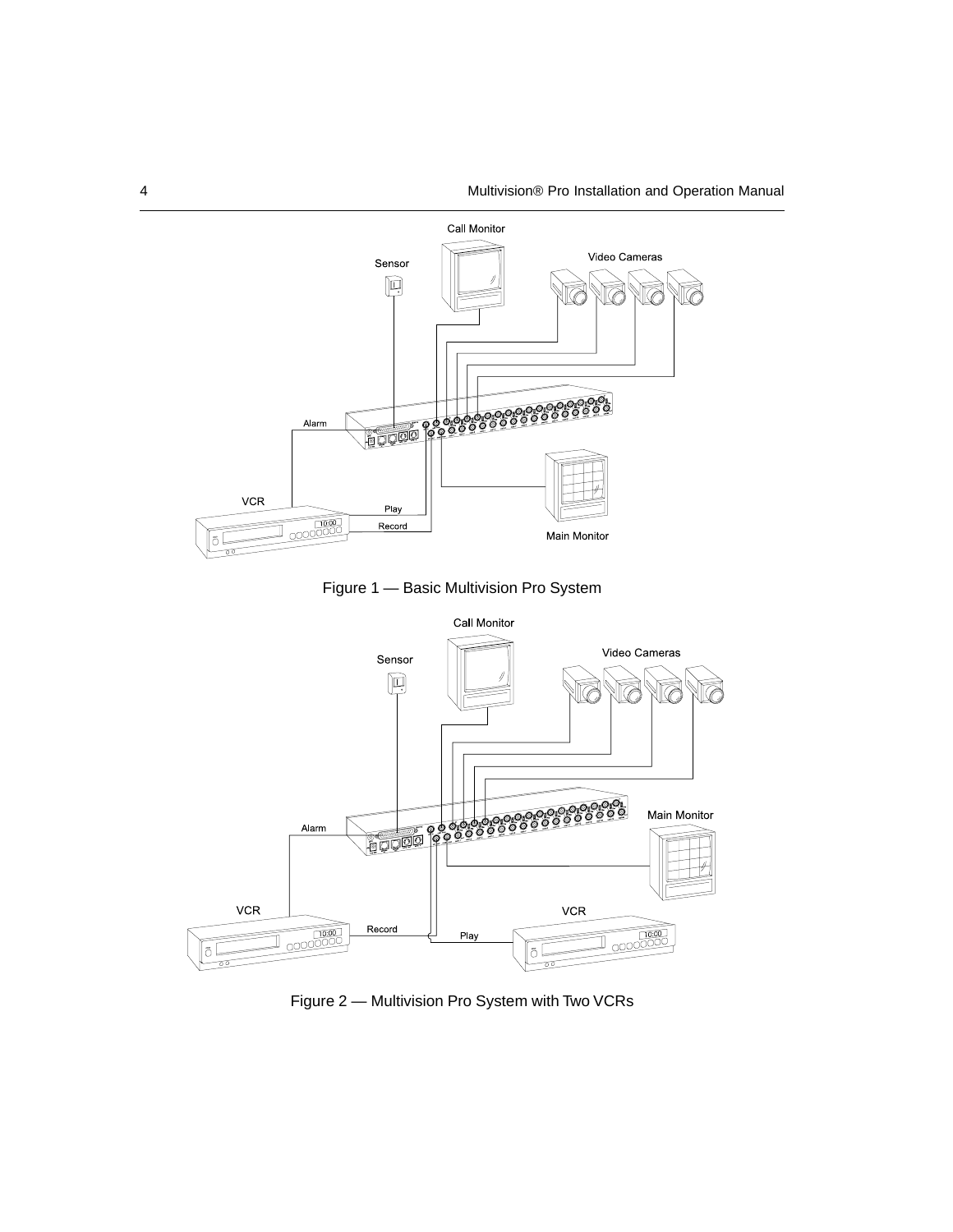

Figure 3 — One-Way Multiplexed Video Transmission



Figure 4 — Multivision Pro System with Remote Control Panel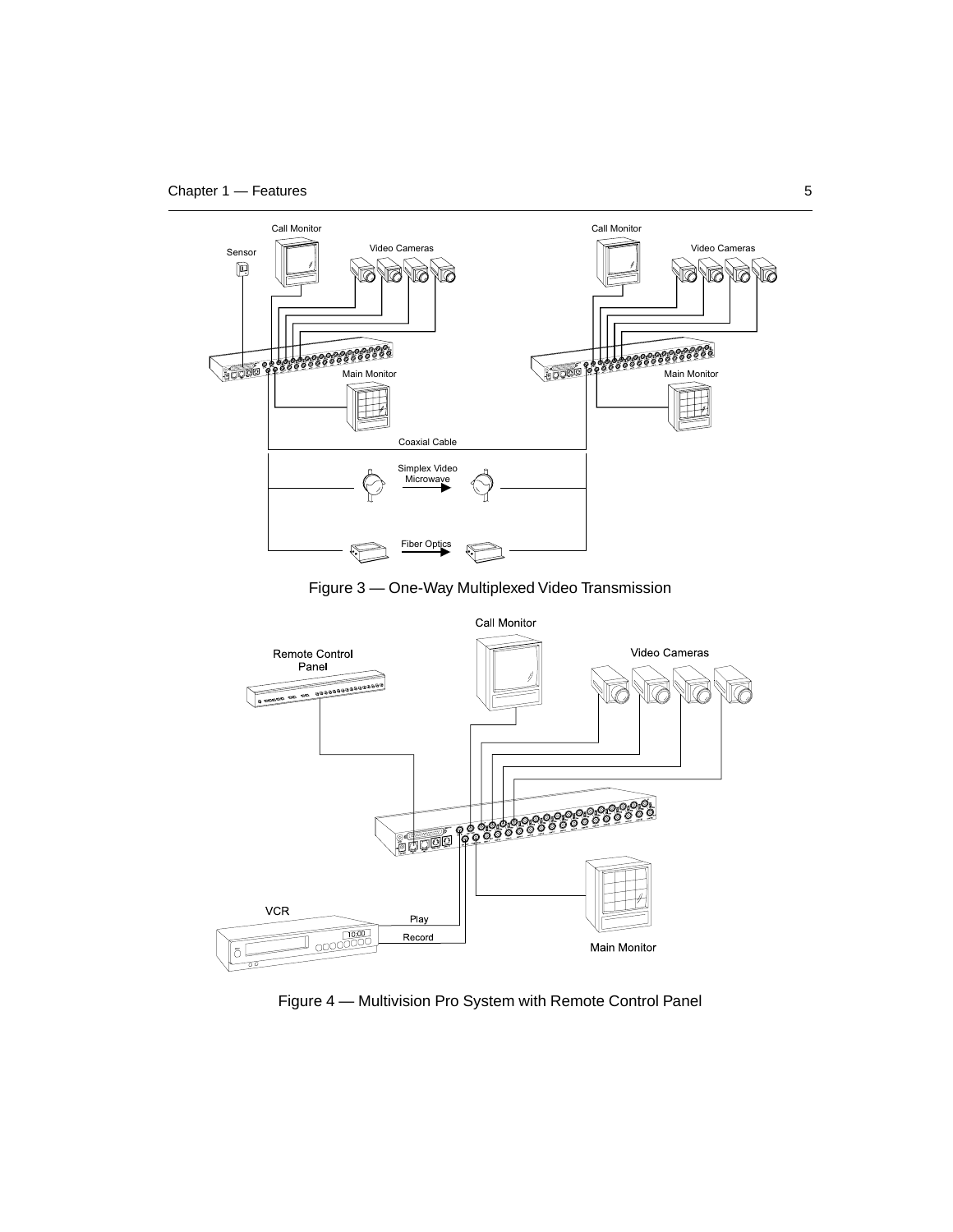## Chapter 2 — Front & Rear Panels

The following is a brief overview of the multiplexer front and rear panels. Refer to *Chapter 4 — Setup* and *Chapter 5 — Operation* for a detailed discussion of multiplexer features and panel functions. Panel controls are illustrated below and each button is described by name and function.



Figure 5 — Front Panel Controls and Indicators

- THE FRONT PANEL Some front panel buttons have dual functions. The primary function is listed first, followed by the secondary function (shown in parentheses). Indicator lights (LEDs) are above each button.
	- **1. function (1 cam)** Used in combination with other buttons, it allows access to the system setup menus and other special functions described below.

| To:                                                      | Press:                                  |
|----------------------------------------------------------|-----------------------------------------|
| Display ALARM COUNTER                                    | function+left arrow                     |
| Toggle time/date display                                 | function+right arrow                    |
| Display<br>MOTION ALARM STATUS TABLE function+down arrow |                                         |
| Start 1 camera recording                                 | function (1 cam) $+$<br>a camera button |

- **2. zoom (full screen)** Press this button to view a 2x zoom of the selected camera. Press **zoom** again to go back to full screen view.
- **3. up arrow (PIP—Picture-In-Picture) —** Displays the currently selected camera in the full screen format, inset with a  $1/16$  size picture of one other camera. The inset picture can be changed to a different camera or used for sequencing cameras. This button functions as an "up" control in the zoom and setup modes.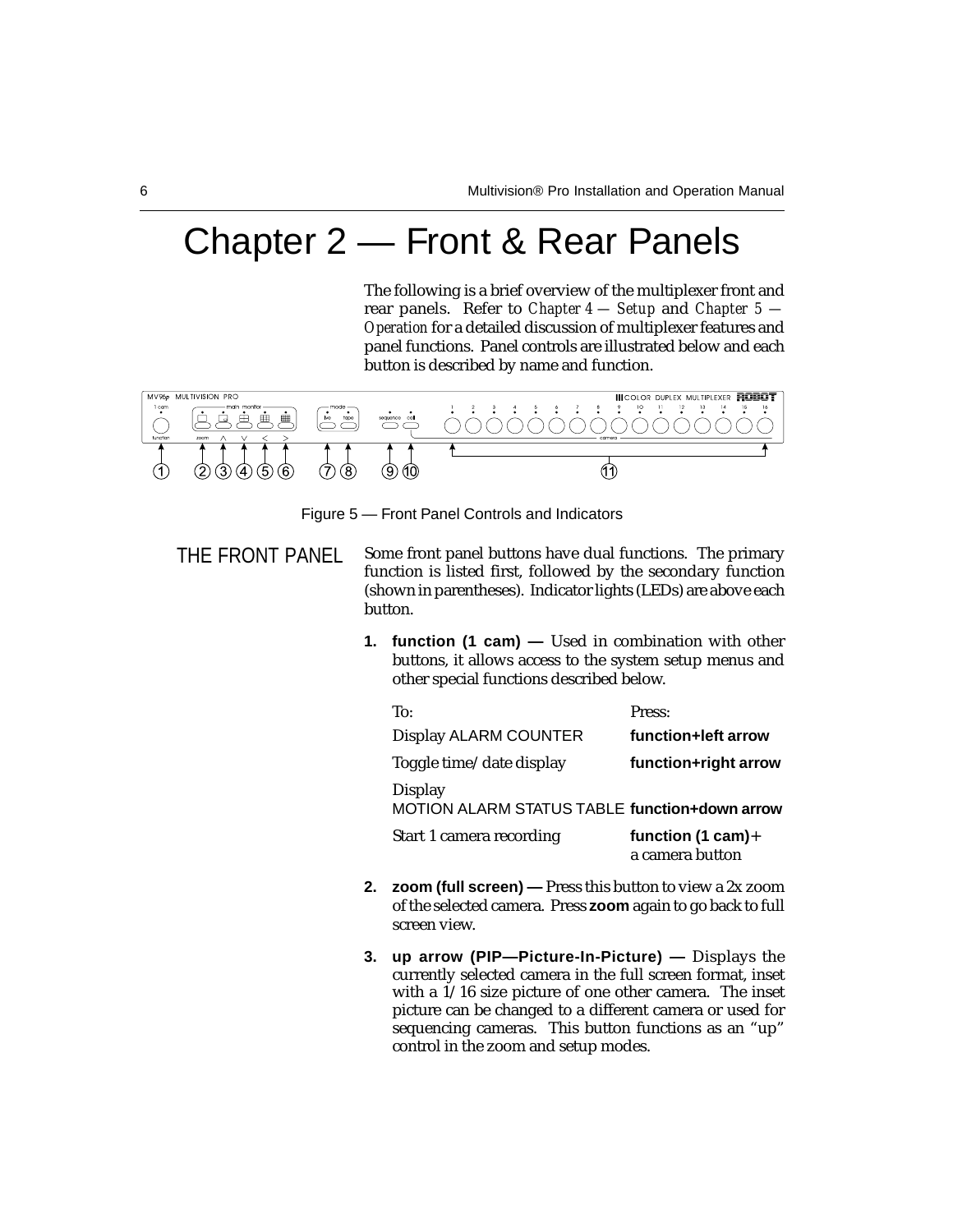- **4. down arrow (2x2) —** Displays up to four cameras in the 2x2 format. Cameras not already displayed can be sequenced in the lower right window. This button functions as a "down" control in the zoom and setup modes. Press **function+down arrow** to display the MOTION ALARM STATUS TABLE.
- **5. left arrow (3x3) —** Displays up to nine cameras in the 3x3 format (9 and 16 camera models only). Cameras not already displayed can be sequenced in the lower right window. This button functions as a "left" control in the zoom and setup modes. Press **function+left arrow** to display the ALARM COUNTER.
- **6. right arrow (4x4) —** Displays up to 16 cameras in the 4x4 format (16-camera models only). This button functions as a "right" control in the zoom and setup modes. Press **function+right arrow** to toggle the time/date display.
- **7. live —** Displays the camera inputs in the selected format. It also turns on a row of motion targets in motion detection setup.
- **8. tape —** Selects the VCR input for viewing. During tape playback, pressing the **tape** button displays recorded video in the selected format. During tape recording, this button permits monitoring images sent to the VCR. This button also turns off a row of motion targets during motion detection setup.
- **9. sequence —** Starts automatic switching of cameras in the lower right corner of the screen (except in the full screen mode when it sequences full screen images). It also turns on all motion targets during motion detection setup.
- **10. call —** Used before pressing a **camera (1–16)** button to select a camera for full screen display on the call monitor. This button also turns off all targets in motion detection setup.
- **11. camera (1–16) —** Used to display cameras in the full screen format. Used with the **call** button to select a camera for full-screen display on the call monitor. During motion detection setup each **camera** button turns the corresponding motion target on the cursor line either off or on.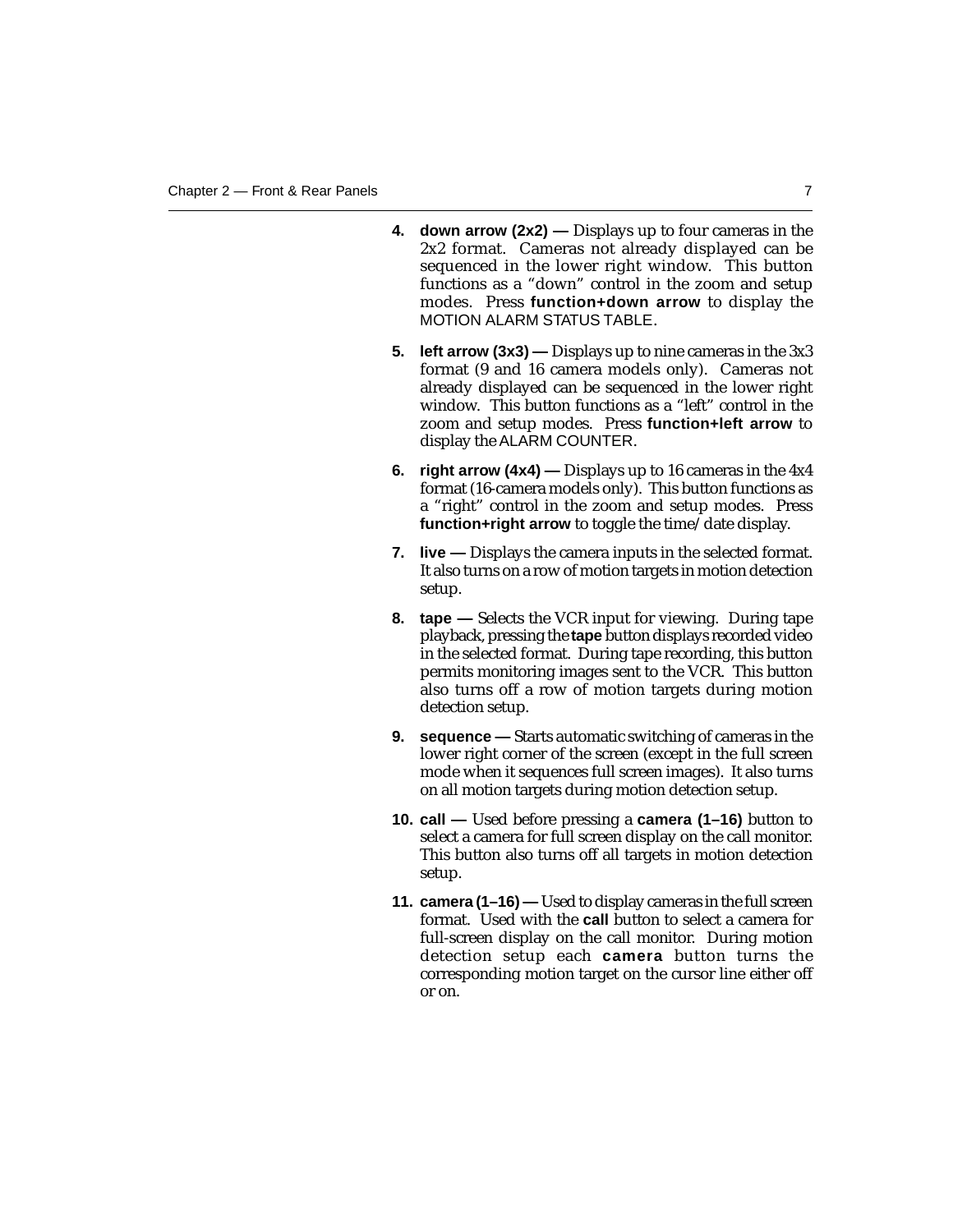

- *Alarms* for details. **2. power —** This 2.1 mm pin jack accepts the multiplexer
	- power module plug or other center positive source of 12 VDC at 1.5 amperes. **3. remote in —** This RJ11 connector allows remote control of
	- the multiplexer using an optional remote control panel. If daisychaining either additional remote panels or multiplexers, **remote out** of the first unit is connected to **remote in** of the next unit.
	- **4. remote out —** This RJ11 connector allows daisychaining to another multiplexer. Up to 16 multiplexers can be connected to a remote panel, but only one multiplexer at a time can be addressed and controlled by the remote control panel.
	- **5. alarms —** This DB37-S connector allows alarm activation via contact closure or TTL/CMOS alarm inputs (up to 16). It includes the alarm hold input and alarm output relay contacts. There are also 16 motion alarm outputs, and an autodetect VCR speed feature which changes the rate that the multiplexer sends images to match the VCR recording speed.
	- **6. s-vhs out —** This S-type connector provides an S-Video signal to an S-VHS video recorder (color models only).
	- **7. s-vhs in —** This S-type connector accepts the S-Video playback signal from an S-VHS video recorder (color models only).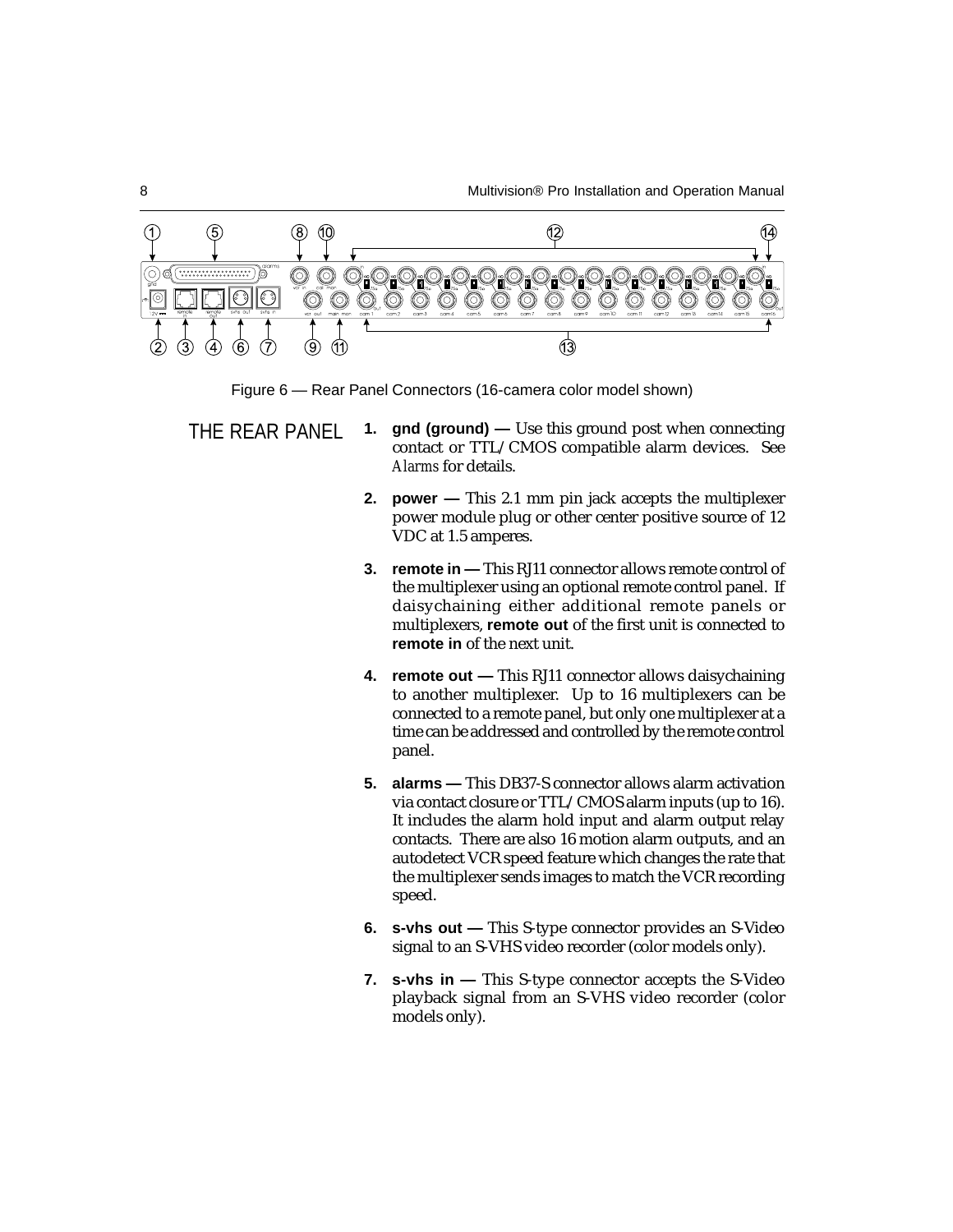- **8.** vcr in This BNC connector accepts the composite video playback signal from a VCR.
- **9.** vcr out This BNC connector provides a composite video signal to the record input of a VCR.
- **10. call mon —** This BNC connector provides a composite video signal to the call monitor for the display of any alarm cameras (one at a time) or one live camera in the full screen format.
- **11. main mon —** This BNC connector provides a composite video signal to the main monitor to display cameras in currently selected format.
- **12. cam in —** These BNC connectors accept the composite video output of color or B&W cameras. Camera input impedance termination is selectable for each camera, using the small switch on the back panel. Use **75** Ω for termination, or use ∞ if looping to other equipment.
- **13. cam out —** These BNC connectors provide looping camera video from the corresponding camera input.
- **14.** ∞ **or 75** Ω **switch** These switches allow you to set impedance for each camera input. Set the switch to **75** Ω to terminate it, or set it to ∞ if looping to other equipment.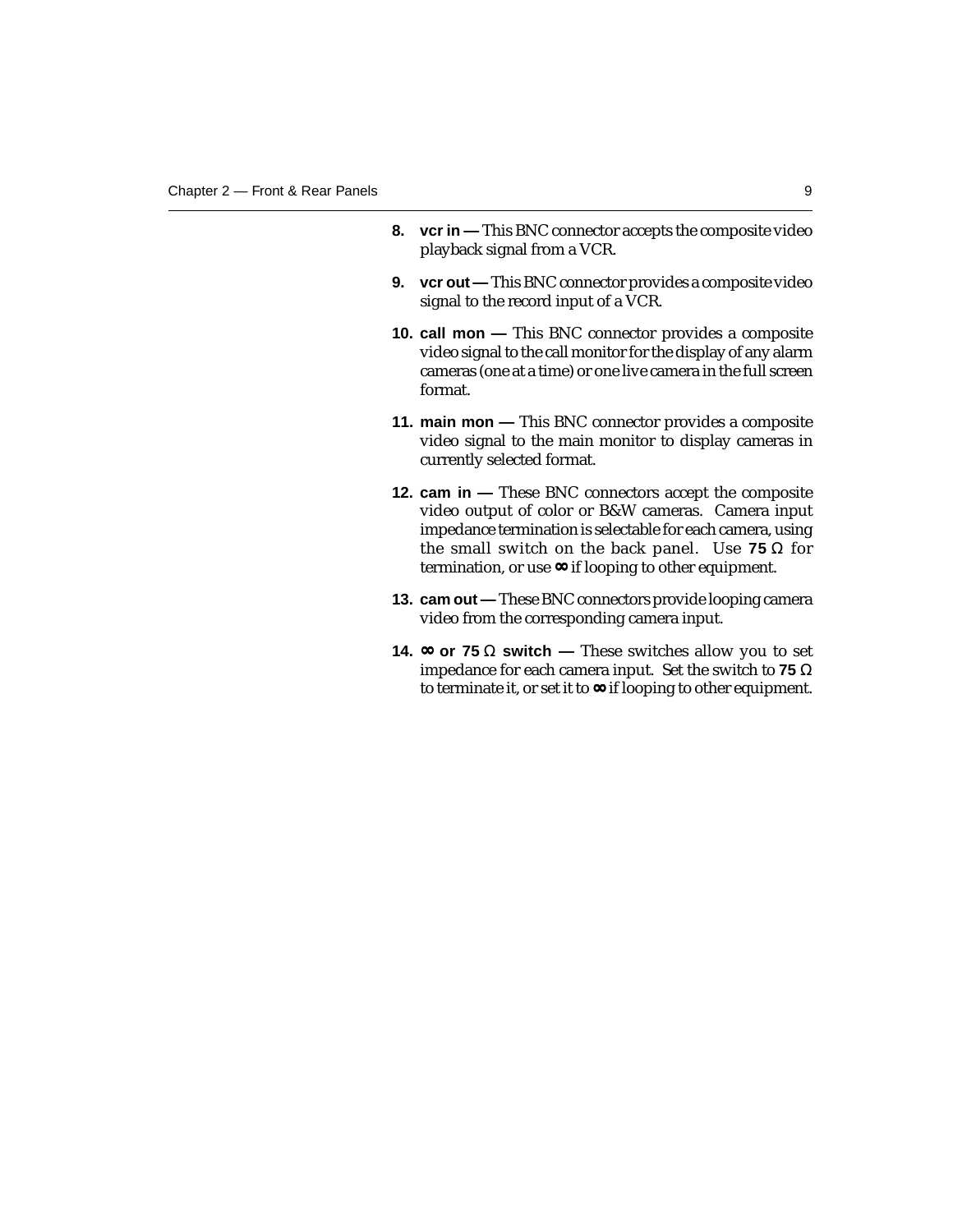### Chapter 3 — Installation

Select a location for the product that is clean, dry and has AC power. Find an environment where temperature and humidity extremes do not exceed product specifications (see *Appendix D — Technical Specifications*). Failure to do so can result in equipment failure and loss of warranty protection.

#### REQUIRED CONNECTIONS Connect the video output from a camera or other composite video source to each **cam in**. Multiplexer camera input impedance termination is selectable for each camera using the back panel switches between the rows of BNC connectors. If looping through to other equipment, set the switch to ∞. Cameras 1–16 Main Mon Connect **main mon** to the video input of an NTSC/EIA (PAL/CCIR) compatible video monitor. This monitor displays selected live or recorded cameras in any available format. This output must be terminated. Power Connect **power** to the multiplexer power module or other center positive source of 12 VDC at 1.5 Amperes. **OPTIONAL CONNECTIONS** Call Mon Connect **call mon** output to the video input of an NTSC/EIA (PAL/CCIR) compatible video monitor. This monitor displays the selected or alarm camera in the full screen format. This output must be terminated. VCR In NOTE: Do NOT connect both **vcr in** and **s-vhs in** at the same time. The multiplexer will not function properly.

Connect **vcr in** to the composite video output (play) of an NTSC/EIA (PAL/CCIR) compatible VCR. This input is terminated.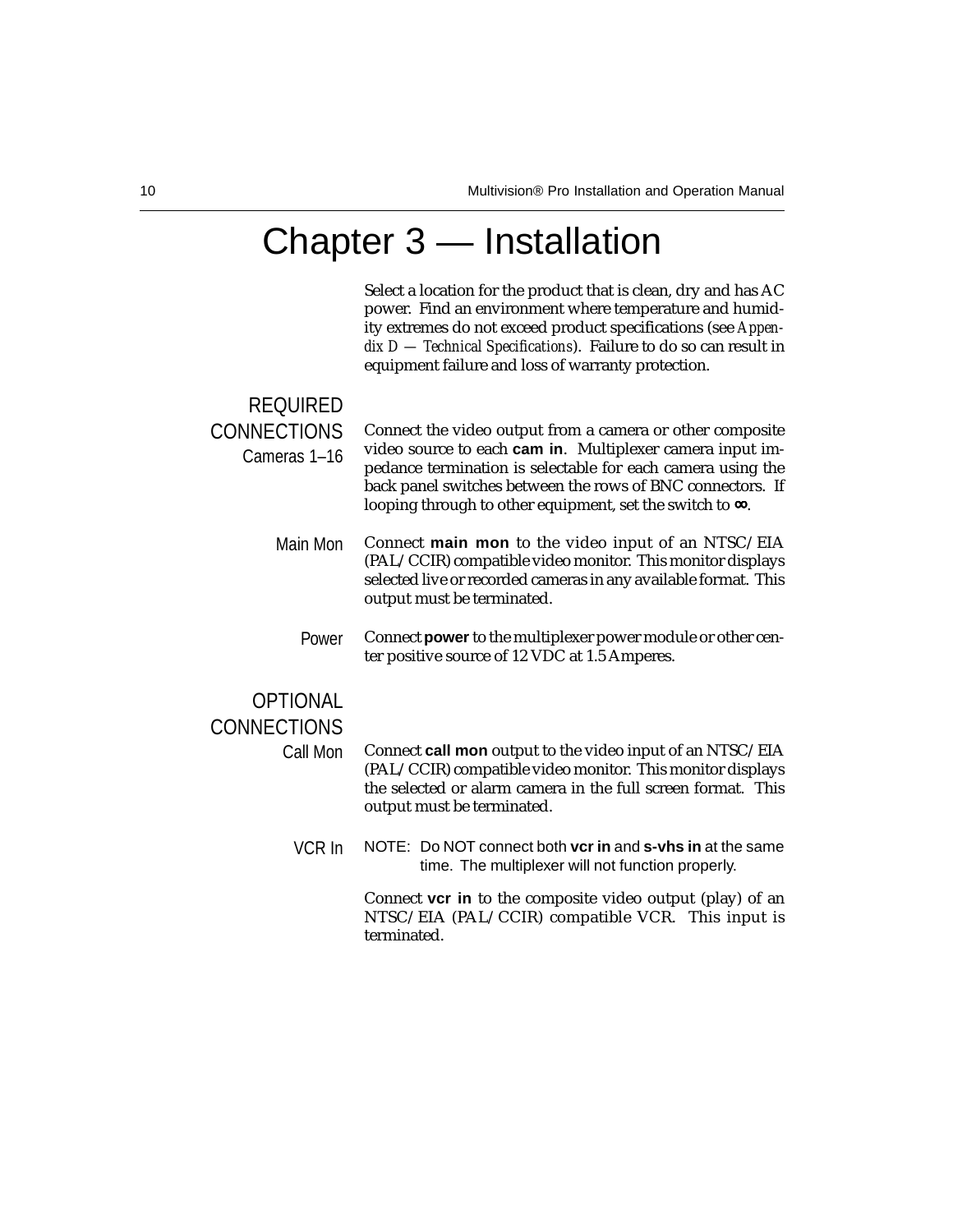| <b>VCR Out</b> | NOTE: Do NOT connect both s-vhs out and vcr out at the<br>same time.                                                                                                                                                                                                                                                                                                                      |
|----------------|-------------------------------------------------------------------------------------------------------------------------------------------------------------------------------------------------------------------------------------------------------------------------------------------------------------------------------------------------------------------------------------------|
|                | Connect <b>vcr out</b> to the composite video input (record) of an<br>NTSC/EIA (PAL/CCIR) compatible VCR. This output must<br>be terminated.                                                                                                                                                                                                                                              |
| S-VHS In       | NOTE: Do NOT connect both s-vhs in and vcr in at the same<br>time. The multiplexer will not function properly.                                                                                                                                                                                                                                                                            |
|                | Connect s-vhs in to the S-Video output (play) of an NTSC/EIA<br>(PAL/CCIR) compatible Super VHS video recorder. This in-<br>put is terminated.                                                                                                                                                                                                                                            |
| S-VHS Out      | NOTE: Do NOT connect both s-vhs out and vcr out at the<br>same time.                                                                                                                                                                                                                                                                                                                      |
|                | Connect s-vhs out to the S-Video input (record) of an<br>NTSC/EIA (PAL/CCIR) compatible Super VHS video recorder.<br>This output must be terminated.                                                                                                                                                                                                                                      |
| Alarm          | The alarms connector includes pins for mechanical or<br>TTL/CMOS standard alarm inputs, the alarm hold input, mo-<br>tion alarm outputs and the autodetect VCR speed pin. These<br>connections allow the multiplexer to be completely integrated<br>with security systems. See Chapter $6 -$ Alarms for details.                                                                          |
| Alarm Inputs   | Multiplexer alarm inputs accept a contact type or TTL/CMOS<br>alarm signal. Connect alarm input pins 1 through 16, to one<br>side of a contact type or TTL/CMOS compatible alarm device.<br>Connect the remaining side of each device to ground (post la-<br>beled gnd on multiplexer back panel). Multiplexer alarm in-<br>put polarity is menu selectable and defaults to normally open |

(NO) or TTL/CMOS active low.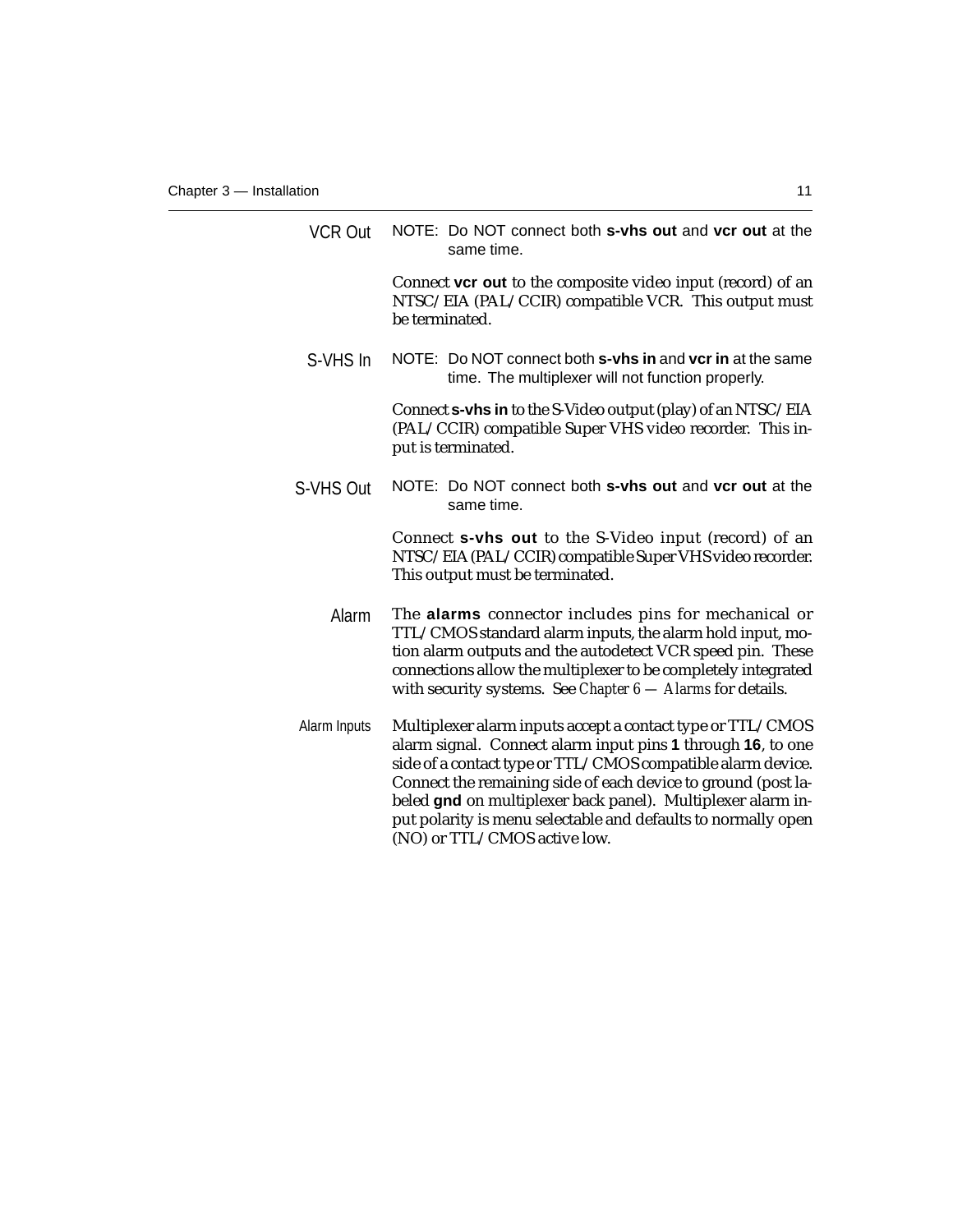| Alarm Hold Input            | NOTE: The Alarm Hold Input is not normally used and is only<br>provided for compatibility purposes. Alarm duration<br>control is better managed by the multiplexer. See Alarm<br>Recording Control for more details.                                                                                                                                                                                                |
|-----------------------------|---------------------------------------------------------------------------------------------------------------------------------------------------------------------------------------------------------------------------------------------------------------------------------------------------------------------------------------------------------------------------------------------------------------------|
|                             | The alarm hold input accepts a normally closed contact type<br>or active high TTL/CMOS alarm signal. Connect alarms pin<br>36 to the alarm hold output of the VCR or other device. Con-<br>nect the remaining side of the output to ground (post labeled<br>gnd on back panel).                                                                                                                                     |
| Alarm Output                | The alarm output is a contact type signal between alarms pin<br>17 (common) and pin 18 (normally closed) or pin 19 (normally<br>open). Connect the appropriate pins to the alarm input of the<br>VCR or other device. See Appendix $D$ - Technical Specifications<br>for details.                                                                                                                                   |
| <b>Motion Alarm Outputs</b> | The motion alarm outputs use a TTL/CMOS type signal. Con-<br>nect each motion alarms pin (pins 20-35) to a TTL/CMOS<br>compatible alarm input on the VCR or other device. Connect<br>the remaining side of the output to ground (post labeled gnd<br>on back panel). Motion alarm output polarity is menu select-<br>able and defaults to active high.                                                              |
| Autodetect VCR Speed        | Pin 37 connects to the VCR to get the timing signal (it may be<br>named clock or trigger) so the multiplexer can switch to use<br>the same recording speed as the VCR. If the VCR changes the<br>recording speed, the multiplexer will automatically adjust the<br>speed to match. Check your VCR manual to see if the VCR<br>provides a timing signal.                                                             |
| Remote                      | The two RJ11 connectors are for the multiplexer remote con-<br>trol panel option or remote control commands.                                                                                                                                                                                                                                                                                                        |
| Remote Control Panel Option | Connect the cable provided with the remote control panel to<br>the remote in connector. If daisychaining to another multi-<br>plexer, connect the remote out of this multiplexer to the re-<br>mote in of the next multiplexer in the chain. The remote con-<br>trol panel and the multiplexer front panel operate identically<br>and may be used at the same time. See Remote Control Panel<br>manual for details. |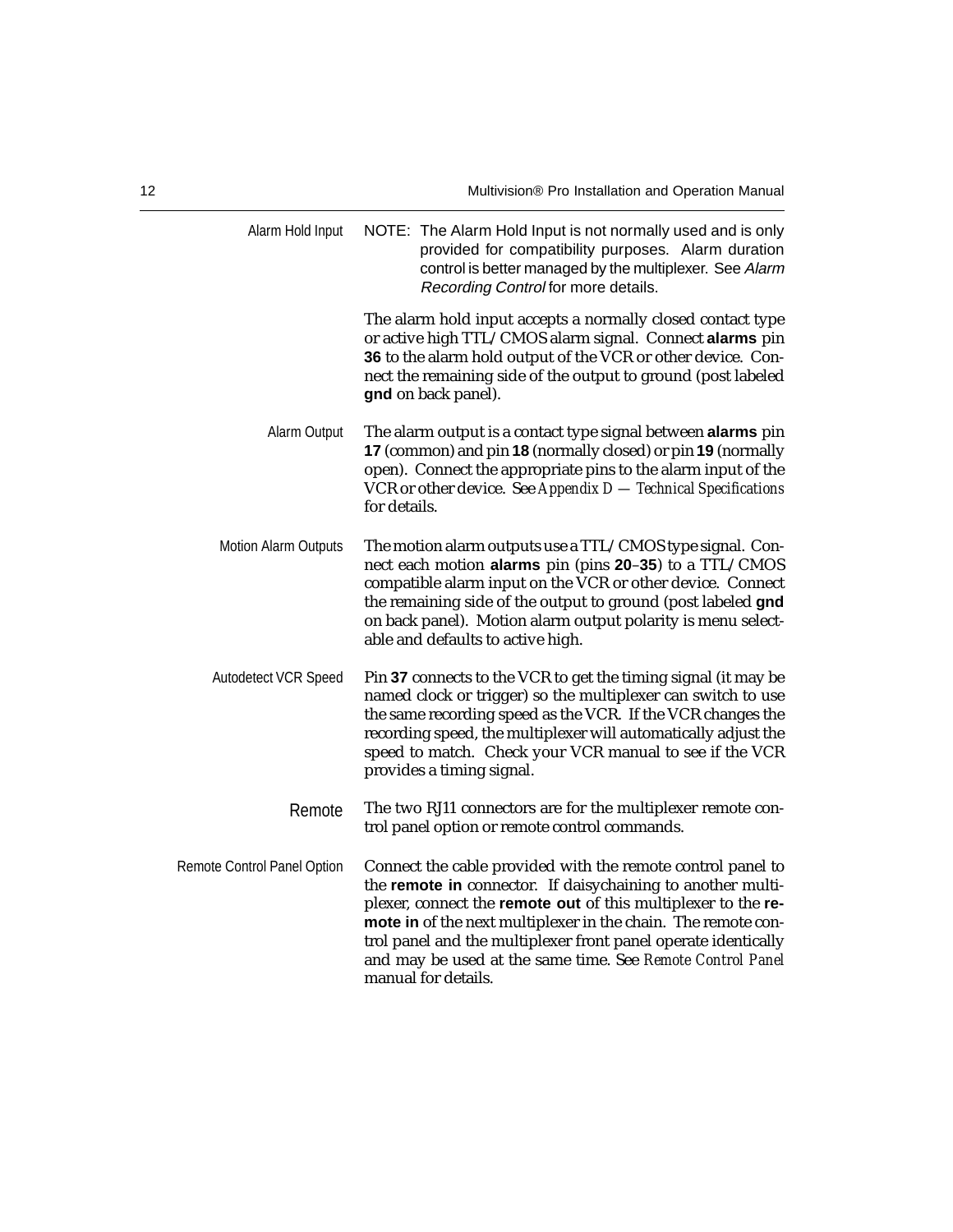| <b>SYSTEM CHECKOUT</b>     | Multiplexer system operation can be checked immediately af-<br>ter installation with the multiplexer in the factory default state.<br>While the multiplexer itself requires no adjustment, system<br>components such as the monitor, cameras and video recorder<br>should be checked for proper operation and adjustment. The<br>system checkout procedure involves three steps: monitor cali-<br>bration, camera check, and video recorder check. At least two<br>video cameras are required to check system operation. |
|----------------------------|--------------------------------------------------------------------------------------------------------------------------------------------------------------------------------------------------------------------------------------------------------------------------------------------------------------------------------------------------------------------------------------------------------------------------------------------------------------------------------------------------------------------------|
|                            | Refer to Figure 1 - Basic Multivision Pro System. Make certain<br>that all required connections are in place. Apply power to all<br>system equipment.                                                                                                                                                                                                                                                                                                                                                                    |
| <b>Monitor Calibration</b> | This process involves adjusting monitor display brightness,<br>contrast, hue and saturation based on the standard color bar<br>pattern generated by the multiplexer. The procedure is as<br>follows.                                                                                                                                                                                                                                                                                                                     |
|                            | Press function+zoom. The first setup menu appears over<br>1.<br>internally generated color bars (gray bars on B&W units).                                                                                                                                                                                                                                                                                                                                                                                                |
|                            | 2.<br>Turn off any automatic color control features on the monitor<br>that might interfere with manual adjustment (except B&W<br>units).                                                                                                                                                                                                                                                                                                                                                                                 |
|                            | 3.<br>Turn the monitor's color level (saturation) control all the<br>way down. The display is now black and white.                                                                                                                                                                                                                                                                                                                                                                                                       |
|                            | Adjust the monitor's contrast and brightness controls so<br>4.<br>that the bar pattern starts with white, darkens evenly<br>through shades of gray and ends with black.                                                                                                                                                                                                                                                                                                                                                  |
|                            | 5.<br>Turn the monitor's color level control to its midpoint<br>(except B&W units).                                                                                                                                                                                                                                                                                                                                                                                                                                      |
|                            | 6.<br>Adjust the monitor's tint (hue) control until the colors are<br>correct. The correct sequence of colors from left to right is<br>white, yellow, cyan, green, magenta, red, blue and black.                                                                                                                                                                                                                                                                                                                         |
|                            | Press function+zoom to exit the setup menu system.<br>7.                                                                                                                                                                                                                                                                                                                                                                                                                                                                 |
|                            | The main monitor is now correctly calibrated to the output of<br>the multiplexer. To calibrate the call monitor, temporarily con-<br>nect its video cable to the main mon output and perform moni-<br>tor calibration again. While monitor adjustments can be<br>changed to suit the viewer, the above procedure should be per-<br>formed before attempting to adjust cameras or working on dis-<br>play or video quality problems.                                                                                      |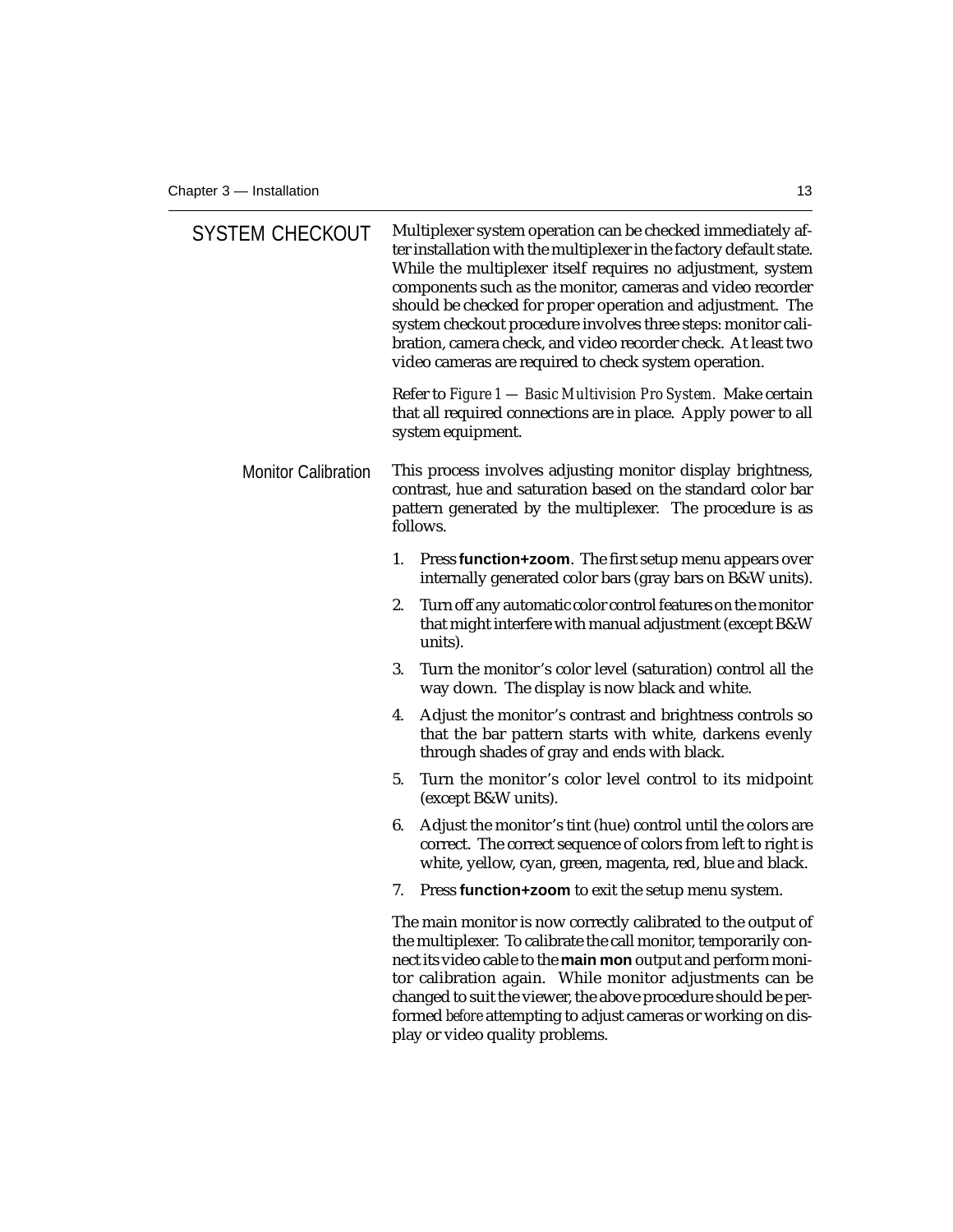Camera Check The multiplexer multicamera display capability makes checking camera performance as simple as comparing two pictures on one screen. This method is preferable to the direct camera to monitor technique because it allows precise adjustment of each camera against a chosen reference camera. This minimizes differences between cameras, and optimizes picture quality. NOTE: Before performing a camera check, complete the monitor calibration procedure described in the previous section. Adjusting camera picture quality is more effective on a monitor which is already calibrated. The camera check procedure is as follows: 1. Complete the monitor calibration procedure. 2. Connect all system cameras directly to the multiplexer camera inputs. Remove all connections to the looping (lower) camera outputs. 3. Make sure that the multiplexer is set up for 75 ohm termination (the default state). The switches on the back panel should be down. 4. Select the format (**2x2**, **3x3** or **4x4**) which displays all of the attached cameras. 5. Pick the best looking picture and use that camera as a reference. If necessary, adjust the camera for an optimum picture. Do NOT adjust the monitor. 6. Adjust each remaining camera, in turn, for an optimum picture. Try to obtain the same picture quality as the reference camera. The cameras are now correctly adjusted with respect to the calibrated monitor and each other. You may now adjust the monitor for the best overall display. If you choose to make further monitor adjustments, it is best to do so with all cameras

displayed.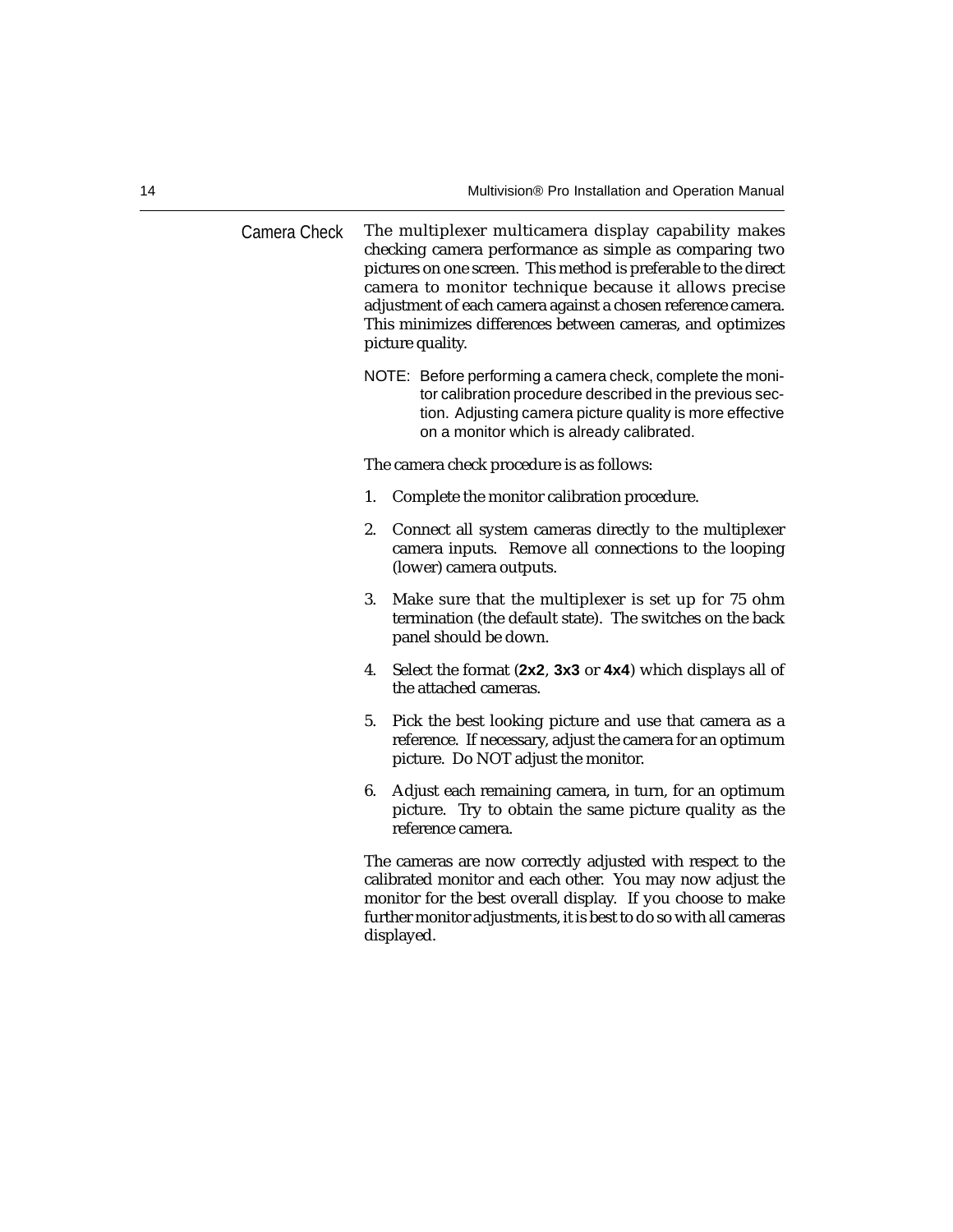| Making a Test Tape | The easiest way to verify multiplexer system operation is to<br>make a test recording and play it back. This process effectively<br>tests every piece of equipment in the system. |                                                                                                                                                                                                                                                                                                                                                                                                                                                  |
|--------------------|-----------------------------------------------------------------------------------------------------------------------------------------------------------------------------------|--------------------------------------------------------------------------------------------------------------------------------------------------------------------------------------------------------------------------------------------------------------------------------------------------------------------------------------------------------------------------------------------------------------------------------------------------|
|                    |                                                                                                                                                                                   | Before proceeding with the test tape, it is recommended that<br>you complete both the monitor calibration and camera check<br>procedures. Make certain that the multiplexer monitor and all<br>system cameras are correctly adjusted. Doing so will help to<br>ensure the best results during the tape test.                                                                                                                                     |
|                    |                                                                                                                                                                                   | The tape test procedure is as follows:                                                                                                                                                                                                                                                                                                                                                                                                           |
|                    |                                                                                                                                                                                   | 1.<br>Place the VCR in the record mode at the 24-hour speed<br>(this is the multiplexer default VCR record speed and can<br>be changed). The VCR begins recording multiplexed<br>camera video. You may select any viewing mode or display<br>format while recording. Doing so will not affect the tape<br>since camera recording and display are completely<br>independent multiplexer functions.                                                |
|                    |                                                                                                                                                                                   | 2.<br>After several minutes, stop the VCR and rewind the tape.                                                                                                                                                                                                                                                                                                                                                                                   |
|                    |                                                                                                                                                                                   | 3.<br>Place the VCR in the play mode.                                                                                                                                                                                                                                                                                                                                                                                                            |
|                    |                                                                                                                                                                                   | 4.<br>Press the <b>tape</b> button on the multiplexer.                                                                                                                                                                                                                                                                                                                                                                                           |
|                    |                                                                                                                                                                                   | When the multiplexer detects the encoded VCR signal, it<br>configures itself for tape playback and displays all recorded<br>cameras in the multicamera format. To view one camera full<br>screen, press the corresponding camera (1-16) button. To view<br>multiple cameras, press the desired display format (PIP, 2x2,<br>3x3 or 4x4) button. If the camera or cameras do not appear,<br>check VCR operation and review all video connections. |
|                    |                                                                                                                                                                                   | This completes the tape test. If it is not successful, repeat the<br>steps outlined above. If you continue to have difficulties, turn<br>to Appendix $C$ — In Case of Trouble for assistance.                                                                                                                                                                                                                                                    |
|                    |                                                                                                                                                                                   |                                                                                                                                                                                                                                                                                                                                                                                                                                                  |
|                    |                                                                                                                                                                                   |                                                                                                                                                                                                                                                                                                                                                                                                                                                  |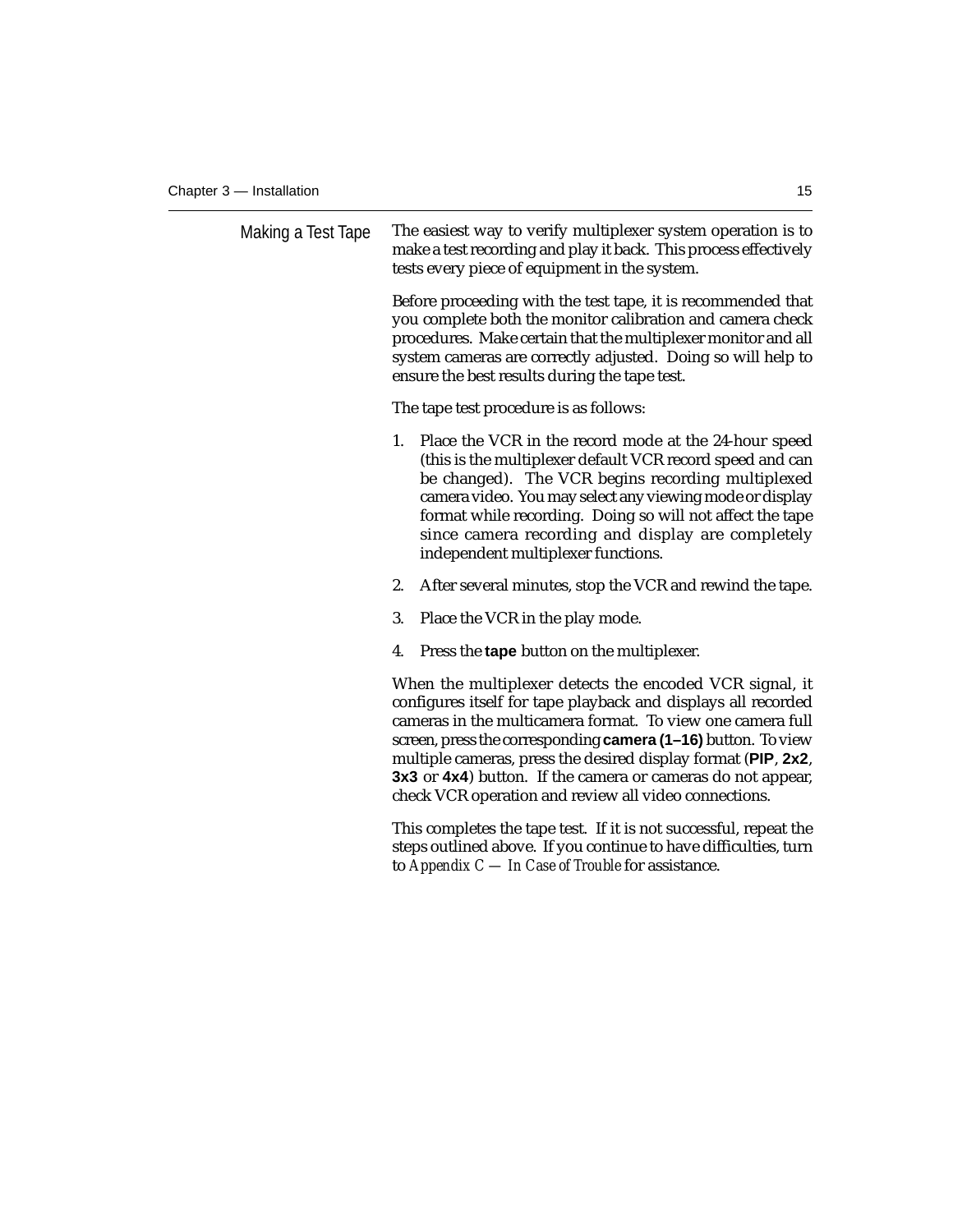# Chapter 4 — Setup

| SETUP MENU SYSTEM         | The on-screen menus allow you to set up key features such as<br>system time and date, day and night start times for motion<br>detection, alarm message display, alarm message latch, video<br>loss alarm, audible alarm, alarm input polarity, alarm output<br>polarity, VCR record time, VCR alarm record time, alarm du-<br>ration, global dwell time, camera titles, motion detection, and<br>system security. All setup data is stored in nonvolatile memory<br>where it is protected against loss due to power failure. |
|---------------------------|------------------------------------------------------------------------------------------------------------------------------------------------------------------------------------------------------------------------------------------------------------------------------------------------------------------------------------------------------------------------------------------------------------------------------------------------------------------------------------------------------------------------------|
|                           | NOTE: To perform multiplexer setup, you must first gain ac-<br>cess to the on-screen menu system. Refer to Security<br>Measures in the front of this manual.                                                                                                                                                                                                                                                                                                                                                                 |
|                           | Once inside the menu system, multiplexer setup involves three<br>basic operations:                                                                                                                                                                                                                                                                                                                                                                                                                                           |
|                           | 1.<br>Selecting the menu.                                                                                                                                                                                                                                                                                                                                                                                                                                                                                                    |
|                           | 2.<br>Positioning the flashing highlight.                                                                                                                                                                                                                                                                                                                                                                                                                                                                                    |
|                           | 3.<br>Setting the option.                                                                                                                                                                                                                                                                                                                                                                                                                                                                                                    |
| Selecting a Menu          | Press the zoom button to go to the next setup menu. The next<br>menu appears with the flashing highlight at the first option. If<br>you press the zoom at the last menu (SECURITY LOCK), the<br>unit exits the setup mode and returns to normal operation.                                                                                                                                                                                                                                                                   |
| Positioning the Highlight | Use the left and right arrow buttons to position the menu high-<br>light. Press the right arrow to move the highlight to the next<br>character or option. Press the left arrow to move the highlight<br>to the previous character or option. When you reach one end<br>of the menu, the highlight appears at the other.                                                                                                                                                                                                      |
| Setting an Option         | Press the up arrow or down arrow to scroll through the<br>available settings or characters:                                                                                                                                                                                                                                                                                                                                                                                                                                  |
|                           | 0-9 A-Z (represents a space) $/ : = - +$<br>.(period).                                                                                                                                                                                                                                                                                                                                                                                                                                                                       |
|                           | When you reach the first or last setting or character, the<br>sequence begins again.                                                                                                                                                                                                                                                                                                                                                                                                                                         |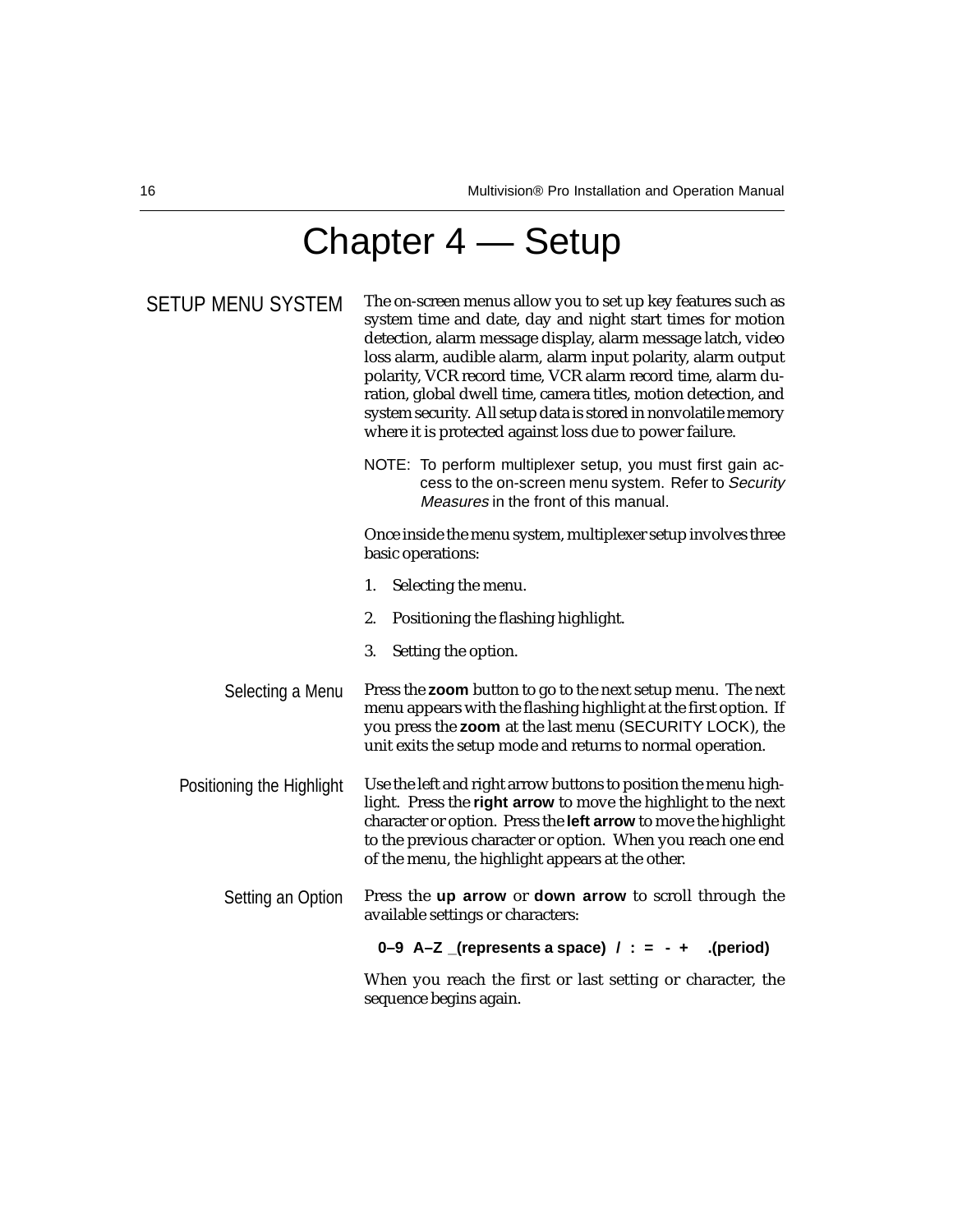| <b>SETUP MENUS</b>        | There are eight menus in the setup menu system. The follow-<br>ing paragraphs take you through the menu system step-by-<br>step, describing each menu's purpose and options.                                                                                                                                                                                                                                             |
|---------------------------|--------------------------------------------------------------------------------------------------------------------------------------------------------------------------------------------------------------------------------------------------------------------------------------------------------------------------------------------------------------------------------------------------------------------------|
| Menu 1 - System Time/Date | Menu 1 displays the system time and date (maintained by the<br>multiplexer internal clock/calendar), the product firmware re-<br>vision number and revision date. By default, the multiplexer<br>displays the time and date at the top of the main monitor. In<br>live mode, it displays the system (current) time and date. In<br>tape mode, it displays the time and date of the recording (en-<br>coded on the tape). |
|                           | You can turn the time/date display off or on at any time by<br>pressing function+right arrow.                                                                                                                                                                                                                                                                                                                            |
|                           | To set the time and date, use the arrow buttons to position the<br>flashing highlight over each character and set it. Enter the time<br>in HH:MM:SS 24-hour format. Enter the date in MM/DD/YY<br>format (DD.MM.YY format in the PAL version). The clock starts<br>running when you move the highlight into the date field.                                                                                              |
|                           | NOTE: Be sure to turn off the VCR's time/date display feature.<br>If it is turned on, it may interfere with tape playback.<br>Multicamera display during playback will have time and<br>date over each image and at the top of the screen. If<br>the time/date is too high on the screen, it overlaps the<br>vertical interval.                                                                                          |
|                           | When finished, press the zoom button to go to menu 2 or<br>function+zoom to save all changes and leave the setup system.                                                                                                                                                                                                                                                                                                 |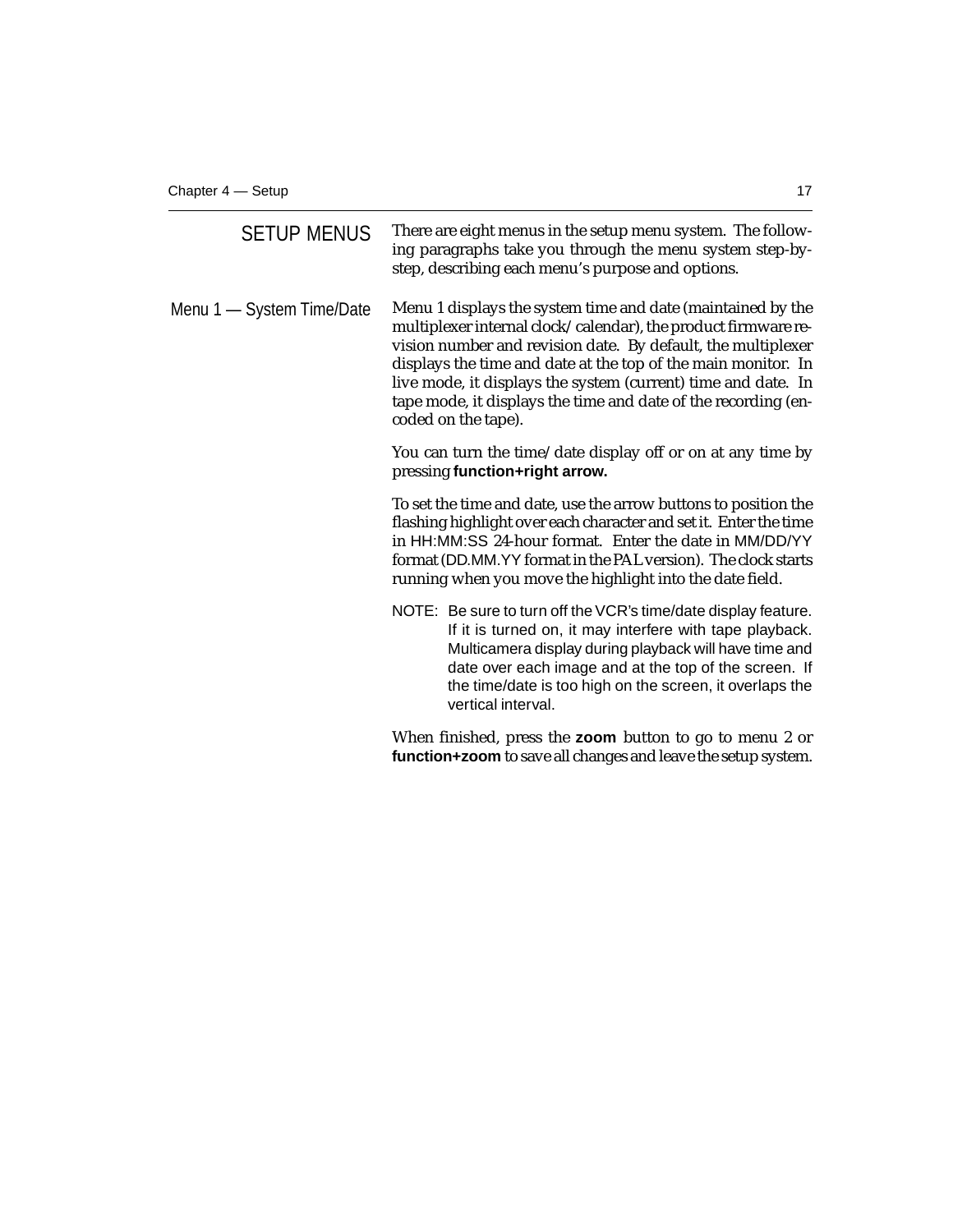Menu 2 — Day/Night Start Time Menu 2 allows you to divide the multiplexer work day into two independent periods, based on start times. If the start times are the same, the day settings will be used for motion detection. Using different start times for day and night allows you to use different motion detection settings for each time span. Motion alarms (ALRM) can be set either **ON** or **OFF**, and SENSE, SIZE and DELAY settings can be different for each time as well. To set the day start time or night start time, use the **arrow** buttons to position the flashing highlight over each character and set it. Enter the time in HH:MM 24-hour format. In the example below: day is from 8 a.m. to 5 p.m., and night is from 5 p.m. to 8 a.m.. DAY START TIME  $= 08:00$  $NIGHT START TIME = 17:00$ NOTE: When day and night start times differ, you should set up both motion screens for each camera. When finished, press the **zoom** button to go to menu 3 or **function+zoom** to save all changes and leave the menu system. Menu 3 — Toggle Options Menu 3 allows you to set each menu item to one of two settings. To change a setting, position the highlight over it and press the **up** or **down arrow.** The alternate setting appears. To move to the next toggle option, press the **right arrow**; to go back to the previous toggle option, press the **left arrow.** The toggle options include the following: Alarm Message Display The ALARM MESSAGE DISPLAY option controls the ALARM or VIDLOSS graphic. It toggles as follows: **ON** — The multiplexer displays the ALARM or VIDLOSS graphic on both the main and call monitors. The multiplexer also switches to multicamera display on the main monitor to show all cameras with alarms. **OFF** — The ALARM or VIDLOSS graphic does not display on the main monitor, it only displays on the call monitor. The multiplexer does not change the display on the main monitor.

The default ALARM MESSAGE DISPLAY setting is **ON**.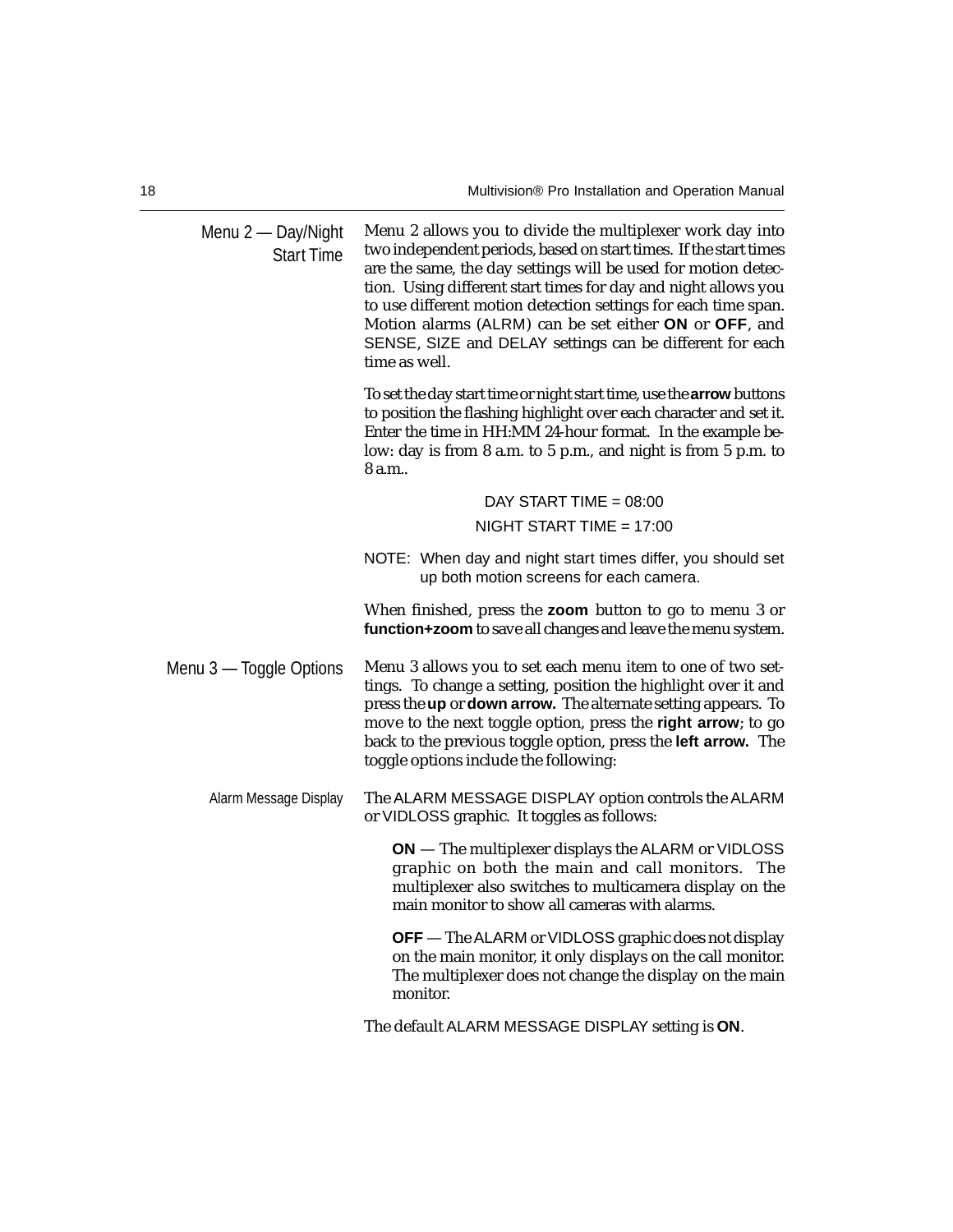| Alarm Message Latch | The ALARM MESSAGE LATCH option determines how long<br>the ALARM and VIDLOSS (video loss) messages remain on<br>screen. It toggles as follows:                                                                                                                                                                                                                                                                                                           |
|---------------------|---------------------------------------------------------------------------------------------------------------------------------------------------------------------------------------------------------------------------------------------------------------------------------------------------------------------------------------------------------------------------------------------------------------------------------------------------------|
|                     | ON - ALARM messages remain on screen until you press<br>function to clear them. Pressing function removes all<br>video loss messages and messages for expired alarm events.<br>Messages for current alarm events remain on screen.                                                                                                                                                                                                                      |
|                     | NOTE: If video is not restored before the VIDLOSS message<br>is cleared, the monitor displays the last image received<br>until the display format changes, or video is restored.                                                                                                                                                                                                                                                                        |
|                     | <b>OFF</b> — Each message remains on screen until the ALARM<br>DURATION time expires (the default is 4 seconds) or the<br>corresponding alarm event clears.                                                                                                                                                                                                                                                                                             |
|                     | The default ALARM MESSAGE LATCH setting is OFF.                                                                                                                                                                                                                                                                                                                                                                                                         |
| Video Loss Alarm    | The VIDEO LOSS ALARM option controls the multiplexer video<br>loss detection feature. It toggles as follows:                                                                                                                                                                                                                                                                                                                                            |
|                     | $ON$ – The multiplexer responds to camera video loss as<br>an alarm event and displays the message VIDLOSS in place<br>of the camera's picture on both monitors. If ALARM<br>MESSAGE DISPLAY is set OFF, the message only displays<br>on the call monitor. The ALARM COUNTER counts a video<br>loss as an alarm for that camera input.                                                                                                                  |
|                     | <b>OFF</b> — Camera video loss is not treated as an alarm event,<br>and a VIDLOSS message is not displayed on either moni-<br>tor. The ALARM COUNTER does not count the video loss<br>as an alarm. The only sign of video loss is that the monitor<br>displays the last image received from that camera until you<br>change the display format, when a blank window with the<br>camera number displays. Refer to Video Loss Alarms for<br>more details. |
|                     | The default VIDEO LOSS ALARM setting is ON.                                                                                                                                                                                                                                                                                                                                                                                                             |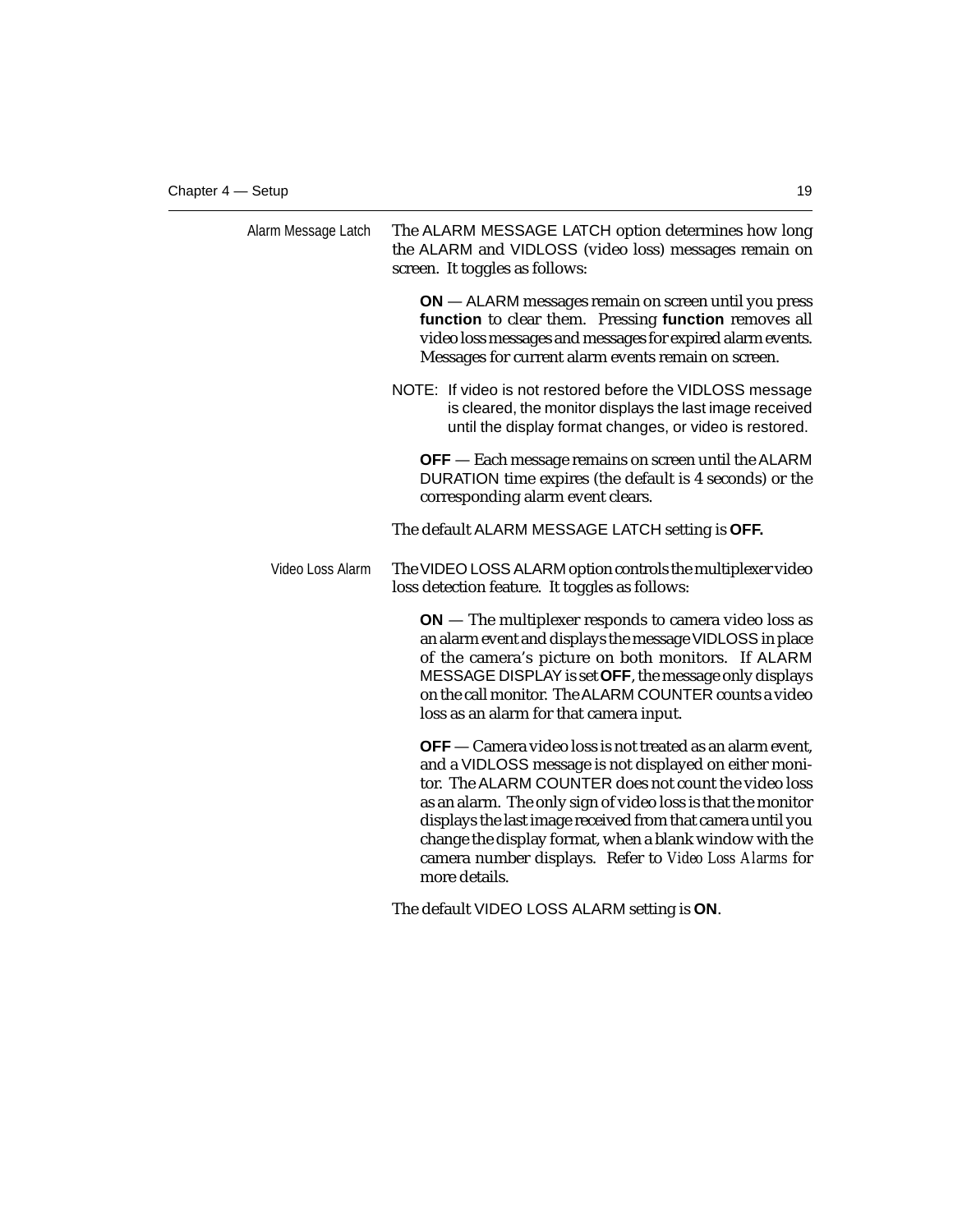| Audible Alarm                | The AUDIBLE ALARM option controls the multiplexer alarm<br>tone. It toggles as follows:                                                                                                                     |
|------------------------------|-------------------------------------------------------------------------------------------------------------------------------------------------------------------------------------------------------------|
|                              | $ON$ – The multiplexer sounds an alarm tone when it<br>detects a mechanical alarm, motion alarm or video loss.<br>Press any button to turn the alarm tone off.                                              |
|                              | $OFF$ – The multiplexer is silent when it detects a<br>mechanical alarm, motion alarm or video loss.                                                                                                        |
|                              | The default AUDIBLE ALARM setting is OFF.                                                                                                                                                                   |
| Alarm Input Polarity         | The ALARM INPUT POLARITY option allows you to set the<br>polarity of all multiplexer alarm inputs. It toggles as follows:                                                                                   |
|                              | ACT LOW $-$ Active alarm inputs are "low". The<br>multiplexer recognizes a contact closure or TTL/CMOS<br>logic low as an alarm event.                                                                      |
|                              | ACT HI - Active alarm inputs are "high". The multiplexer<br>recognizes a contact opening or TTL/CMOS logic high as<br>an alarm event.                                                                       |
|                              | The default ALARM INPUT POLARITY setting is ACT LOW.                                                                                                                                                        |
| <b>Alarm Output Polarity</b> | The ALARM OUTPUT POLARITY option allows you to set the<br>active polarity of the TTL/CMOS alarm signal for pins 20-35<br>(motion outputs $1-16$ ) on the <b>alarms</b> connector. It toggles as<br>follows: |
|                              | <b>ACT LOW</b> — The alarm output signal goes "low" when a<br>motion alarm occurs or for an alarm input or vidloss when<br>PASS-THRU EXTRNL ALRMS is set to YES.                                            |
|                              | $ACT HI$ – The alarm output signal goes "high" when a<br>motion alarm occurs.                                                                                                                               |
|                              | NOTE: The duration of the alarm output signal is determined<br>by the ALARM DURATION setting.                                                                                                               |
|                              | The default ALARM OUTPUT POLARITY setting is ACT LOW.                                                                                                                                                       |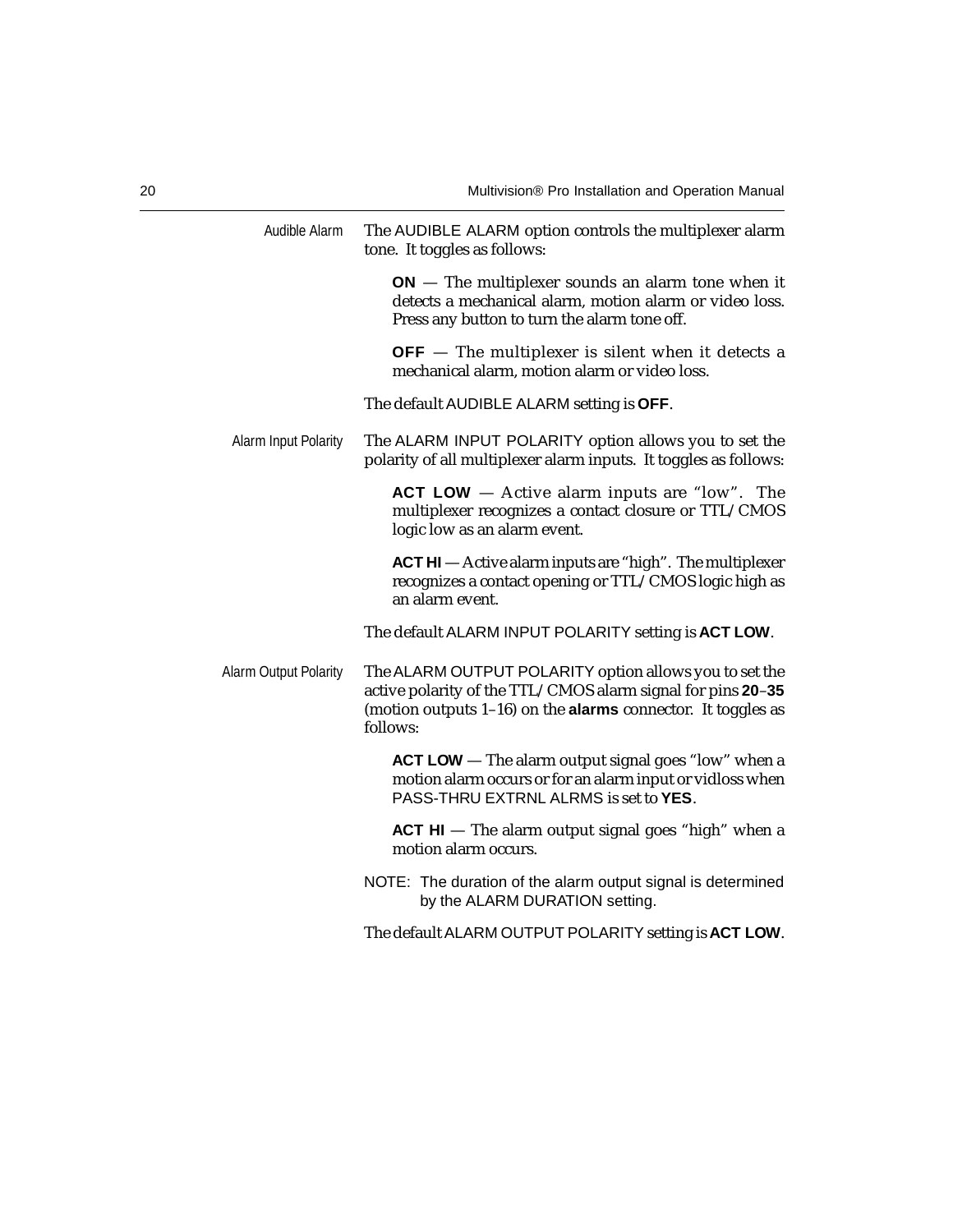| Pass-Thru Extrnl Alrms   | This menu option lets you loop (pass-thru) the external alarm<br>inputs to the alarm outputs.                                                                                                                                 |
|--------------------------|-------------------------------------------------------------------------------------------------------------------------------------------------------------------------------------------------------------------------------|
|                          | <b>YES</b> — Alarm outputs represent all alarms for a particular<br>camera; motion alarms, mechanical alarms and video loss<br>alarms.                                                                                        |
|                          | NO — Alarm outputs are for motion alarms only. External<br>alarms are not included (not passed-thru).                                                                                                                         |
|                          | The default PASS-THRU EXTRNL ALRMS setting is YES.                                                                                                                                                                            |
| Image Tenderizer         | This option reduces the shakiness and jitter associated with<br>high resolution compressed multicamera images.                                                                                                                |
|                          | $ON$ — Uses the special filtering circuit when the multi-<br>plexer displays a multicamera image on the main monitor.                                                                                                         |
|                          | <b>OFF</b> — Turns off the special filtering circuit.                                                                                                                                                                         |
|                          | The default IMAGE TENDERIZER setting is ON.                                                                                                                                                                                   |
|                          | When finished, press the zoom button to go to menu 4 or press<br>function+zoom to save all changes and leave the setup system.                                                                                                |
| Menu 4 — VCR Record Time | Menu 4 allows you to enter the VCR's normal and alarm re-<br>cording speeds. With autodetect VCR speed, these settings are<br>used if that signal is lost. Use the up and down arrow buttons<br>to set each speed as follows: |
|                          | VCR RECORD TIME $-$ The VCR's normal (nonalarm)<br>operating speed (2-999 hours).                                                                                                                                             |
|                          | The default VCR RECORD TIME is 024 HRS.                                                                                                                                                                                       |
|                          | VCR ALARM RECORD TIME $-$ The VCR's recording<br>speed for alarms (2-999 hours).                                                                                                                                              |
|                          | The default VCR ALARM RECORD TIME is 002 HRS.                                                                                                                                                                                 |
|                          | NOTE: If the multiplexer alarm output is not connected to the<br>VCR's alarm input, the VCR RECORD SPEED and the<br>VCR ALARM RECORD SPEED should be set to the<br>same value.                                                |
|                          | When finished, press the zoom button to go to menu 5 or<br>function+zoom to save all changes and leave the setup system.                                                                                                      |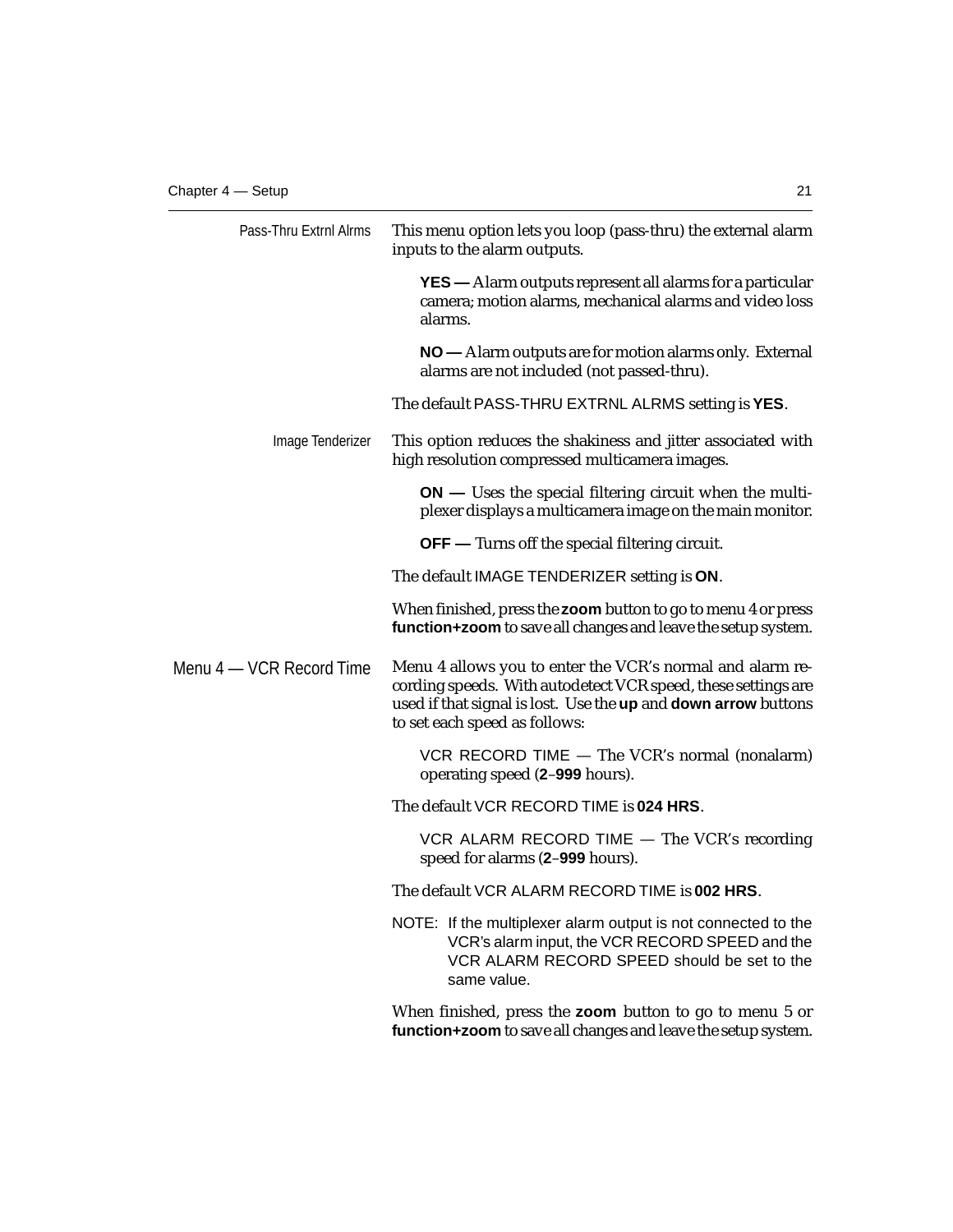| Menu 5 - Alarm Duration | Menu 5 allows you to set the minimum multiplexer alarm time.<br>The ALARM DURATION setting determines how many seconds<br>the multiplexer remains in the alarm state after an alarm event<br>occurs.                                                                                                      |
|-------------------------|-----------------------------------------------------------------------------------------------------------------------------------------------------------------------------------------------------------------------------------------------------------------------------------------------------------|
|                         | Set the ALARM DURATION time using the up and down arrow<br>buttons. You may use any setting between 2 and 999 seconds.                                                                                                                                                                                    |
|                         | The default ALARM DURATION setting is 4 seconds.                                                                                                                                                                                                                                                          |
|                         | When finished, press the zoom button to go to menu 6 or<br>function+zoom to save all changes and leave the setup system.                                                                                                                                                                                  |
| Menu 6 - Global Dwell   | The GLOBAL DWELL setting determines the rate at which the<br>multiplexer sequences cameras on the main monitor (either<br>full screen or in the lower right window) when sequence is<br>selected. It also determines the rate at which the call monitor<br>switches cameras during multiple alarm events. |
|                         | Set the GLOBAL DWELL time in seconds using the up and<br>down arrow buttons. You may enter any setting between 1<br>and 99 seconds. This setting applies to all cameras.                                                                                                                                  |
|                         | NOTE: The GLOBAL DWELL setting affects on-screen cam-<br>era display only. It does NOT affect the rate at which<br>the multiplexer sends images to the VCR.                                                                                                                                               |
|                         | The default GLOBAL DWELL time is 2 seconds.                                                                                                                                                                                                                                                               |
|                         | When finished, press the zoom button to go to menu 7 or<br>function+zoom to save all changes and leave the menu system.                                                                                                                                                                                   |
| Menu 7 – Camera Titles  | Menu 7 allows you to assign a title to each camera input. It<br>also provides access to the MOTION SETUP screens described<br>below.                                                                                                                                                                      |
|                         | Initially each title is the camera's number. To change a title,<br>use the arrow buttons to position the flashing highlight and<br>select characters. A title can contain up to 10 characters selected<br>from the following:                                                                             |

**0–9 A–Z \_(represents a space) / : = - + .(period)**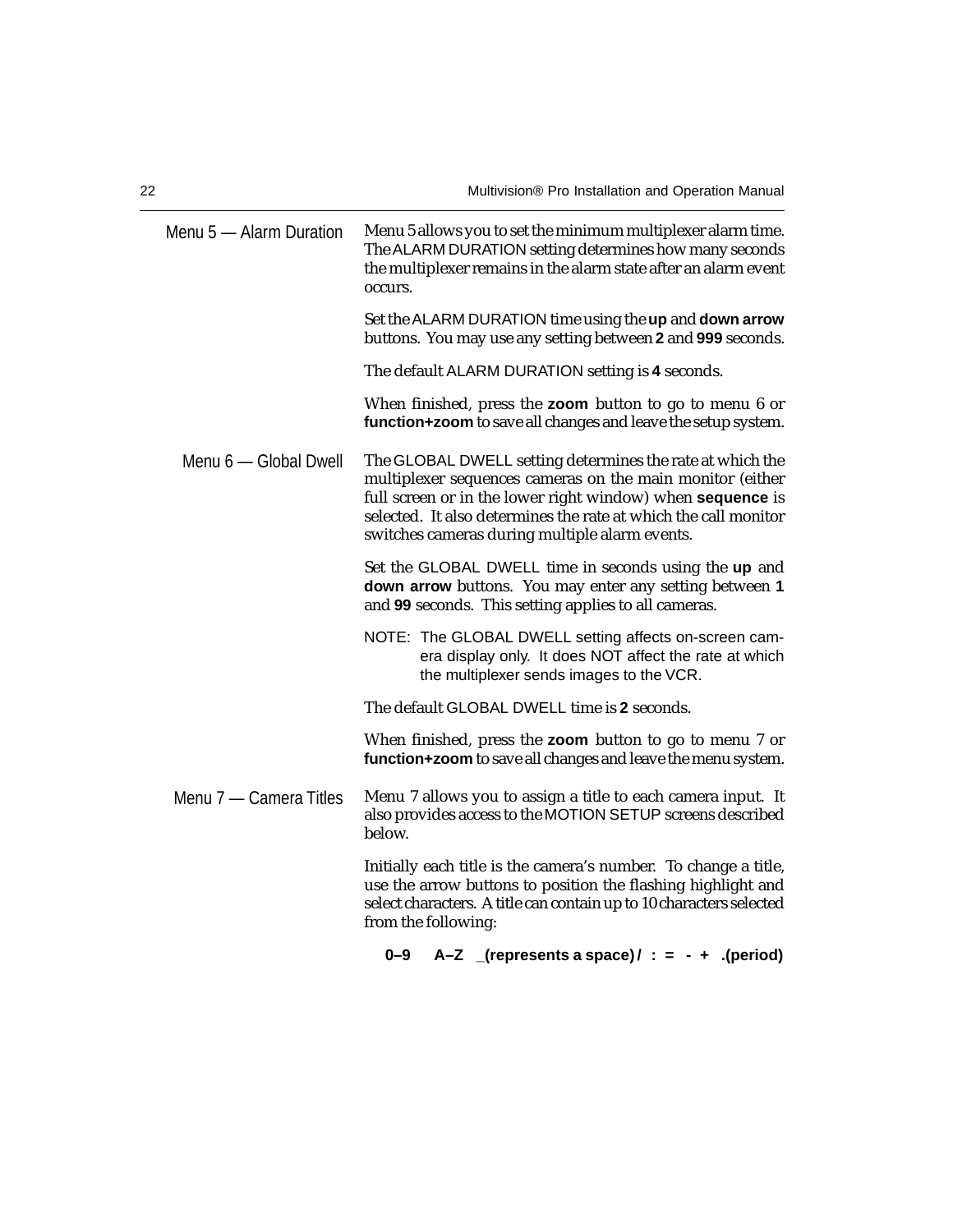When you are finished setting a title, do one of the following:

- press **function** to display the DAY MOTION SETUP screen (described below) for the current camera.
- press **zoom** to set the next camera title, or press a specific **camera (1–16)** button to set that camera title.
- press **function+zoom** to save all changes and leave the setup system. Press **function+zoom** again if the first press does not get you out of the menu setup system.
- To access the motion setup screen, press **function** while the Camera Titles menu is displayed. The day motion screen appears. Press **function** again to view the night motion setup screen for that camera. Each screen displays the current camera picture overlaid with the motion targets, camera number, motion setup options and help text. You can adjust whether motion detection (ALRM) is **ON** or **OFF**, sensitivity (SENSE), object size (SIZE), DELAY and turn targets on or off on the motion setup screen. The default multiplexer motion setup screen looks like this: Motion Setup Screen



Figure 7 — Motion Setup Screen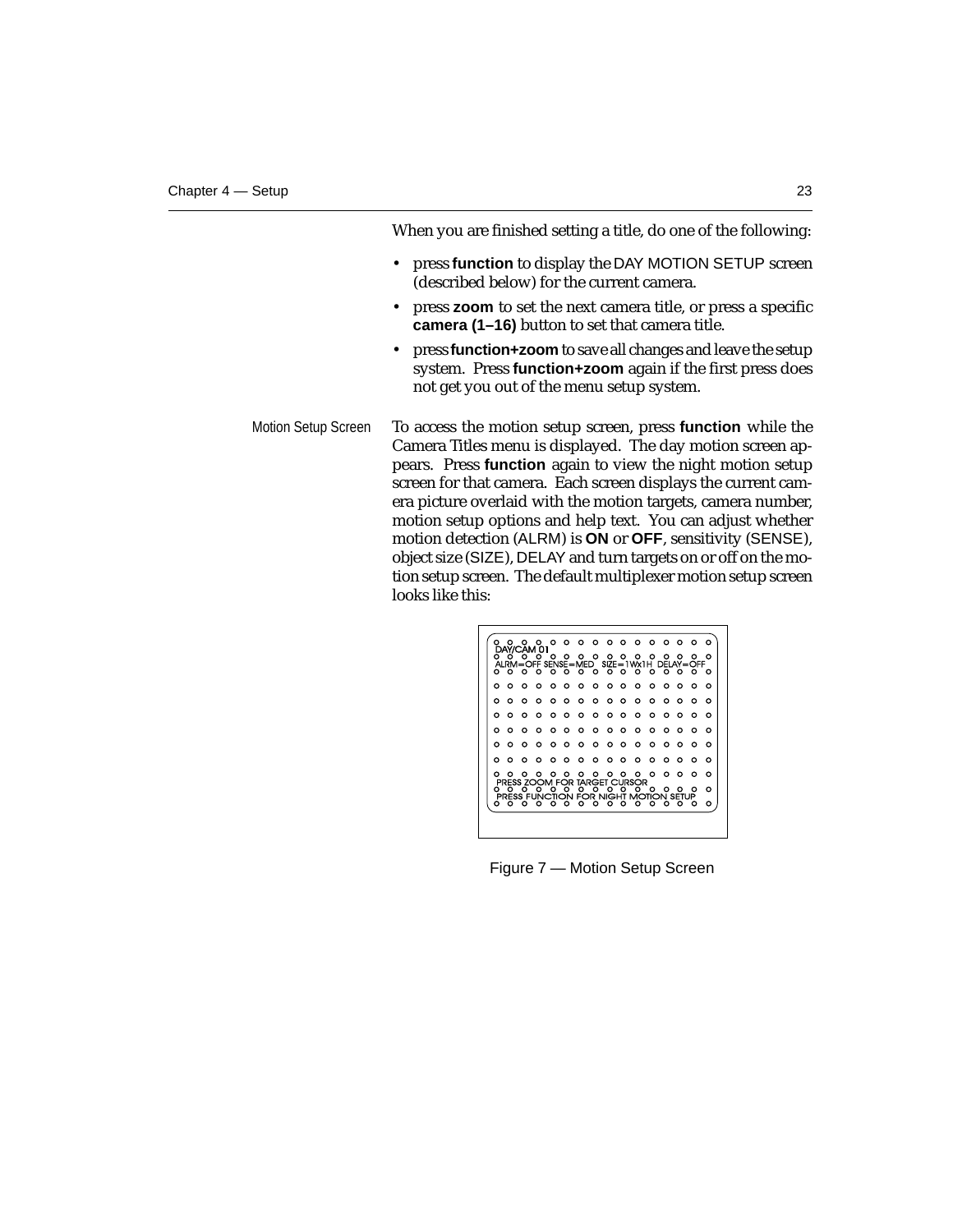The highlight is initially positioned at the first option. You can:

- use the **arrow** buttons to select and set motion detection options.
- press **zoom** to display the target cursor and select motion targets.
- press **function** to display the night motion setup screen.
- Motion Options The Day and Night Motion Setup screens display a status line containing the four multiplexer motion detection options. Use the **arrow** buttons to position the flashing highlight on each option and choose the value that best suits your needs. If the highlight is not visible, press **zoom** to activate it. Option setting applies only to the time period covered by the screen (determined by the current DAY START TIME and NIGHT START TIME settings).
- ALRM (Alarm) The alarm option selects the motion alarm operating mode for the current camera.
	- NOTE: Cameras with ALRM set to OFF still function as activity detectors. Active cameras are given recording priority, but motion alarms are NOT triggered.

**OFF** — The multiplexer does not initiate a motion alarm when it detects activity at this camera.

**TST** — Select this setting to test the current motion setup. When it detects motion, the multiplexer freezes the scene and marks all triggered targets with an X. This helps you see the effects of changing which targets are on, and which are off, and the effects of different SENSE, SIZE or DELAY settings. To repeat the test, press **right arrow**. To cancel the test, press **left arrow**.

NOTE: After cancelling the test, the ALRM setting returns to OFF (the default). Make sure you change the setting to ON or AND if you want either type of alarm.

**AND** — The multiplexer initiates a motion alarm only when it detects both activity *and* a contact alarm at this camera.

**ON** — The multiplexer initiates a motion alarm when it detects activity at this camera.

The default alarm option setting is **OFF**.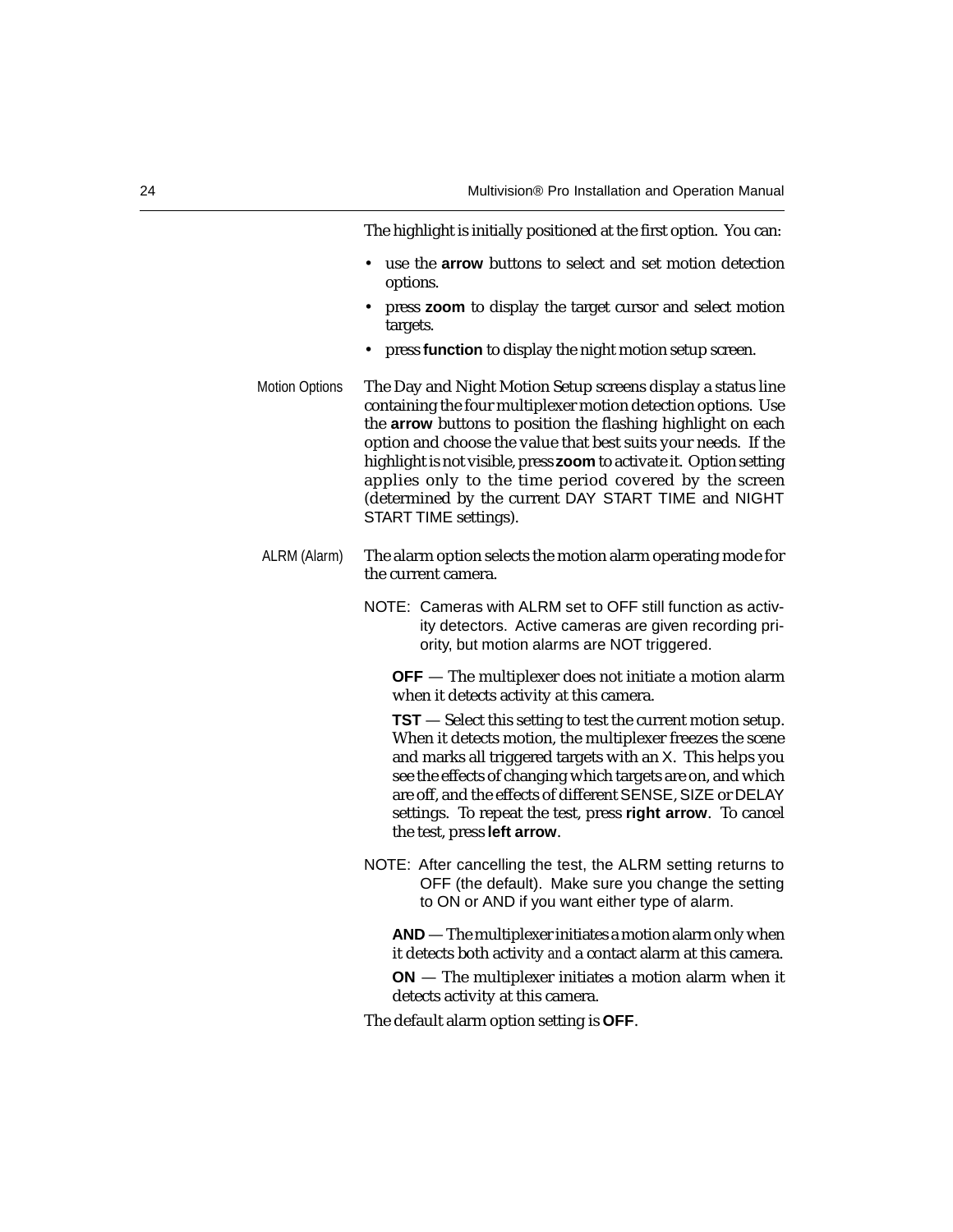| <b>SENSE (Sensitivity)</b> | The SENSE option is based on the degree of contrast between     |
|----------------------------|-----------------------------------------------------------------|
|                            | the moving object and background for the current camera. The    |
|                            | motion test can help you pick the most effective SENSE setting. |
|                            | It toggles as follows:                                          |

**XLO** — Extra low sensitivity.

**LO** — Low sensitivity.

**MED** — Medium sensitivity.

- **HI**  High sensitivity.
- **XHI**  Extra high sensitivity.

The default sensitivity setting is **MED**.

SIZE The SIZE option determines the minimum object size detected at the current camera. You set the object size by selecting its height and width in "targets". For example, a 2Wx4H setting is an object two targets wide and four targets high. A 1Wx1H object is a single target. The largest possible object setting is 9Wx9H. A smaller object size makes motion detection more likely, and a larger size means fewer objects will be large enough to trigger a motion alarm.

> To set the object size, use the **arrow** buttons to move the flashing highlight to W (width) or H (height). Use the **up** and **down arrow** buttons to set the value (1–9).

> NOTE: To be detected, an object must trigger at least one row and one column of targets covered by the SIZE setting. For example, a 2Wx5H setting requires an object to trigger at least 2 targets horizontally and 5 targets vertically within a 2Wx5H active target area. The object may trigger additional targets.

The default SIZE setting is **1Wx1H**.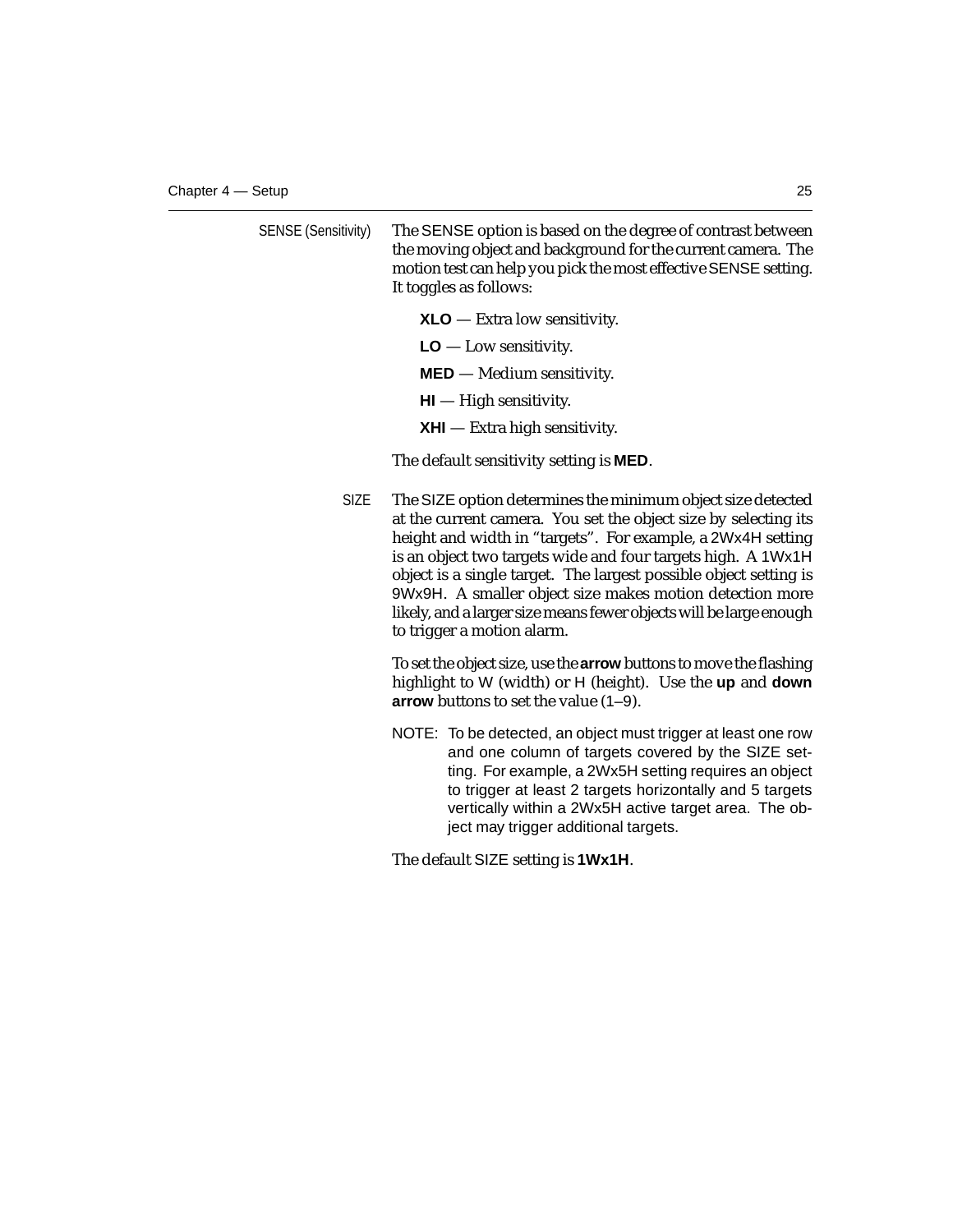| <b>DELAY</b>                | The DELAY option determines how long the multiplexer must<br>detect motion at the current camera before initiating a motion<br>alarm. Motion of shorter duration does not trigger a motion<br>alarm. DELAY is useful in preventing sudden changes (like<br>those caused by lights or shadows) from triggering a motion<br>alarm. The DELAY setting has no affect on activity detection<br>(priority-based camera recording). |
|-----------------------------|------------------------------------------------------------------------------------------------------------------------------------------------------------------------------------------------------------------------------------------------------------------------------------------------------------------------------------------------------------------------------------------------------------------------------|
|                             | To set the DELAY in seconds, use the arrow buttons to move<br>the flashing highlight to the DELAY option and select a value:<br>OFF, 0.5S, 1SEC, 1.5S, 2SEC, 3SEC or 5SEC.                                                                                                                                                                                                                                                   |
|                             | The default DELAY option setting is OFF.                                                                                                                                                                                                                                                                                                                                                                                     |
| Working with Motion Targets | The targets on each motion setup screen can be turned on or<br>off individually, by row or by screen. Active targets are circled<br>(this is the default). Inactive targets are not circled. To set up<br>targets, use the following front panel buttons:                                                                                                                                                                    |
|                             | $\mathsf{zoom}$ — turns the target cursor on or off.                                                                                                                                                                                                                                                                                                                                                                         |
|                             | $uparrow$ $-moves$ the target cursor up one row at a time.                                                                                                                                                                                                                                                                                                                                                                   |
|                             | <b>down arrow</b> $-$ moves the target cursor down one row at a<br>time.                                                                                                                                                                                                                                                                                                                                                     |
|                             | <b>left arrow</b> — moves the target cursor to the left (4 and 9-camera<br>models only).                                                                                                                                                                                                                                                                                                                                     |
|                             | right arrow - moves the target cursor to the right (4 and 9-<br>camera models only).                                                                                                                                                                                                                                                                                                                                         |
|                             | live $-$ turns all targets in the current row ON.                                                                                                                                                                                                                                                                                                                                                                            |
|                             | $\mathsf{tape}$ - turns all targets in the current row OFF.                                                                                                                                                                                                                                                                                                                                                                  |
|                             | sequence - turns all targets on the screen ON.                                                                                                                                                                                                                                                                                                                                                                               |
|                             | call - turns all targets on the screen OFF.                                                                                                                                                                                                                                                                                                                                                                                  |
|                             | camera (1-16) — toggles the corresponding target on the cursor<br>line off or on. Move left or right (16-camera models only) by<br>pressing camera buttons to the left or right of the current target.                                                                                                                                                                                                                       |
|                             | $function$ – saves current motion target setting and displays<br>the next screen.                                                                                                                                                                                                                                                                                                                                            |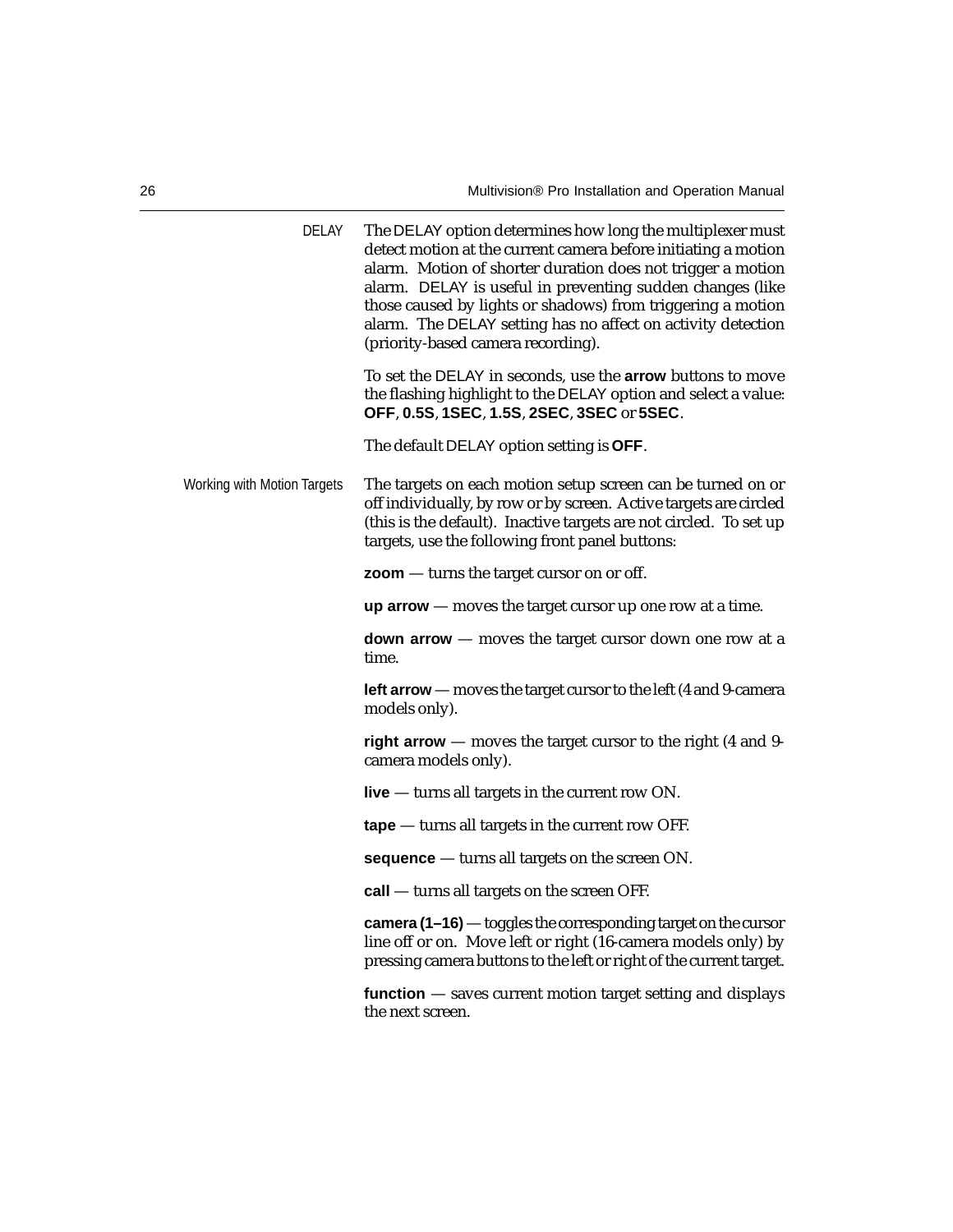Use the buttons to make sure targets are active (circled) where motion is to be detected. When you finish, press the **function** button to save the target setting and display the next screen.

A motion bar appears at the top center of the motion setup screen when the multiplexer detects motion. You can see the effect of your motion settings by watching the motion bar during setup.

When finished with motion setup, press **function** to return to the camera titles menu. Then press **zoom** to go to menu 8 or press **function+zoom** to save all changes and leave the menu system. (Press **function+zoom** again if necessary.)

Menu 8 — Security Lock Menu 8 controls the multiplexer front panel security lock feature. When this feature is on, the multiplexer locks all front panel buttons except those required to re-enter the setup mode. Press the **up** or **down arrow** button to change this option. The new security lock setting takes effect when you exit the setup system.

> When you finish, press the **zoom** button or **function+zoom** to save all changes and leave the setup system.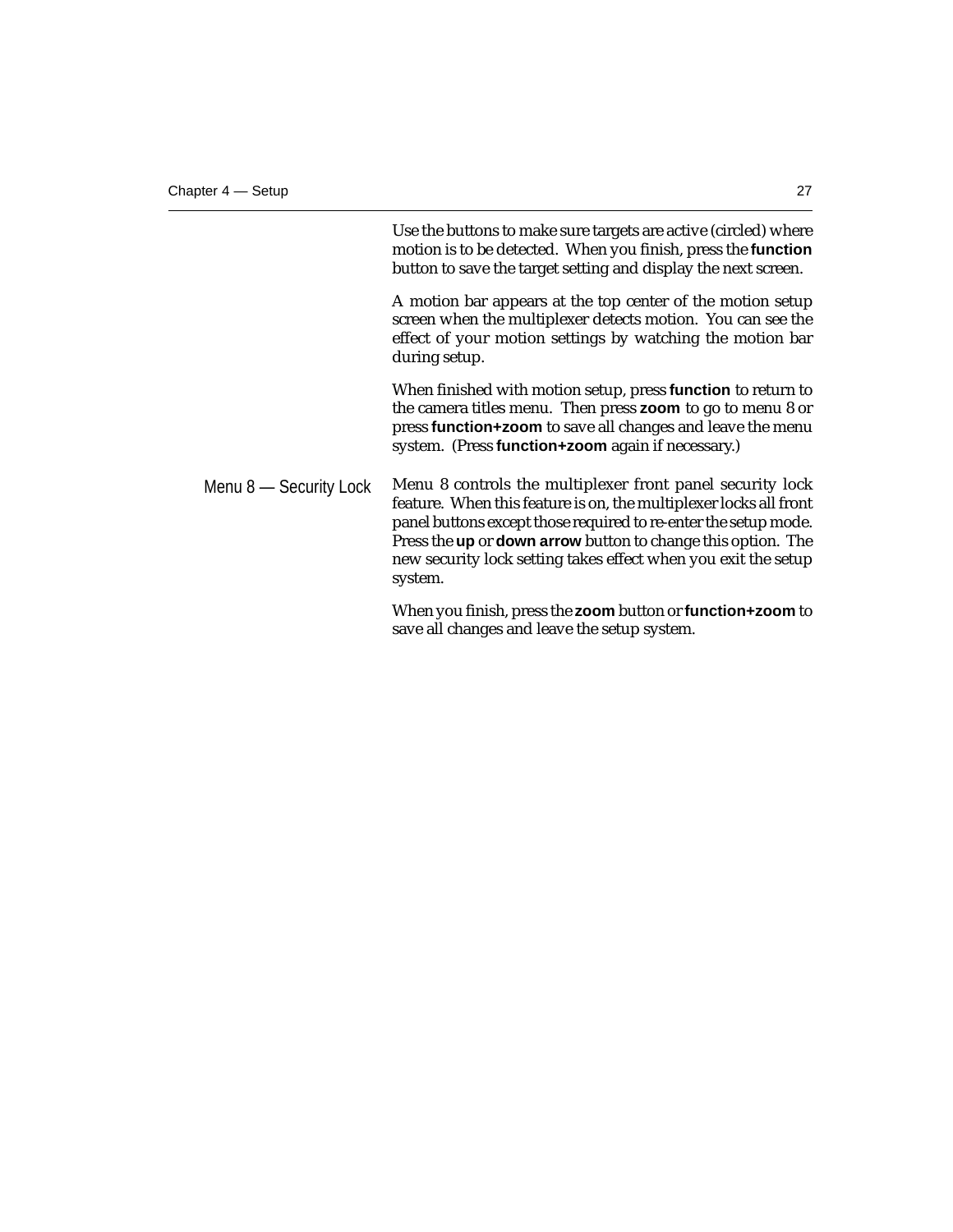### Chapter 5 — Operation

The multiplexer is flexible and very easy to use. No setup is required to use the basic features, yet the product can be adapted to meet the display and recording requirements of most multicamera security systems.

This section describes how to operate the multiplexer. It is organized by operating task and product feature.

The multiplexer has three basic operating modes: live, tape and setup.

LIVE MODE Press the **live** button to view live camera video. Live mode allows you to view any combination of connected cameras on the main monitor in any display format. The call monitor displays either one selected camera full screen, or displays full screen images from cameras with alarms. Live camera viewing does not affect camera video output to the VCR. Recording camera video via the multiplexer **vcr out** connector is completely independent and is not affected by operator actions at the front panel.

> The live multicamera display updates a new camera every 1/60 of a second (PAL every 1/50 of a second). The final update rate for each camera depends on how many cameras are displayed and whether the camera has activity. Live updates are weighted according to activity much like updates sent to the VCR.

Tape mode allows you to view the video recorded by the VCR. If you only have one VCR connected, recording stops while you review a tape. The call monitor is the only source of live images. The call monitor displays either one selected camera full screen, or full screen images from any cameras with alarms. TAPE MODE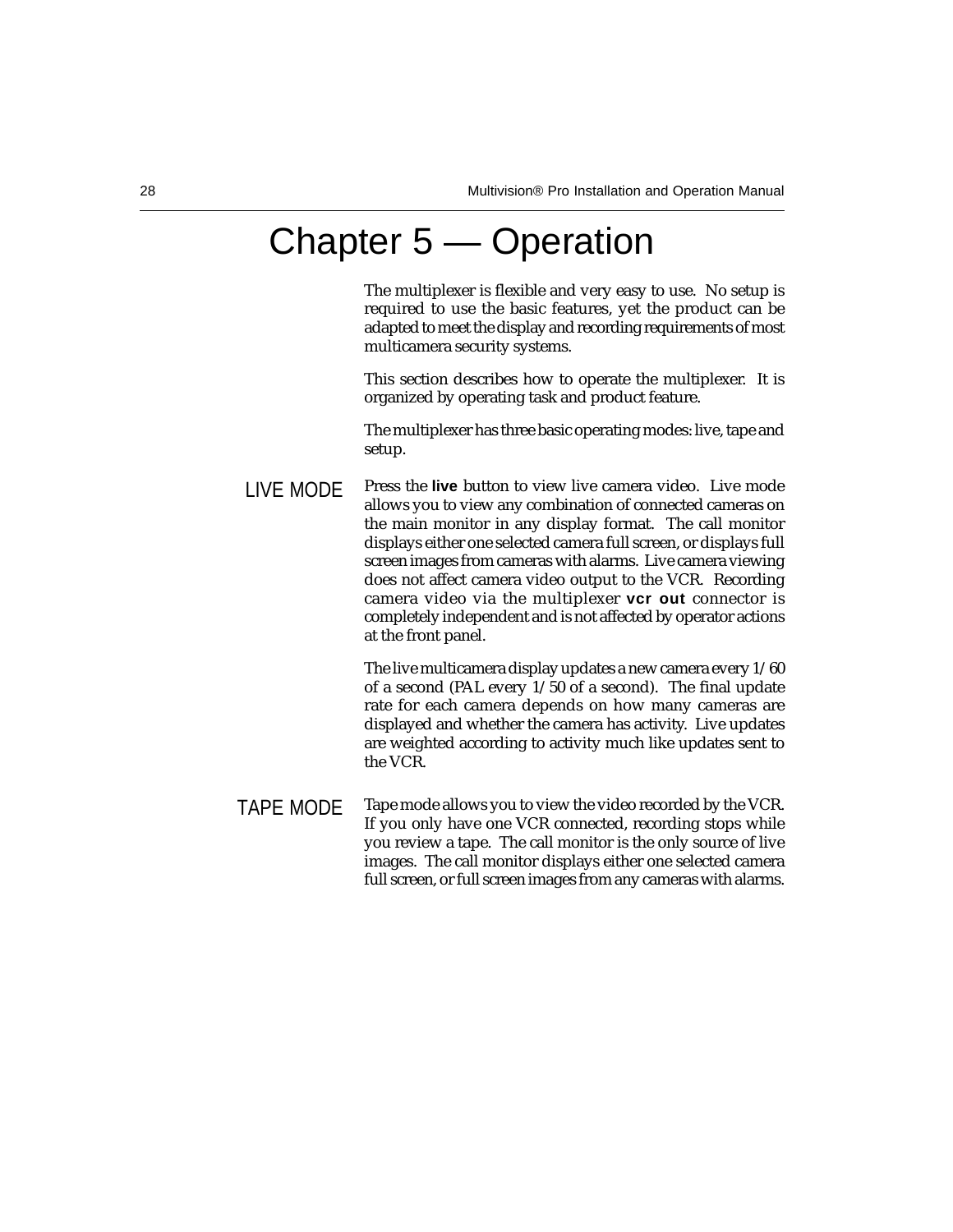|                                | To view what has been recorded, place the VCR in the play<br>mode and press the tape button on the multiplexer. When the<br>multiplexer detects the encoded video signal, it starts tape<br>playback and displays all recorded cameras in the multicamera<br>format. To view one camera in the full screen format, press the<br>corresponding camera button. To view multiple cameras, press<br>the appropriate format button (PIP, 2x2, 3x3 or 4x4). Cameras<br>may be displayed in any order in any of the available views.                    |
|--------------------------------|--------------------------------------------------------------------------------------------------------------------------------------------------------------------------------------------------------------------------------------------------------------------------------------------------------------------------------------------------------------------------------------------------------------------------------------------------------------------------------------------------------------------------------------------------|
|                                | The multiplexer detects recorded alarm events during tape<br>playback by monitoring the VIS information returned from<br>tape. Each field of recorded video is encoded with alarm status<br>information, camera number, camera title, time and date. The<br>multiplexer uses this information to identify camera related<br>alarm events.                                                                                                                                                                                                        |
|                                | When the multiplexer detects an alarm event on tape, it displays<br>that camera image overlaid with an alarm message. Recorded<br>alarms do not interfere with the detection of mechanical alarms,<br>so the multiplexer can process both types of alarm event at the<br>same time. The front panel LEDs blink for cameras with<br>recorded alarms, but not for live motion or mechanical alarms.<br>Live alarm images only display on the call monitor since the<br>main monitor is used for tape playback. See Recorded Alarms<br>for details. |
| Tape Playback<br>With Two VCRs | Tape mode allows you to view previously recorded video from<br>the first VCR. It does not affect camera video output to the<br>second VCR for recording. Recording of camera video at the<br>multiplexer vcr out connector is a completely independent<br>operation. This allows full duplex operation with two VCRs<br>connected to the multiplexer. Without this capability, camera<br>video recording must stop while a previously recorded tape is<br>viewed. See Simultaneous Record and Play for details.                                  |
| <b>Tape Preview</b>            | To view what is being sent to the VCR, place the VCR in any<br>mode other than playback and press the tape button on the<br>multiplexer. The live and tape lights indicate that the<br>multiplexer is displaying encoded video - full screen camera<br>pictures sequenced in camera number order at the rate set on                                                                                                                                                                                                                              |

the VCR RECORD TIME menu.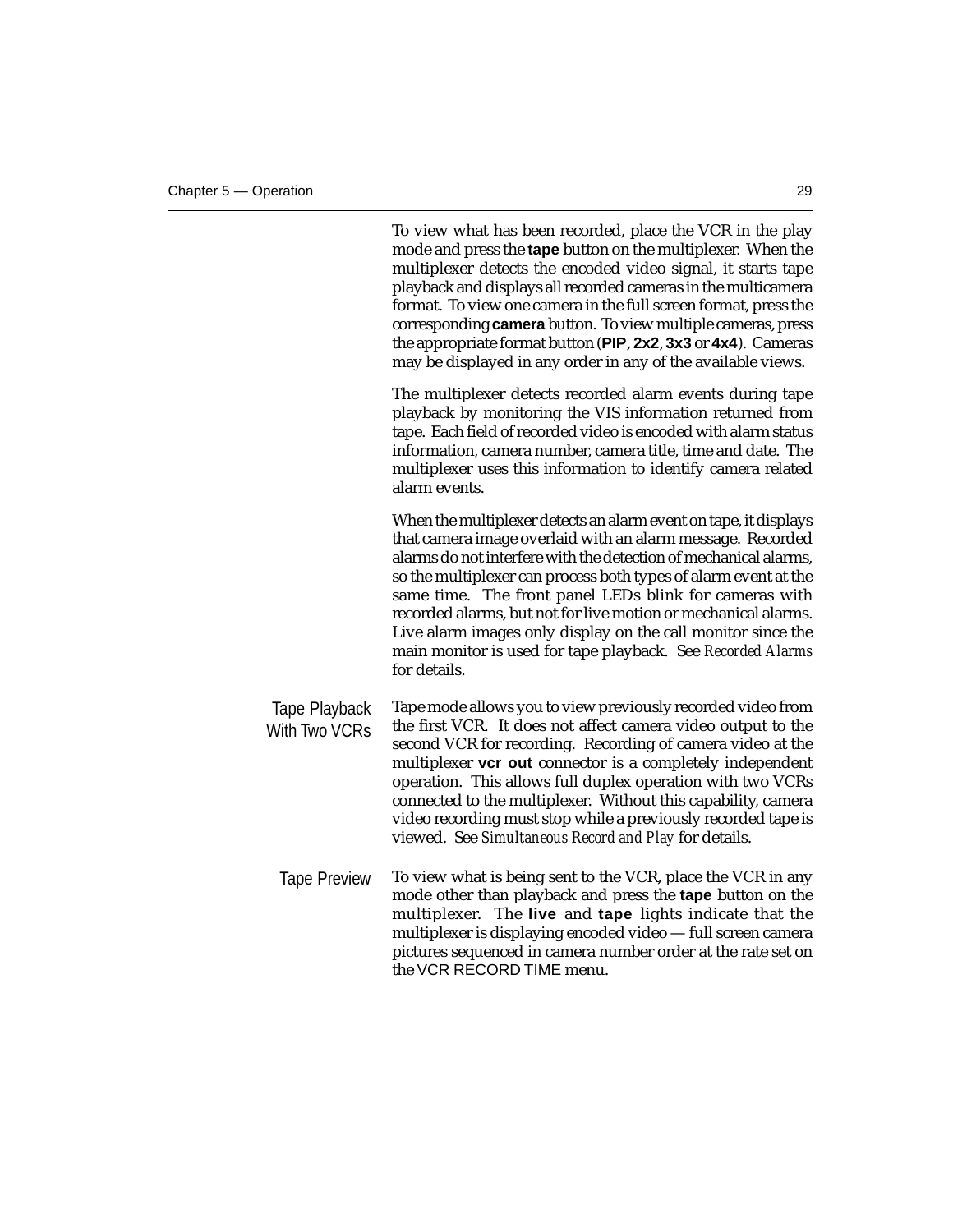| <b>SETUP MODE</b>   | Setup mode allows you to customize multiplexer operation to<br>suit a specific application. To enter the setup mode, press the<br>buttons required to access system setup menus (see Security<br>Measures in the front of this manual for instructions). See<br>Chapter 4 – Setup for a description of the setup menu system. |
|---------------------|-------------------------------------------------------------------------------------------------------------------------------------------------------------------------------------------------------------------------------------------------------------------------------------------------------------------------------|
| Viewing One Camera  |                                                                                                                                                                                                                                                                                                                               |
| <b>Main Monitor</b> | The main monitor can display any live or recorded camera in<br>the full screen format. It can also display a movable 2x zoom<br>of any camera.                                                                                                                                                                                |
| <b>Full Screen</b>  | Press any camera (1–16) button when the call light is not lit.<br>The multiplexer displays the selected camera full screen. You<br>can also press the full screen button to switch to the full screen<br>format. The main monitor displays the last camera selected in<br>this format.                                        |
| The 2x Zoom         | Press the zoom button while viewing full screen to zoom the<br>main monitor display. The multiplexer displays a 2x zoom<br>picture with a zoom window insert.                                                                                                                                                                 |
|                     | The zoom window contains a one quarter sized view of the<br>current camera, overlaid with a movable zoom pointer. The<br>pointer marks the part of the picture on display.                                                                                                                                                    |
| Zoom Control        | 1.<br>Display the desired camera in the full screen format.                                                                                                                                                                                                                                                                   |
|                     | 2.<br>Press the zoom button to display the zoom window.                                                                                                                                                                                                                                                                       |
|                     | 3.<br>Press the up, down, left and right arrow buttons to move<br>the zoom pointer. The multiplexer moves the 2x display<br>accordingly.                                                                                                                                                                                      |
|                     | To move diagonally, press the up or down arrow button and<br>the right or left arrow button simultaneously; for example,<br>press the up arrow button and the left arrow button to move<br>the zoom window diagonally to the upper left of the display.                                                                       |
|                     | The zoom window disappears two seconds after the last button<br>press to provide a clear view. Press any <b>arrow</b> button to recall it.                                                                                                                                                                                    |
|                     | To return to the full screen format, press the zoom button again<br>or press any camera button.                                                                                                                                                                                                                               |
|                     | The multiplexer remembers the selected camera and the<br>position of the zoom window between zoom operations.                                                                                                                                                                                                                 |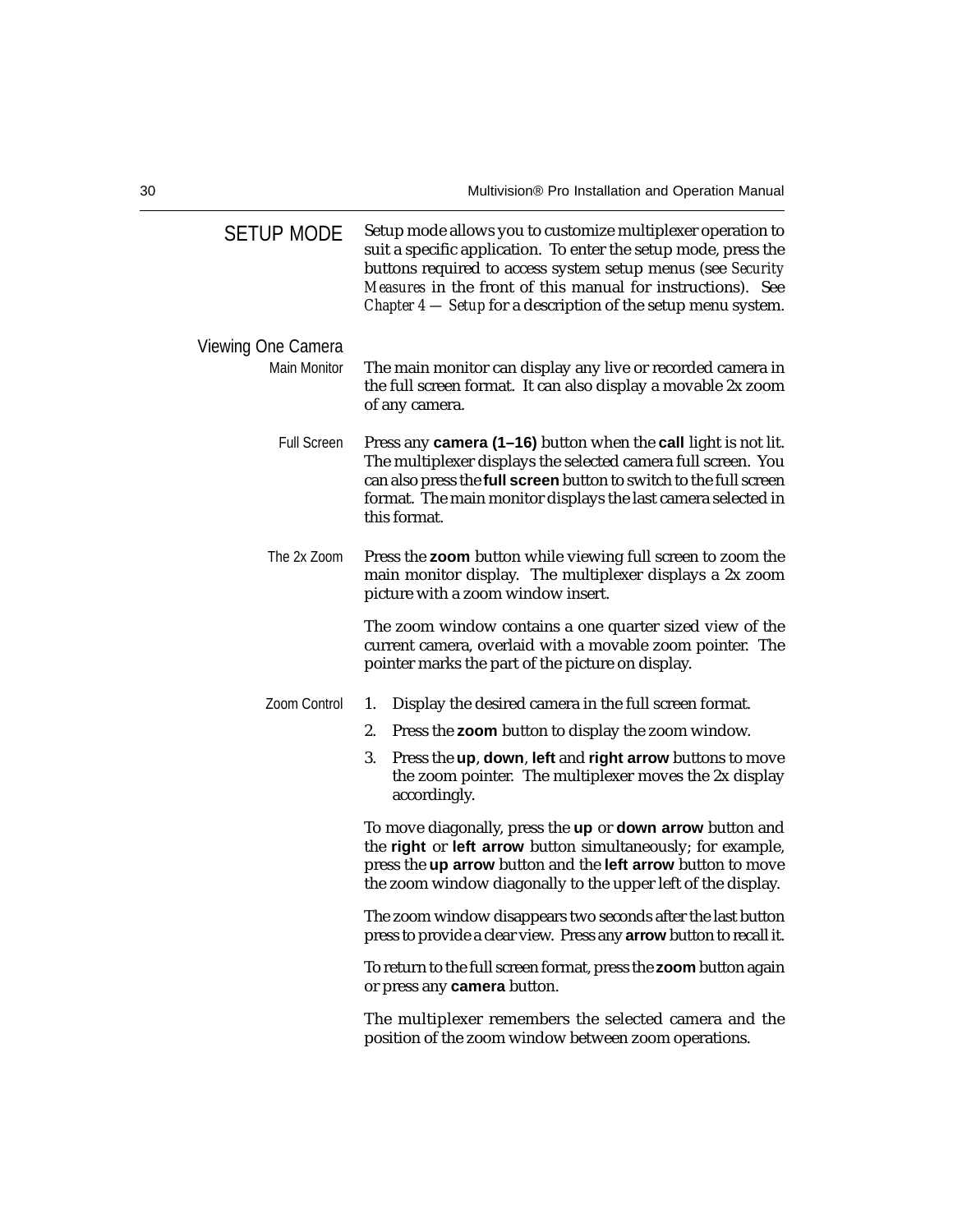| Call Monitor             | The call monitor can display any live camera in the full screen<br>format. To select a camera for display on the call monitor:                                                                                                                                      |
|--------------------------|---------------------------------------------------------------------------------------------------------------------------------------------------------------------------------------------------------------------------------------------------------------------|
|                          | 1.<br>Press the <b>call</b> button. The <b>call</b> light comes on, indicating<br>the multiplexer is in the call select mode. If the light does<br>not come on, the multiplexer is in the main select mode.<br>Press call again to start over.                      |
|                          | 2.<br>Press any <b>camera</b> button. The call monitor displays the<br>selected camera.                                                                                                                                                                             |
|                          | To exit the call select mode, press the call button. The<br>multiplexer resumes normal operation.                                                                                                                                                                   |
| Viewing Multiple Cameras | The main monitor displays multiple cameras in any available<br>format: Picture-In-Picture (PIP), 2x2, 3x3 (9 and 16-camera<br>models only) and 4x4 (16-camera models only). Compose each<br>format by selecting the cameras and their location on screen.           |
|                          | Cameras not already displayed can be sequenced in the lower<br>right window of any multiple camera format. See Sequencing<br>Cameras for details.                                                                                                                   |
| Picture in Picture (PIP) | The Picture-In-Picture format displays a full screen<br>"background" picture with a 1/16 size picture "insert." A<br>camera can be selected for display and can be swapped<br>instantly between the background and the insert. The insert<br>can also be sequenced. |
|                          | 1.<br>Press the PIP button. The multiplexer displays the current<br>camera and the last selected PIP insert camera.                                                                                                                                                 |
|                          | 2.<br>Press the camera (1-16) button for the desired PIP insert<br>camera. The selected camera appears full screen.                                                                                                                                                 |
|                          | 3.<br>Press the PIP button again. The multiplexer swaps the two<br>cameras and puts the selected camera in the PIP insert.                                                                                                                                          |
|                          | 4.<br>Press the <b>camera</b> (1–16) button to view full screen.                                                                                                                                                                                                    |
|                          | You can swap the background and insert cameras at any time<br>by pressing the PIP button.                                                                                                                                                                           |
|                          | The multiplexer remembers the PIP camera selection and recalls<br>it the next time the PIP format is displayed.                                                                                                                                                     |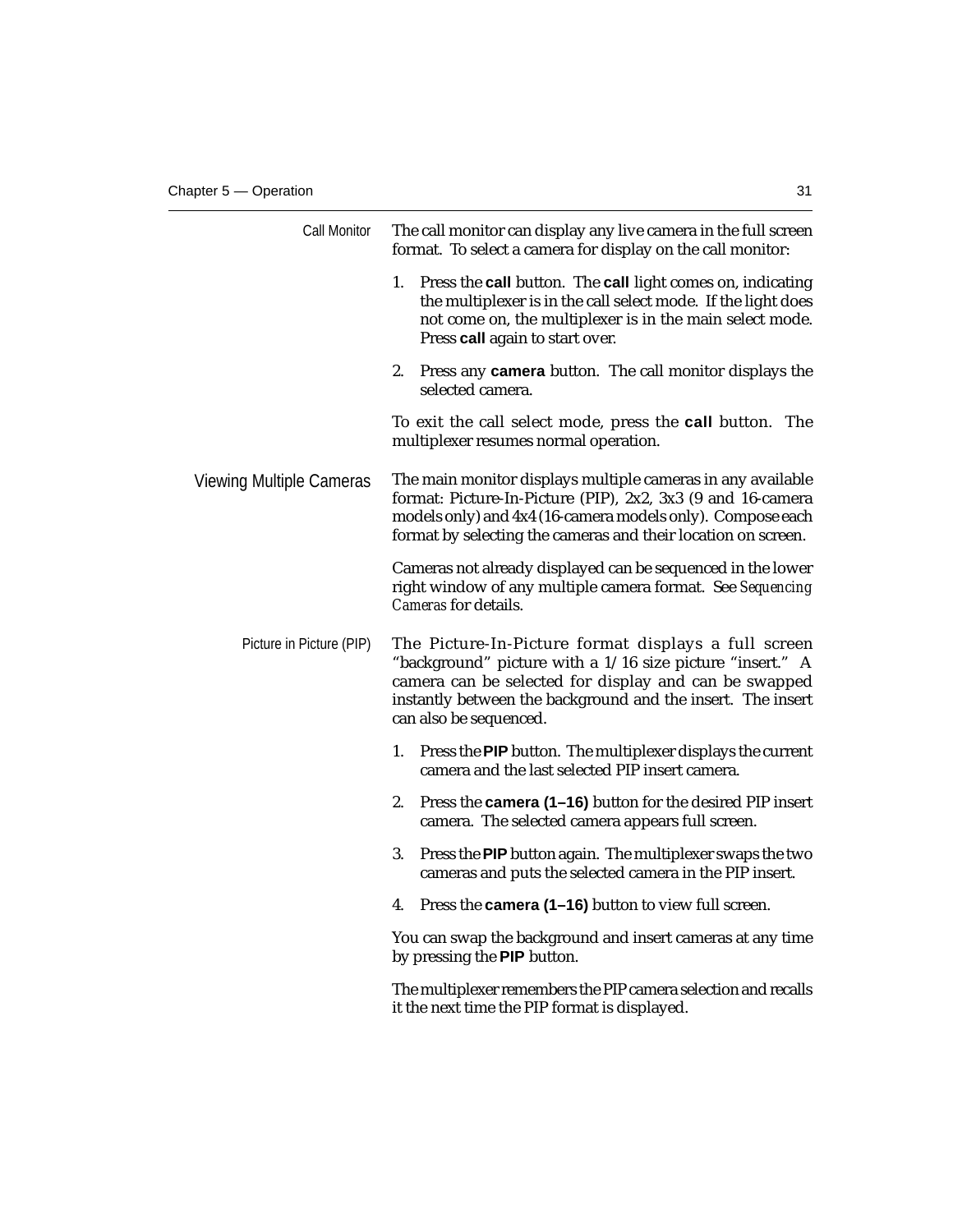| 2x2 Format                                  | The 2x2 format is the familiar quad display. It displays four<br>pictures at one time. Any camera can be selected for display in<br>any window. Cameras not already displayed can be sequenced<br>in the lower right window.                                                       |
|---------------------------------------------|------------------------------------------------------------------------------------------------------------------------------------------------------------------------------------------------------------------------------------------------------------------------------------|
|                                             | Press and hold the 2x2 button. The multiplexer displays the<br>2x2 format with the cameras last selected for 2x2 display.                                                                                                                                                          |
|                                             | While holding the 2x2 button, press the camera (1-16) button<br>for the upper left window on the monitor (window $#1$ ).<br>Continue pressing camera buttons until each window contains<br>the desired camera. Release the 2x2 button when you have<br>finished selecting cameras. |
|                                             | The multiplexer remembers the 2x2 camera selection and recalls<br>it the next time the 2x2 format is displayed.                                                                                                                                                                    |
| 3x3 Format<br>(9 and 16-camera models only) | The 3x3 format displays nine pictures at one time. Any camera<br>can be selected for display in any window. Cameras not already<br>displayed can be sequenced in the lower right window.                                                                                           |
|                                             | Press and hold the 3x3 button. The multiplexer displays the<br>3x3 format with the cameras last selected for 3x3 display.                                                                                                                                                          |
|                                             | While holding the 3x3 button, press the camera button you<br>want displayed in the upper left (window #1). Continue<br>pressing camera buttons until each window contains the<br>desired camera. Release the 3x3 button when you have finished<br>selecting cameras.               |
|                                             | The multiplexer remembers the 3x3 camera selection and recalls<br>it the next time the 3x3 format is displayed.                                                                                                                                                                    |
| 4x4 Format<br>(16-camera models only)       | The 4x4 format displays 16 pictures at one time. Any camera<br>can be selected for display in any of the 16 windows.                                                                                                                                                               |
|                                             | Press the 4x4 button. The multiplexer displays the 4x4 format<br>showing all the cameras in the previously selected order.                                                                                                                                                         |
|                                             | While holding the 4x4 button, press the camera button for the<br>camera desired in window #1. Continue pressing camera buttons<br>until each window contains the desired camera. Release the 4x4<br>button when you have finished selecting cameras.                               |
|                                             | The multiplexer remembers the 4x4 camera selection and recalls<br>it the next time the 4x4 format is displayed.                                                                                                                                                                    |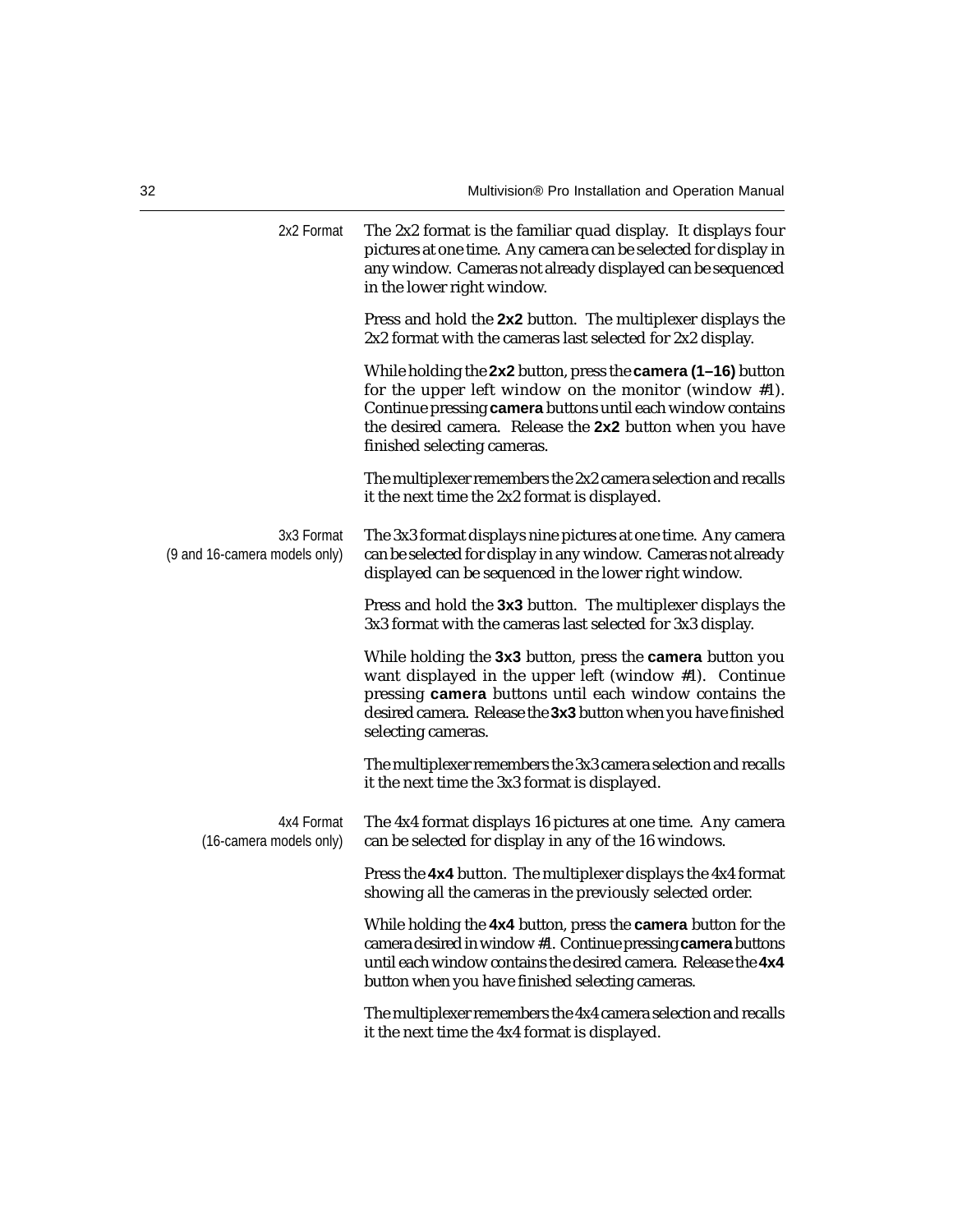| <b>Sequencing Cameras</b>   | The multiplexer allows sequential display of cameras on the<br>main monitor in any available format. In the Full Screen format,<br>all cameras can be sequenced full screen. In multicamera<br>formats, cameras not already displayed can be sequenced in<br>the lower right window. Cameras sequence in camera number<br>order at a rate determined by the GLOBAL DWELL setting (see<br>Chapter $4$ - Setup).                                                                     |
|-----------------------------|------------------------------------------------------------------------------------------------------------------------------------------------------------------------------------------------------------------------------------------------------------------------------------------------------------------------------------------------------------------------------------------------------------------------------------------------------------------------------------|
|                             | To start camera sequencing:                                                                                                                                                                                                                                                                                                                                                                                                                                                        |
|                             | Select the desired format.<br>1.                                                                                                                                                                                                                                                                                                                                                                                                                                                   |
|                             | 2.<br>Press the sequence button. The sequence light comes<br>on and the multiplexer switches cameras in the lower right<br>window of the display (or full screen) at the current<br><b>GLOBAL DWELL rate.</b>                                                                                                                                                                                                                                                                      |
|                             | To stop camera sequencing:                                                                                                                                                                                                                                                                                                                                                                                                                                                         |
|                             | Press the <b>sequence</b> button again. The <b>sequence</b> light goes<br>out. Sequencing stops with the current camera displayed in<br>the lower right window (or full screen).                                                                                                                                                                                                                                                                                                   |
| <b>Videotape Operations</b> | The multiplexer allows recording of multiple cameras onto a<br>single videotape. This encoding function is performed in the<br>background and does not interfere with other operations. All<br>multiplexer features remain available while recording. If two<br>VCRs are connected, tape playback does not affect recording.<br>It is possible to review a previously recorded tape while<br>recording continues on a second VCR. See Simultaneous Record<br>and Play for details. |
| <b>VCR Setup</b>            | For optimum tape recording and playback, the multiplexer<br>must be correctly set up for use with the VCR. This is done by<br>changing settings in the setup menu system.                                                                                                                                                                                                                                                                                                          |
|                             | Two setup options affect camera recording:                                                                                                                                                                                                                                                                                                                                                                                                                                         |
|                             | <b>VCR RECORD TIME</b>                                                                                                                                                                                                                                                                                                                                                                                                                                                             |
|                             | VCR ALARM RECORD TIME                                                                                                                                                                                                                                                                                                                                                                                                                                                              |
|                             | Refer to <i>Chapter 4 — Setup</i> for a description of these VCR menu<br>options and their use.                                                                                                                                                                                                                                                                                                                                                                                    |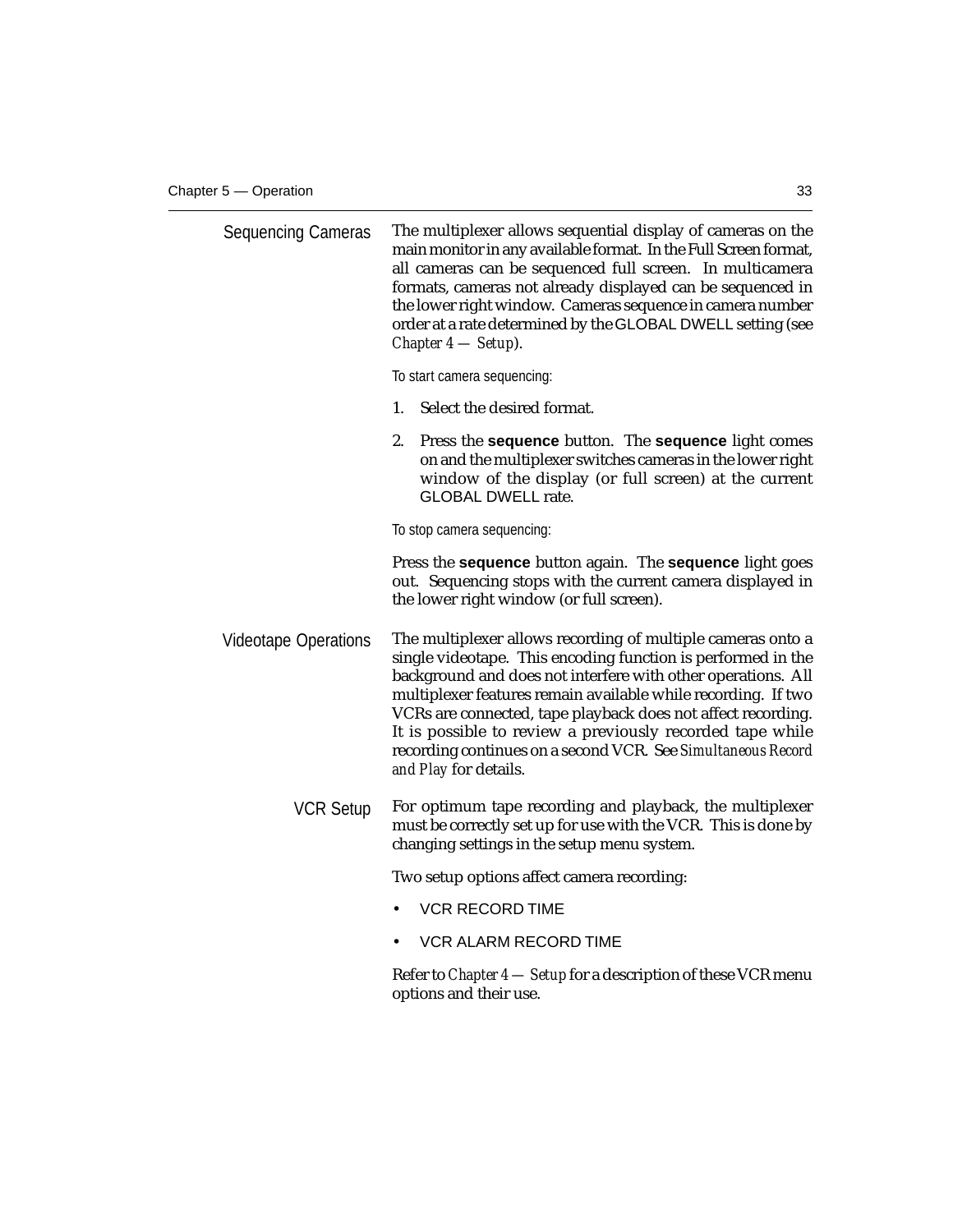| Autodetect VCR Speed  | If pin 37 on the alarms connector is connected to the VCR for<br>the timing signal (it may be named clock or trigger) the multi-<br>plexer switches to the same recording speed as the VCR. Not<br>all VCRs send a signal when switching to an alarm recording<br>rate. See your VCR manual for details about whether this fea-<br>ture is supported by your VCR. If the VCR does NOT send a<br>signal, be sure you enter the settings you want in the multi-<br>plexer menu for VCR RECORD TIME and VCR ALARM<br>RECORD TIME. |  |  |  |  |
|-----------------------|--------------------------------------------------------------------------------------------------------------------------------------------------------------------------------------------------------------------------------------------------------------------------------------------------------------------------------------------------------------------------------------------------------------------------------------------------------------------------------------------------------------------------------|--|--|--|--|
| <b>Tape Recording</b> | Refer to Figure 1 - Basic Multivision Pro System. Make certain<br>that the video input of the VCR is connected to the vcr out or<br>s-vhs out connector on the multiplexer.                                                                                                                                                                                                                                                                                                                                                    |  |  |  |  |
| Multicamera Recording | Multiple camera recording involves simply placing the VCR<br>in record mode. All cameras connected to the multiplexer are<br>encoded on tape. No action is required at the multiplexer.                                                                                                                                                                                                                                                                                                                                        |  |  |  |  |
|                       | NOTE: Several factors affect the order and rate at which cam-<br>eras are recorded. These include the number of con-<br>nected cameras, the number of cameras with motion,<br>and the number of alarms generated during recording.                                                                                                                                                                                                                                                                                             |  |  |  |  |
| One Camera Recording  | The multiplexer can be directed to record a single "priority"<br>camera exclusively. This feature can be turned on or off at any<br>time.                                                                                                                                                                                                                                                                                                                                                                                      |  |  |  |  |
|                       | To start one camera recording:                                                                                                                                                                                                                                                                                                                                                                                                                                                                                                 |  |  |  |  |
|                       | Press and hold the 1 cam (function) button.<br>1.                                                                                                                                                                                                                                                                                                                                                                                                                                                                              |  |  |  |  |
|                       | 2.<br>Press the <b>camera</b> (1–16) button for the camera to be<br>recorded. The indicator light above that camera button<br>comes on. The multiplexer displays the selected camera<br>on the main monitor and flashes the 1 cam light to indicate<br>that the system is in one camera record mode.                                                                                                                                                                                                                           |  |  |  |  |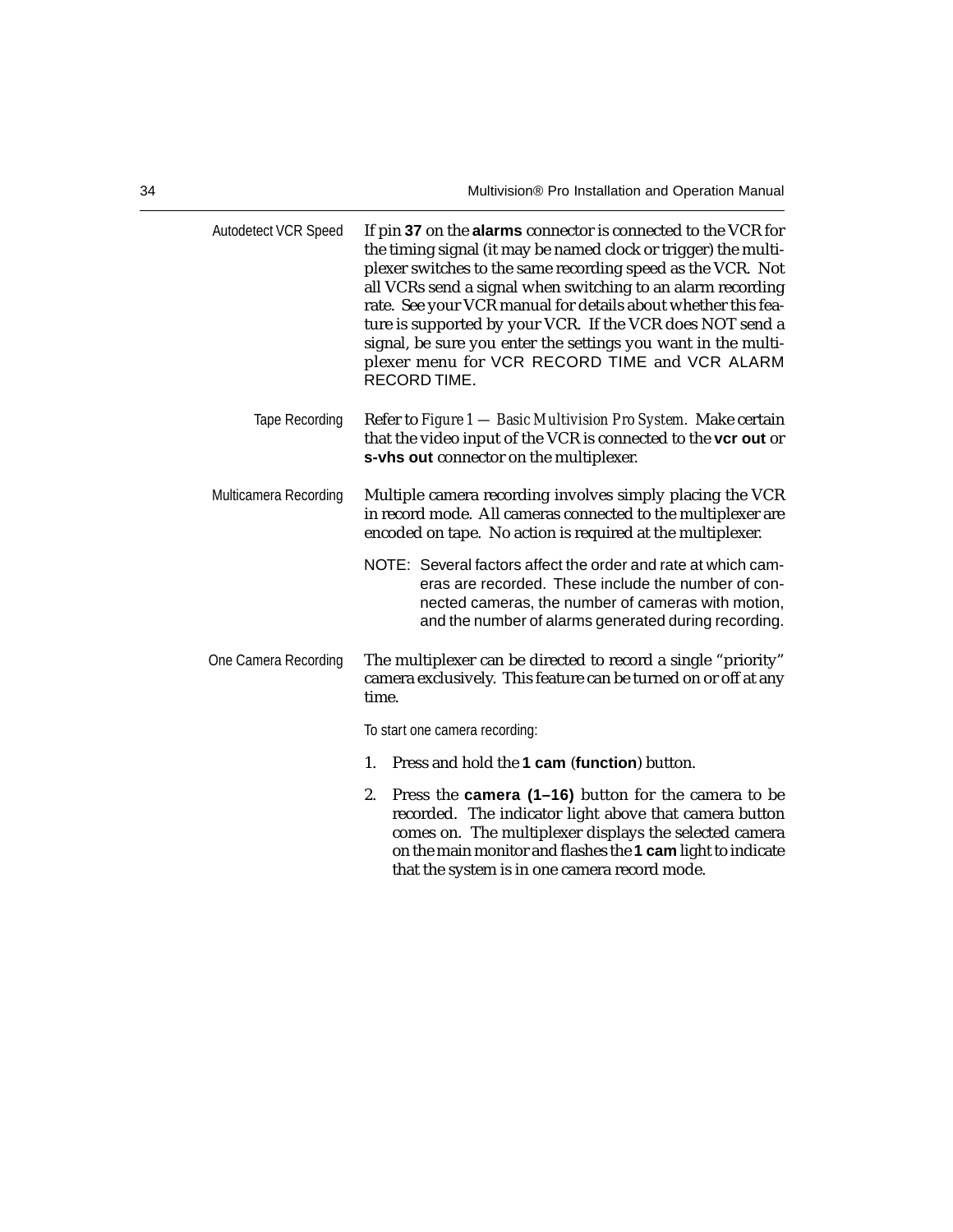|                     | To end one camera recording:                                                                                                                                                                                                                            |
|---------------------|---------------------------------------------------------------------------------------------------------------------------------------------------------------------------------------------------------------------------------------------------------|
|                     | Press and hold the 1 cam button.<br>1.                                                                                                                                                                                                                  |
|                     | Press the live button.<br>$2_{-}$                                                                                                                                                                                                                       |
|                     | The 1 cam light stops flashing and the multiplexer resumes<br>multicamera recording.                                                                                                                                                                    |
|                     | NOTE: When the 1 cam light is flashing, only the selected cam-<br>era is recorded. You must end one camera recording<br>to resume recording all cameras.                                                                                                |
| Tape Playback       | To review a videotape with the multiplexer, press the tape<br>button and place the VCR in the play mode. The multiplexer<br>decodes the recorded video signal and displays it in the current<br>format. Cameras appear in the order they were recorded. |
|                     | Multiplexer operation during videotape playback is the same<br>as when viewing live cameras. All front panel buttons have<br>the same effect. The difference is that the VCR is the source of<br>video.                                                 |
| VCR Special Effects | Most special video playback features can be used while<br>reviewing a multiplexer recording. Field-oriented features such<br>as field advance or still field should work, provided the VCR<br>reproduces each video field accurately.                   |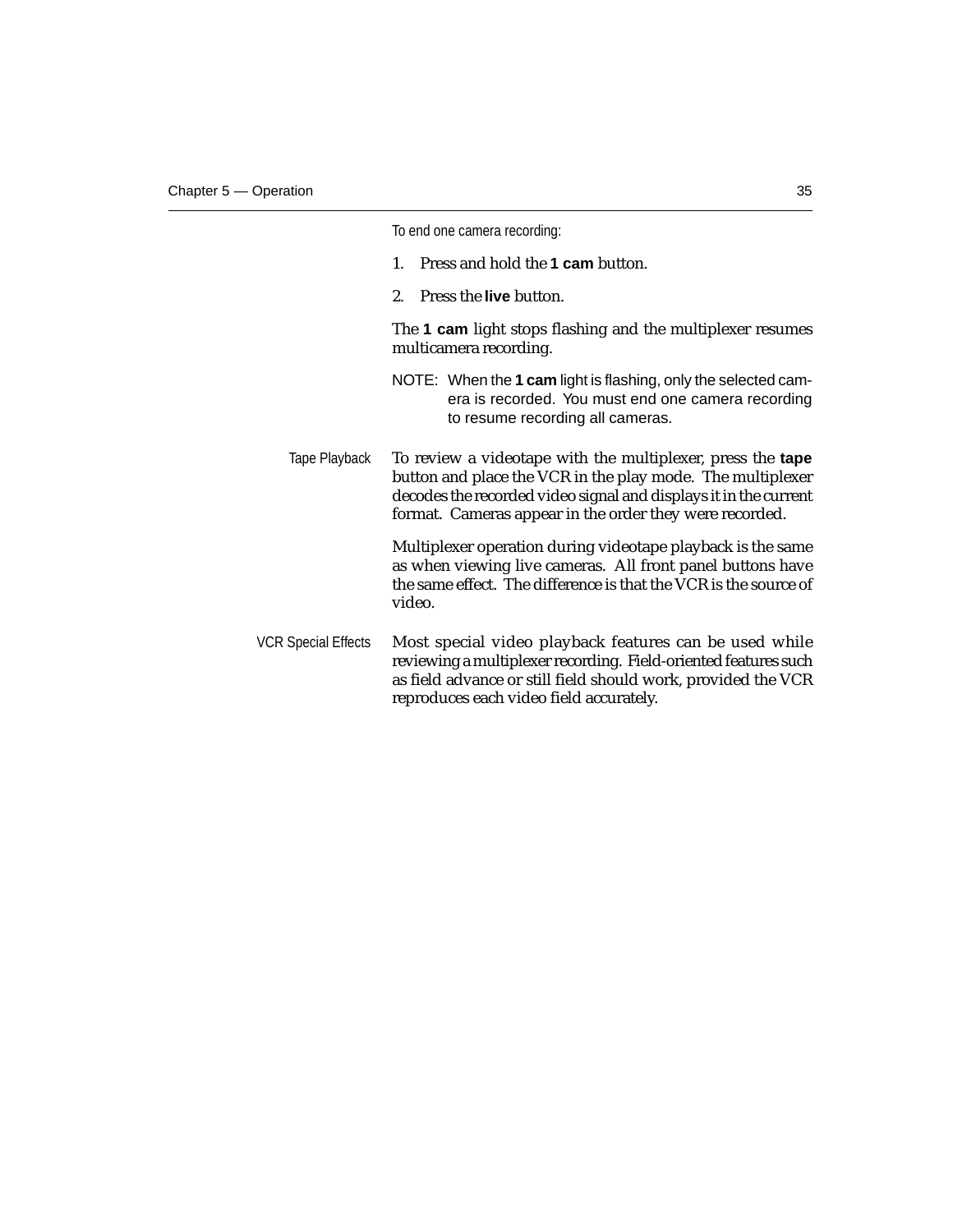### Chapter 6 — Alarms

This chapter describes how the multiplexer responds to alarms and what can be done when an alarm occurs.

The multiplexer detects and responds to four types of alarm events: mechanical alarms, motion alarms, recorded alarms and video loss. A mechanical alarm occurs when there is a contact closure at any multiplexer alarm input. A motion alarm occurs when motion is detected at a camera with motion detection (ALRM) **ON**. A recorded alarm occurs when the multiplexer detects an "alarm" encoded field during tape playback. A video loss alarm occurs when the multiplexer detects video loss at an active camera input.

MECHANICAL ALARMS The **alarms** connector provides one mechanical alarm input for each camera input. These inputs connect to any security device equipped with either a contact closure or TTL/CMOS standard alarm output. Each alarm input requires two wires. One wire connects to the desired alarm input pin. The second wire connects to the multiplexer ground post (**gnd**). See *Table 1 — Alarm Connector Pin Assignments* for details. Alarm polarity is selectable via multiplexer setup menus. See *Menu 3 — Toggle Options* for details.

> The multiplexer always responds to mechanical alarms. The type of alarm response depends upon whether it is in live or tape mode.

The multiplexer can initiate an alarm when motion is detected at a camera if this feature is selected during setup. Motion alarms can be turned **ON** or **OFF** for each camera using the motion setup screen in the camera titles menu. For motion alarms, set the ALRM option to **ON** for each camera and time period you want (see *Motion Setup Screen* for details). If you want an alarm only when you have both a mechanical alarm and motion for a particular camera, set the ALRM option to **AND.** The multiplexer initiates a motion alarm when a predetermined number or arrangement of targets are triggered. Each of the 192 targets is sensitive to changes in picture content. MOTION ALARMS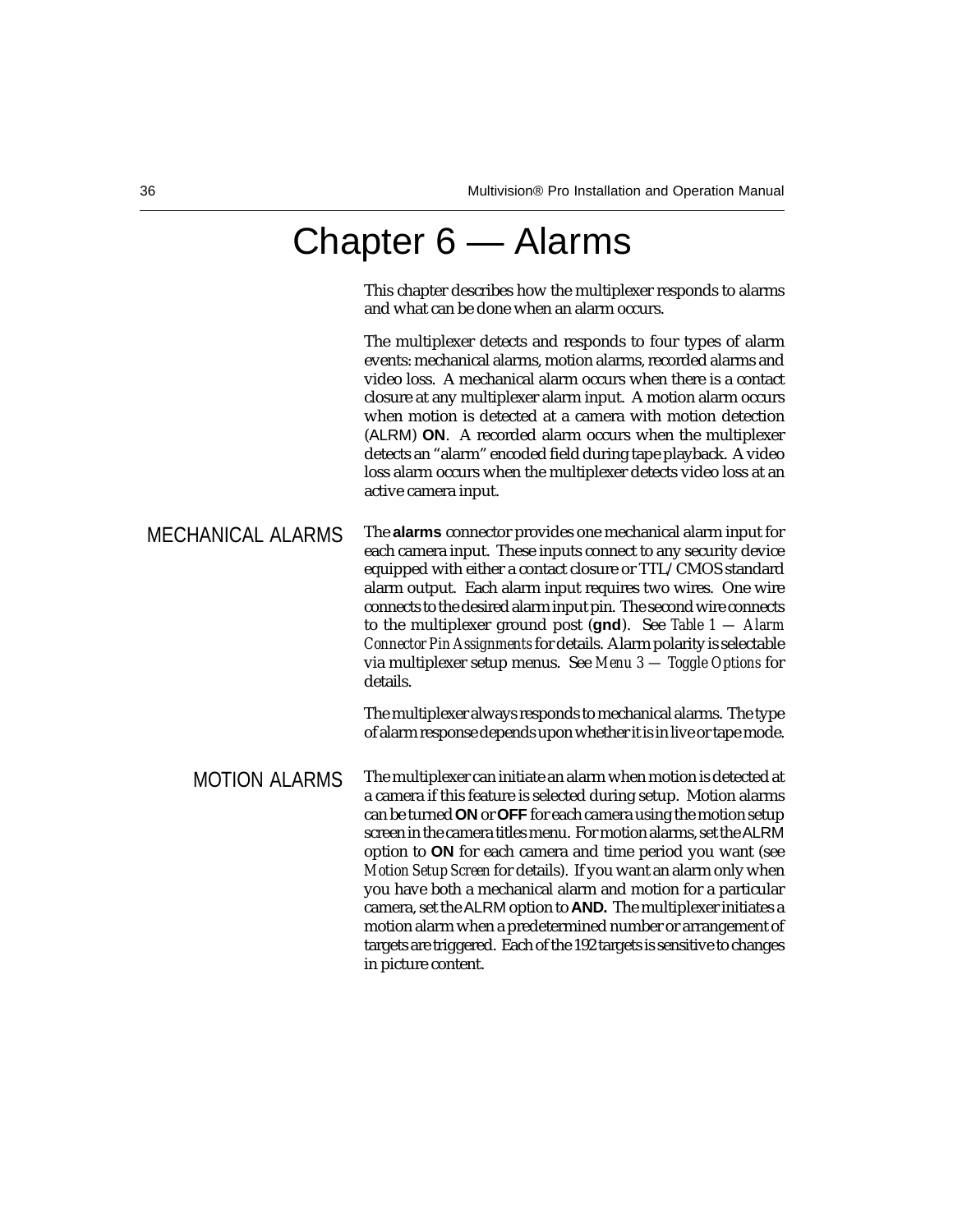When a motion alarm occurs, the multiplexer alerts the operator, displays the alarm camera, toggles TTL/CMOS and contact alarm outputs and sends images to the VCR on a priority basis. Multiplexer response to motion alarms is similar to mechanical alarms and depends on whether it is in live or tape mode when the alarm occurs.

Motion Alarm Status Table The MOTION ALARM STATUS TABLE displays the current day and night motion alarm option settings for each camera. In the example below, camera 5 is set for motion alarms between 8 a.m. and 5 p.m. for objects at least 2 targets wide by 3 targets high. Motion alarms will not be generated for camera 5 between 5 p.m. and 8 a.m..

> The table allows you to quickly review the motion alarm settings for the multiplexer. To view the table during normal operation (outside the menu system), press **function+down arrow**. The table appears (over the color bars) as shown below.

|     |        |         |             | MOTION ALARM STATUS TABLE    |             |             |                  |                |     |
|-----|--------|---------|-------------|------------------------------|-------------|-------------|------------------|----------------|-----|
|     |        |         |             | DAY 08 00 NIGHT 17 00        |             |             |                  |                |     |
|     |        |         |             | CAM ALM SEN WXH DLY ALM SEN  |             |             |                  | WXH DLY CAM    |     |
| O1. | OFF    | MED 1X1 |             | OFF OFF MED                  |             |             | 1 <sub>X</sub> 1 | OFF            | -01 |
|     | 02 OFF | MFD 1X1 |             | OFF                          | OFF MED 1X1 |             |                  | OFF 02         |     |
|     | O3 OFF |         | MED 1×1     | OFF                          |             | OFF MED 1X1 |                  | OFF 03         |     |
|     | O4 OFF | MED 1X1 |             | OFF                          |             | OFF MED     | 1x1              | OFF 04         |     |
|     | 05 ON  |         | MED 2X3 OFF |                              | OEE         |             | MED 1X1          | OFF 05         |     |
|     | 06 OFF |         | MED 1X1     | OFF                          | OFF         |             | MED 1X1          | OFF 06         |     |
|     | OZ OFF | MFD 1X1 |             | OFF OFF MED 1X1              |             |             |                  | OFF 07         |     |
|     |        |         |             | OS OFF MED 1X1 OFF           | ON          |             |                  | MED 3X2 OFF 08 |     |
|     |        |         |             | PRESS CALL KEY FOR CAMS 9-16 |             |             |                  |                |     |
|     |        |         |             | PRESS LIVE KEY TO EXIT       |             |             |                  |                |     |

Figure 8 — Motion Alarm Status Table

The MOTION ALARM STATUS TABLE has two pages. Each page displays the Day and Night option settings of eight cameras (01 through 08 or 09 through 16). Press **call** to toggle between the pages.

The MOTION ALARM STATUS TABLE is for display only. You cannot change multiplexer motion option settings using this screen. To make changes, press **live** to exit the table and get into the setup menu system to change settings.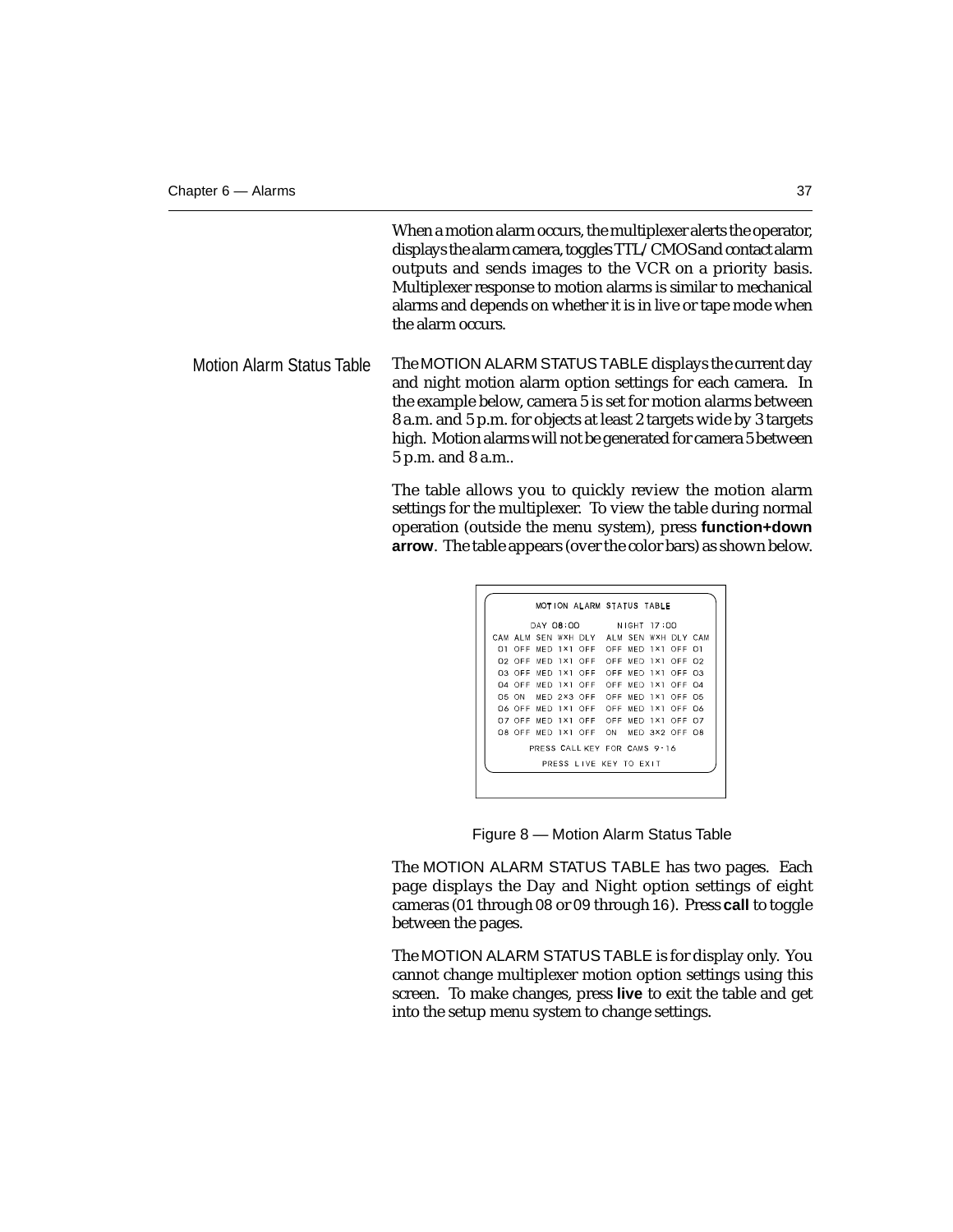Alarm Counter The multiplexer counts the number of mechanical alarm events that occur at each camera input. The ALARM COUNTER maintains a total count for each camera until the ALARM COUNT is cleared.

> Motion alarms are counted for any cameras with the ALRM option **ON.** If during motion setup you set the ALRM option to **AND**, an alarm is generated only when motion and a mechanical alarm happen at the same time for that camera. If the menu option for VIDEO LOSS ALARM is set **ON**, video loss alarms are included in the ALARM COUNT. If set to **OFF**, video loss is not counted as an alarm.

> To view these totals during normal operation, press **function+left arrow**. The count updates if an alarm occurs with the alarm counter on screen. The multiplexer displays the alarm count for each camera input and the time and date the count was last cleared.

> Press **live** to exit the ALARM COUNTER. The multiplexer removes the ALARM COUNT from the screen and resumes normal operation. Alarm counts are NOT cleared and alarm counting continues.

> Press **call** to clear the ALARM COUNTER. The multiplexer resets the ALARM COUNT (all counts return to 000) and updates the ALARM COUNT SINCE date and time. Counting alarms begins immediately.

> Alarm counting stops at 999. That count remains until cleared.

|                | ALARM COUNT SINCE 00 28 02 05/03/97 |    |        |      |       |
|----------------|-------------------------------------|----|--------|------|-------|
| CAMERA         | <b>COUNT</b>                        |    | CAMERA |      | COUNT |
|                | 009                                 | 9  |        |      | 000   |
| $\overline{2}$ | 001                                 | 10 |        |      | 005   |
| 3              | 010                                 | 11 |        |      | 000   |
| $\overline{4}$ | 000                                 | 12 |        |      | 000   |
| 5              | 014                                 | 13 |        |      | 020   |
| 6              | nnn                                 | 14 |        |      | 000   |
| $\overline{7}$ | 000                                 | 15 |        |      | 000   |
| 8              | 000                                 | 16 |        |      | 000   |
|                | PRESS CALL KEY TO CLEAR             |    |        |      |       |
|                | PRESS LIVE KEY TO                   |    |        | EXIT |       |

Figure 9 — Alarm Counter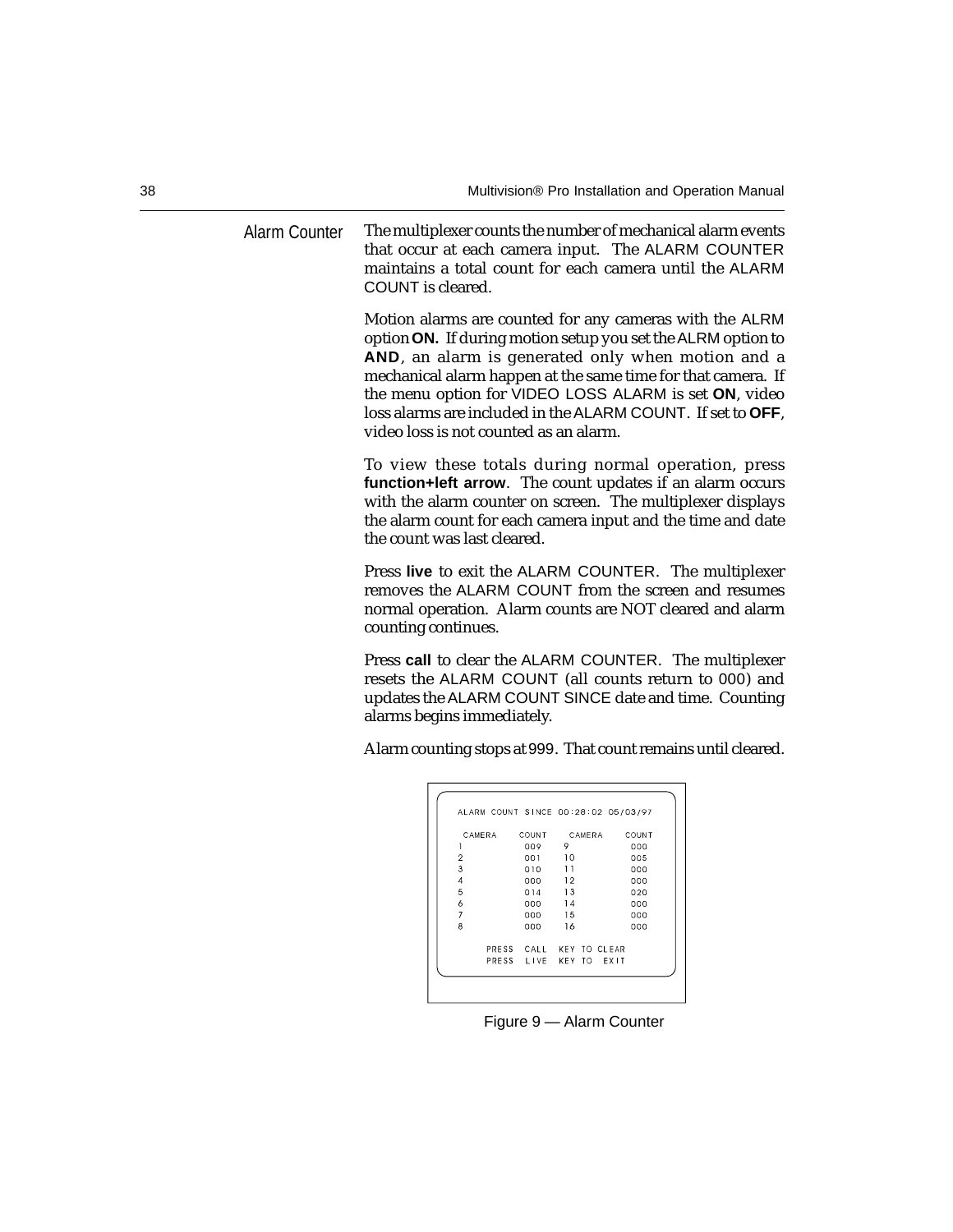| Live Mode Alarm Response | When a mechanical and/or motion alarm occurs in the live<br>mode, the multiplexer alerts the operator and performs tasks<br>required to record the alarm event on videotape.   |  |  |  |  |
|--------------------------|--------------------------------------------------------------------------------------------------------------------------------------------------------------------------------|--|--|--|--|
|                          | When it detects the initial alarm in live mode, the multiplexer<br>does the following:                                                                                         |  |  |  |  |
|                          | 1.<br>Flashes the associated camera (1-16) light.                                                                                                                              |  |  |  |  |
|                          | 2.<br>Sounds the audible alarm (if ON in setup menu).                                                                                                                          |  |  |  |  |
|                          | 3.<br>Toggles the alarm relay.                                                                                                                                                 |  |  |  |  |
|                          | 4.<br>Activates the alarm output (only motion alarms unless<br>PASS-THRU EXTRNL ALRMS is YES).                                                                                 |  |  |  |  |
|                          | 5.<br>Displays the alarm camera on the call monitor, overlaid<br>with the ALARM message.                                                                                       |  |  |  |  |
|                          | 6.<br>Switches the main monitor to the highest multicamera<br>format if the alarm camera is not already on display (unless<br>the ALARM MESSAGE DISPLAY option is set to OFF). |  |  |  |  |
|                          | 7.<br>Overlays the alarm camera on the main monitor with the<br>ALARM message (unless the ALARM MESSAGE DISPLAY<br>option is set to OFF).                                      |  |  |  |  |
|                          | Switches to the VCR ALARM RECORD TIME encoding rate.<br>8.                                                                                                                     |  |  |  |  |
|                          | Encodes the camera as "alarm" and sends it to the VCR on<br>9.<br>a priority basis.                                                                                            |  |  |  |  |
|                          | The multiplexer remains in the alarm state until ALL of the<br>following occur:                                                                                                |  |  |  |  |
|                          | All contact alarms are released.<br>$\bullet$                                                                                                                                  |  |  |  |  |
|                          | No motion is detected at cameras set for motion alarm.<br>$\bullet$                                                                                                            |  |  |  |  |
|                          | The ALARM DURATION time elapses.<br>$\bullet$                                                                                                                                  |  |  |  |  |
|                          | The alarm hold input is released.                                                                                                                                              |  |  |  |  |
|                          | Multiple alarms are processed in the order they occur.                                                                                                                         |  |  |  |  |
|                          |                                                                                                                                                                                |  |  |  |  |
|                          |                                                                                                                                                                                |  |  |  |  |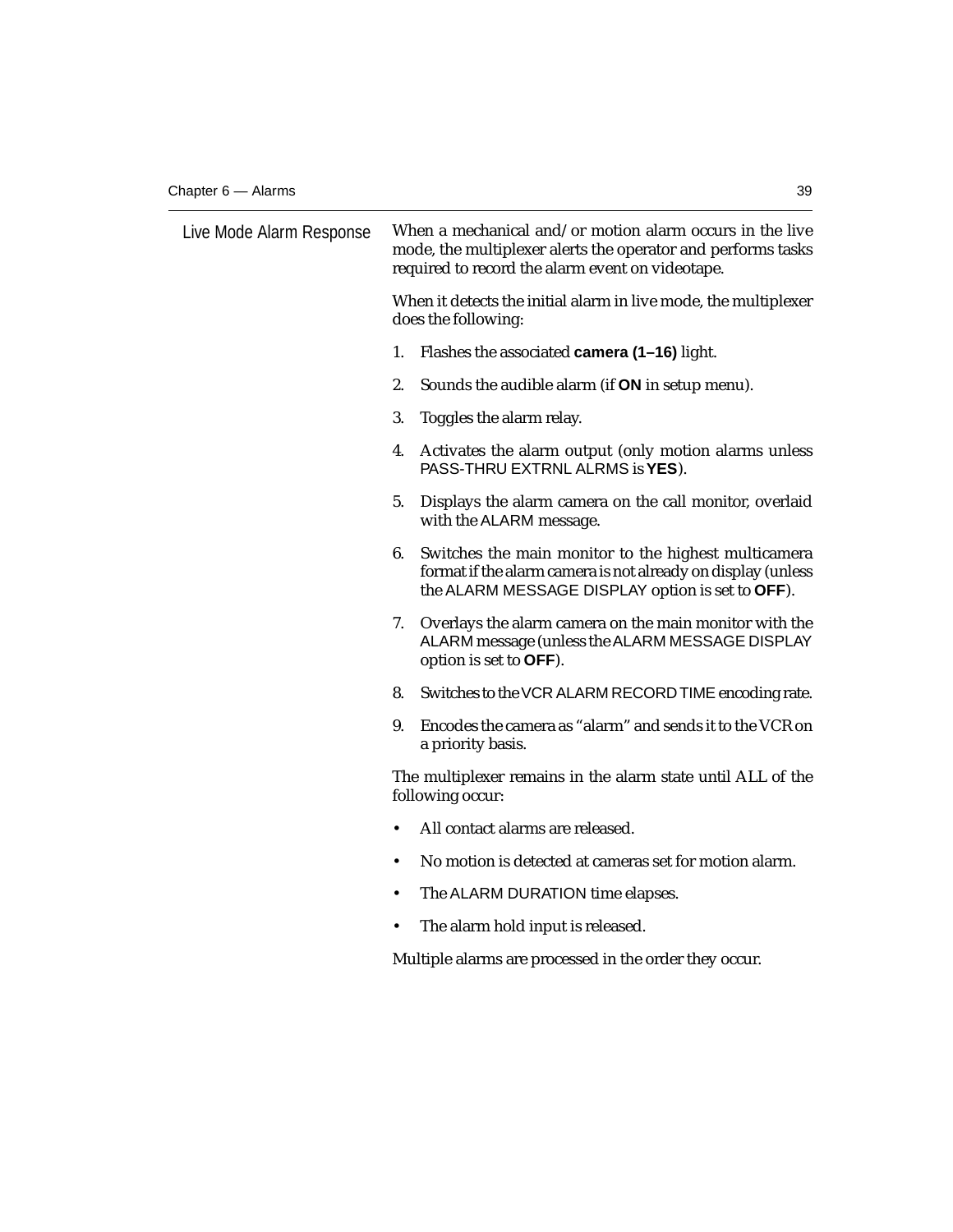| Tape Mode<br>Live Alarm Response |    | When a mechanical and/or motion alarm occurs in the tape<br>mode, the multiplexer processes the event in the background.<br>If two VCRs are connected, it records the alarm event on<br>videotape but does not indicate the alarm to the user. This<br>allows alarm recording during tape playback. |
|----------------------------------|----|-----------------------------------------------------------------------------------------------------------------------------------------------------------------------------------------------------------------------------------------------------------------------------------------------------|
|                                  |    | When the multiplexer detects the initial live alarm in tape mode,<br>it does the following:                                                                                                                                                                                                         |
|                                  | 1. | Toggles the alarm relay.                                                                                                                                                                                                                                                                            |
|                                  | 2. | Activates the alarm output (motion alarms only unless<br>PASS-THRU EXTRNL ALRMS is YES).                                                                                                                                                                                                            |
|                                  | 3. | Switches to the VCR ALARM RECORD TIME encoding rate.                                                                                                                                                                                                                                                |
|                                  | 4. | Encodes the camera as "alarm" and sends it to the VCR on<br>a priority basis.                                                                                                                                                                                                                       |
|                                  |    | The multiplexer remains in the alarm state until ALL of the<br>following occur:                                                                                                                                                                                                                     |
|                                  |    | All mechanical alarms are released.                                                                                                                                                                                                                                                                 |
|                                  | ٠  | No motion detected at cameras set for motion alarms.                                                                                                                                                                                                                                                |
|                                  | ٠  | The ALARM DURATION time elapses.                                                                                                                                                                                                                                                                    |
|                                  |    | The alarm hold input is released.                                                                                                                                                                                                                                                                   |
|                                  |    | Multiple alarms are processed in the order they occur.                                                                                                                                                                                                                                              |
|                                  |    |                                                                                                                                                                                                                                                                                                     |
|                                  |    |                                                                                                                                                                                                                                                                                                     |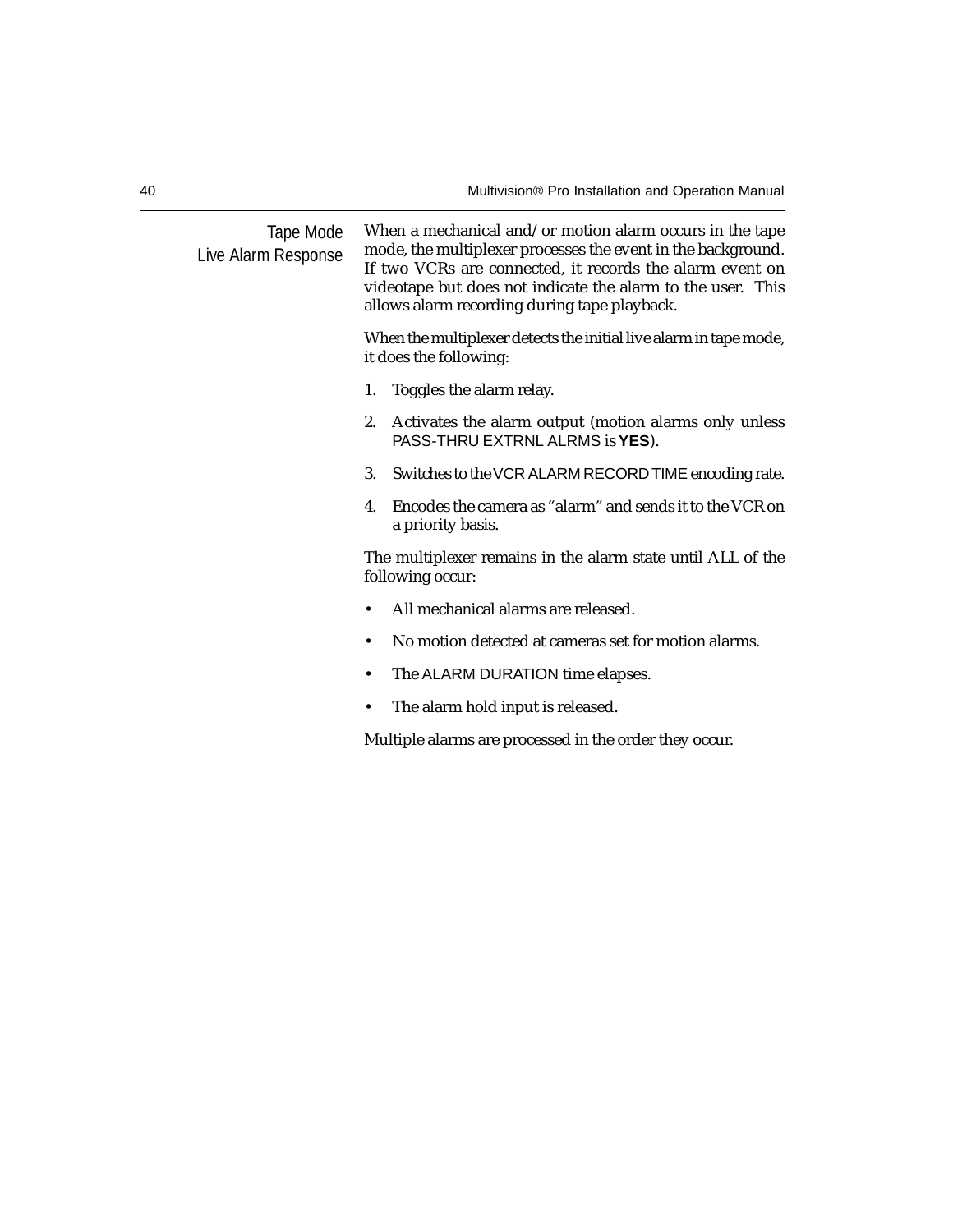| <b>RECORDED ALARMS</b> | The multiplexer detects recorded alarm events by monitoring<br>the VIS information returned from tape. Each field of recorded<br>video is encoded with alarm status information, camera<br>number, camera title, time and date. The multiplexer uses this<br>information to identify camera related alarm events.                                                                                                                  |
|------------------------|------------------------------------------------------------------------------------------------------------------------------------------------------------------------------------------------------------------------------------------------------------------------------------------------------------------------------------------------------------------------------------------------------------------------------------|
|                        | The multiplexer must be in tape mode to display and process<br>recorded alarms. The processing of recorded alarms is com-<br>pletely independent from live alarm processing. The multi-<br>plexer can perform both tasks at the same time. In tape mode,<br>live alarm events process in the background and display on<br>the call monitor.                                                                                        |
|                        | The multiplexer does the following when it detects a recorded<br>alarm while in tape mode:                                                                                                                                                                                                                                                                                                                                         |
|                        | Flashes the associated camera (1-16) light.                                                                                                                                                                                                                                                                                                                                                                                        |
|                        | Overlays the alarm camera with the ALARM message on<br>$\bullet$<br>the main monitor.                                                                                                                                                                                                                                                                                                                                              |
|                        | The multiplexer remains in the alarm state until both of the<br>following occur:                                                                                                                                                                                                                                                                                                                                                   |
|                        | The recorded alarm event ends.                                                                                                                                                                                                                                                                                                                                                                                                     |
|                        | The ALARM DURATION time elapses (the default is 4<br>٠<br>seconds).                                                                                                                                                                                                                                                                                                                                                                |
|                        | Multiple alarms are processed in the order in which they occur.<br>The multiplexer detects recorded alarm events at any playback<br>speed (including forward and reverse search on many VCRs).<br>When a tape plays at the speed it was recorded, the duration<br>of each alarm is the same as the original event. Other tape<br>speeds slow down or speed up alarm playback; however the<br>default alarm time remains 4 seconds. |
|                        |                                                                                                                                                                                                                                                                                                                                                                                                                                    |
|                        |                                                                                                                                                                                                                                                                                                                                                                                                                                    |
|                        |                                                                                                                                                                                                                                                                                                                                                                                                                                    |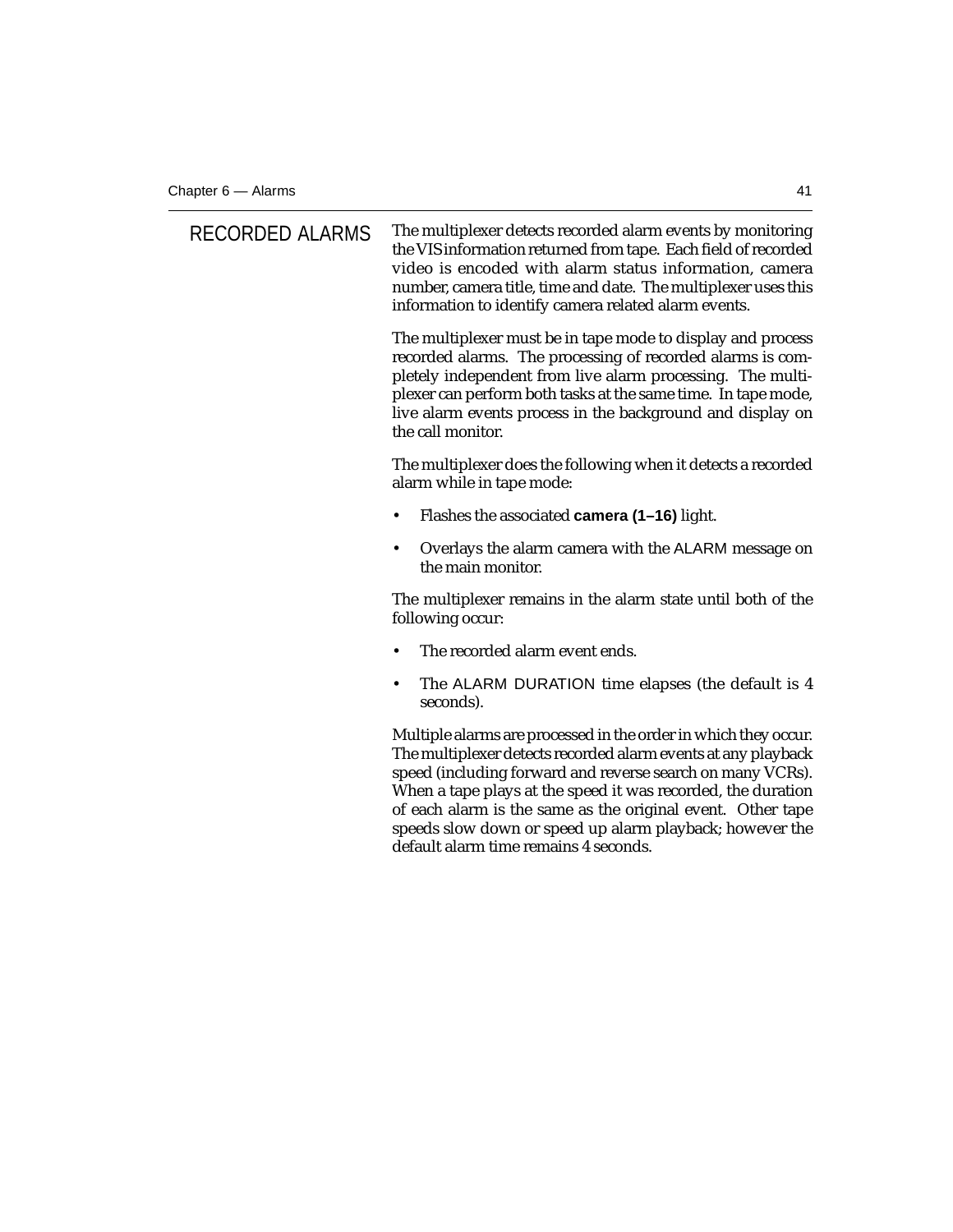| <b>VIDEO LOSS ALARMS</b> | The multiplexer detects loss of video at any connected camera<br>input by monitoring the camera's video sync signal. The VIDEO<br>LOSS ALARM option controls this feature. When this option<br>is ON (the default), the multiplexer responds to loss of camera<br>video by alerting the operator and recording the alarm event<br>on videotape. When the VIDEO LOSS ALARM option is OFF,<br>video loss is NOT treated as an alarm, and no message displays. |
|--------------------------|-------------------------------------------------------------------------------------------------------------------------------------------------------------------------------------------------------------------------------------------------------------------------------------------------------------------------------------------------------------------------------------------------------------------------------------------------------------|
|                          | The multiplexer does the following when it detects loss of<br>camera video:                                                                                                                                                                                                                                                                                                                                                                                 |
|                          | Flashes the associated camera (1-16) light.<br>1.                                                                                                                                                                                                                                                                                                                                                                                                           |
|                          | 2.<br>Toggles the alarm relay.                                                                                                                                                                                                                                                                                                                                                                                                                              |
|                          | 3.<br>Switches the call monitor to the lost camera input and<br>displays the VIDLOSS message.                                                                                                                                                                                                                                                                                                                                                               |
|                          | Switches the main monitor to the multicamera format (if<br>4.<br>ALARM MESSAGE DISPLAY is ON and the alarm camera<br>is not already displayed) and displays the VIDLOSS<br>message.                                                                                                                                                                                                                                                                         |
|                          | 5.<br>Switches to the VCR ALARM RECORD TIME encoding rate.                                                                                                                                                                                                                                                                                                                                                                                                  |
|                          | Encodes the camera as "video lost" and sends it to the VCR.<br>6.                                                                                                                                                                                                                                                                                                                                                                                           |
|                          | Multiple video loss alarms are processed in the order they occur.                                                                                                                                                                                                                                                                                                                                                                                           |
|                          | The multiplexer remains in the alarm state until ALL of the<br>following occur:                                                                                                                                                                                                                                                                                                                                                                             |
|                          | The ALARM DURATION time elapses.<br>$\bullet$                                                                                                                                                                                                                                                                                                                                                                                                               |
|                          | The alarm hold input is released.<br>٠                                                                                                                                                                                                                                                                                                                                                                                                                      |
|                          |                                                                                                                                                                                                                                                                                                                                                                                                                                                             |
|                          |                                                                                                                                                                                                                                                                                                                                                                                                                                                             |
|                          |                                                                                                                                                                                                                                                                                                                                                                                                                                                             |
|                          |                                                                                                                                                                                                                                                                                                                                                                                                                                                             |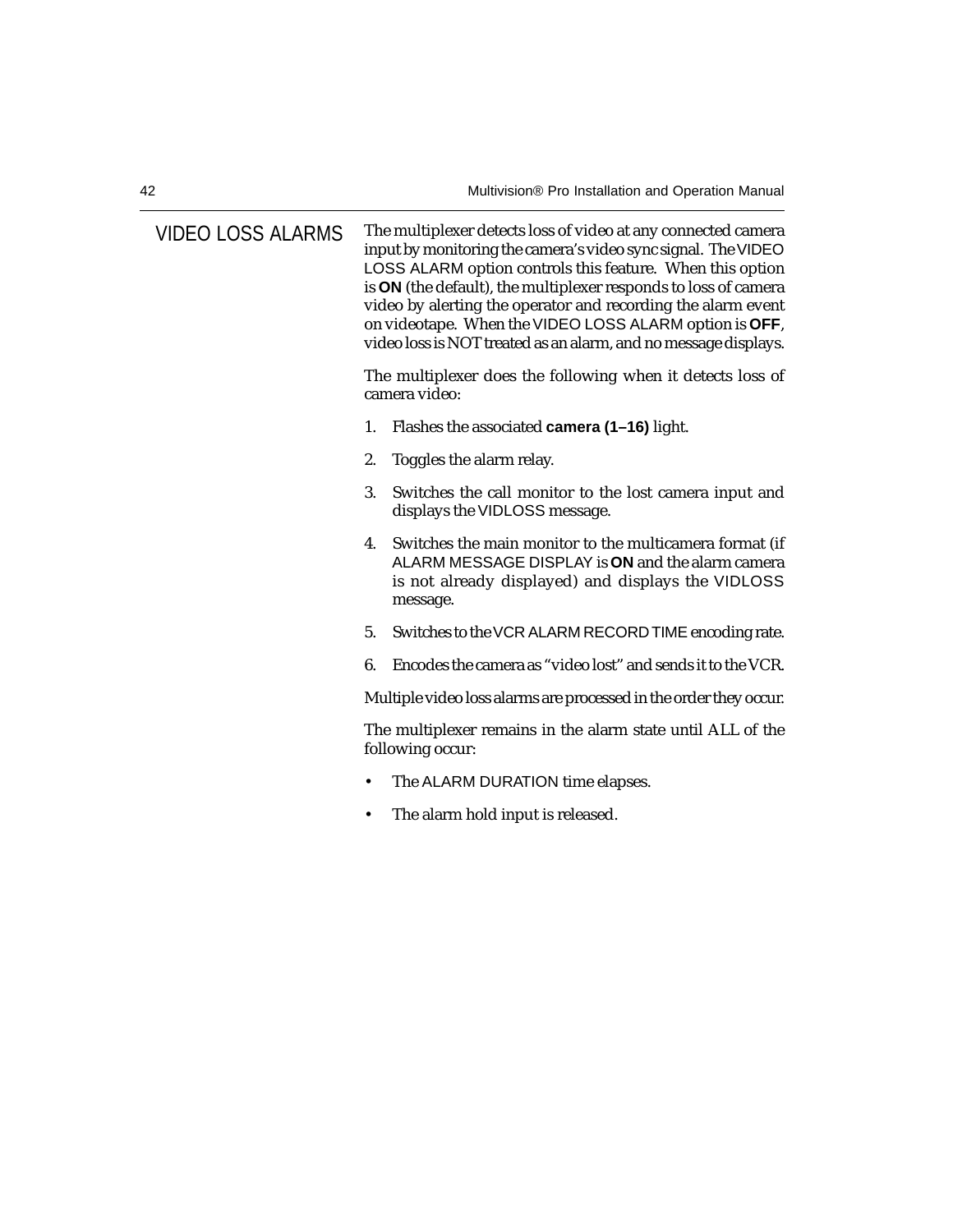# Chapter 7 — Special Applications

The features and flexibility of the multiplexer make it a powerful tool in special applications where unique capabilities are required. This section describes several ways to use the multiplexer.

#### **SIMULTANEOUS** RECORD AND PLAY

The multiplexer circuits simultaneously encode and decode video. This is referred to as "full duplex" operation, which uses two VCRs. The unit can encode camera video to one VCR while it decodes and displays video played on a second VCR. The two operations do not interfere with each other. Without this capability, camera video recording must stop while a previously recorded tape is viewed.

Full duplex capability is most important in applications that demand continuous video recording of multiple cameras. It allows an operator equipped with a second video recorder to review multiplexer tapes without interrupting the recording process.

Refer to *Figure 2 — Multiplexer System with Two VCRs*. To add a second VCR to a standard multiplexer installation:

- 1. Connect a cable to "video in" on the VCR and connect the other end of this cable to the multiplexer **vcr out** connector. This VCR is now dedicated for tape recording.
- 2. Connect another cable to the "video out" of the second VCR and the multiplexer **vcr in** connector. This VCR is now dedicated for tape playback.

Multiplexer operation is similar when connected to two VCRs. The difference is that recording and playback are performed by separate VCRs.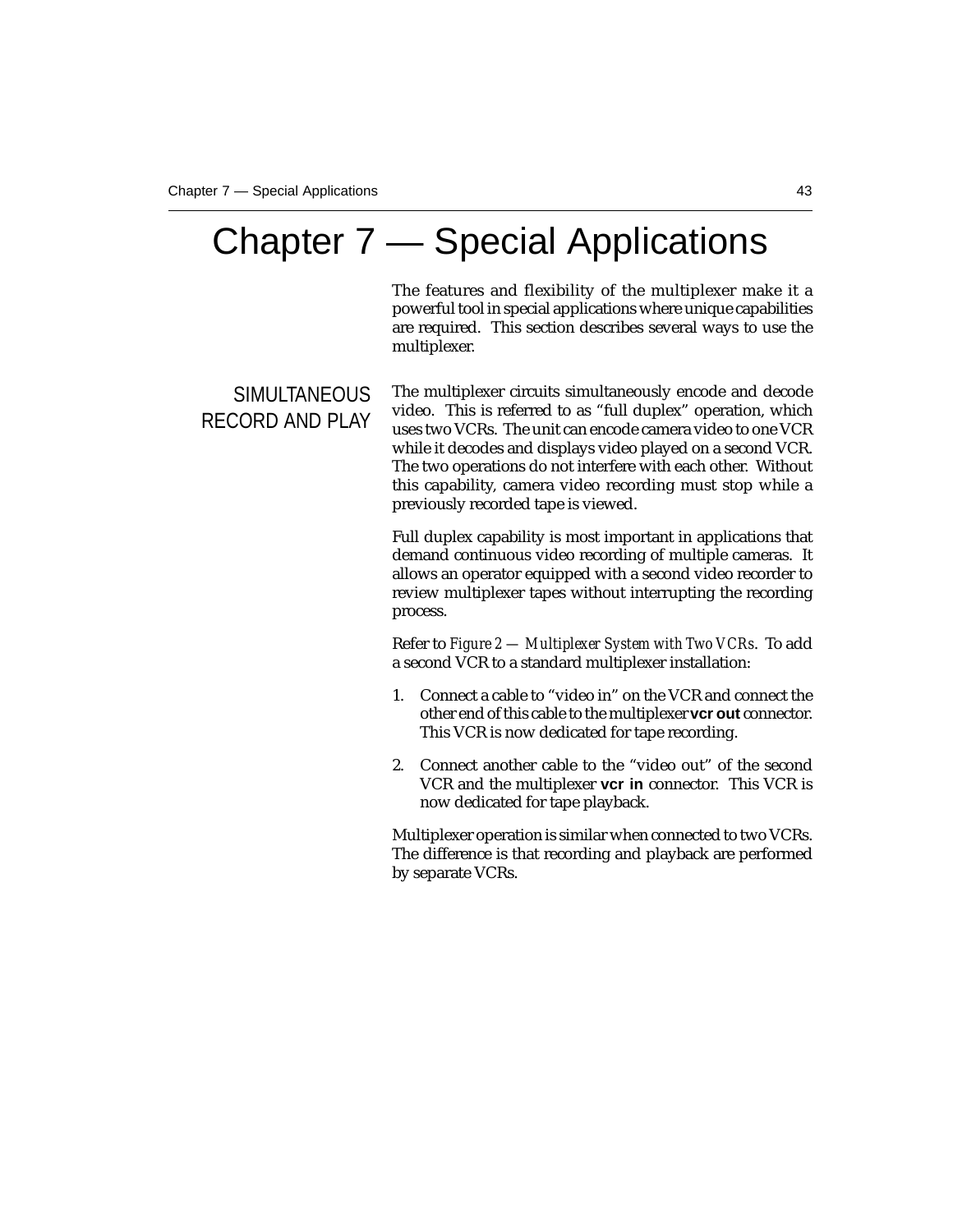| <b>MULTIPLEXED VIDEO</b><br><b>TRANSMISSION</b> | Two multiplexers can be employed to transmit video from<br>multiple cameras over a single video communication link. The<br>link may be coaxial cable, a microwave channel, or any other<br>medium that supports real-time video. Where two<br>communications links are available, simultaneous two-way<br>video communication is possible. Multiplexed video<br>transmission requires that one multiplexer be installed at each<br>location. See Figure 3 - One-Way Multiplexed Video Transmission,<br>for details. |  |
|-------------------------------------------------|---------------------------------------------------------------------------------------------------------------------------------------------------------------------------------------------------------------------------------------------------------------------------------------------------------------------------------------------------------------------------------------------------------------------------------------------------------------------------------------------------------------------|--|
|                                                 | A multiplexed video link allows users at one or both ends to<br>display local or remote cameras. Multiplexer operation is<br>normal except that you press function+tape to display the<br>remote cameras.                                                                                                                                                                                                                                                                                                           |  |
| One-Way Video Transmission                      | One-way multiplexed video transmission requires two<br>multiplexers and one video quality communication link. The<br>link joins the <b>vcr out</b> connector at Site A to the <b>vcr in</b> connector<br>at Site B. Both Site A and Site B can view the cameras located<br>at Site A. Site B can view either local cameras (press live) or<br>the cameras located at Site A (press function+tape).                                                                                                                  |  |
| Two-Way Video Transmission                      | Two-way multiplexed video transmission requires two<br>multiplexers and two video quality communication links. The<br>communication links cross connect the multiplexer VCR<br>connectors at these sites: vcr out at Site A connects to vcr in at<br>Site B and vice versa. Both sites can view either local cameras<br>(press live) or the cameras located at the other site (press<br>function+ tape).                                                                                                            |  |
|                                                 | To establish a multiplexed video transmission link:                                                                                                                                                                                                                                                                                                                                                                                                                                                                 |  |
|                                                 | Connect two multiplexer units as described above.<br>1.                                                                                                                                                                                                                                                                                                                                                                                                                                                             |  |
|                                                 | Set VCR RECORD TIME on both multiplexer units to 001<br>2.<br>HRS for NTSC/EIA units or 002 HRS for PAL/CCIR.                                                                                                                                                                                                                                                                                                                                                                                                       |  |
|                                                 | 3.<br>Press function+tape on each multiplexer. The multiplexer<br>enters the video transmission mode and displays all remote<br>cameras.                                                                                                                                                                                                                                                                                                                                                                            |  |
|                                                 | If you get a MISSING TAPE INPUT message, check the<br>connections and make sure that vcr in is connected to vcr out<br>on the other unit. Once the link is established, press the live<br>button to view local cameras, or press function+tape to view<br>remote cameras.                                                                                                                                                                                                                                           |  |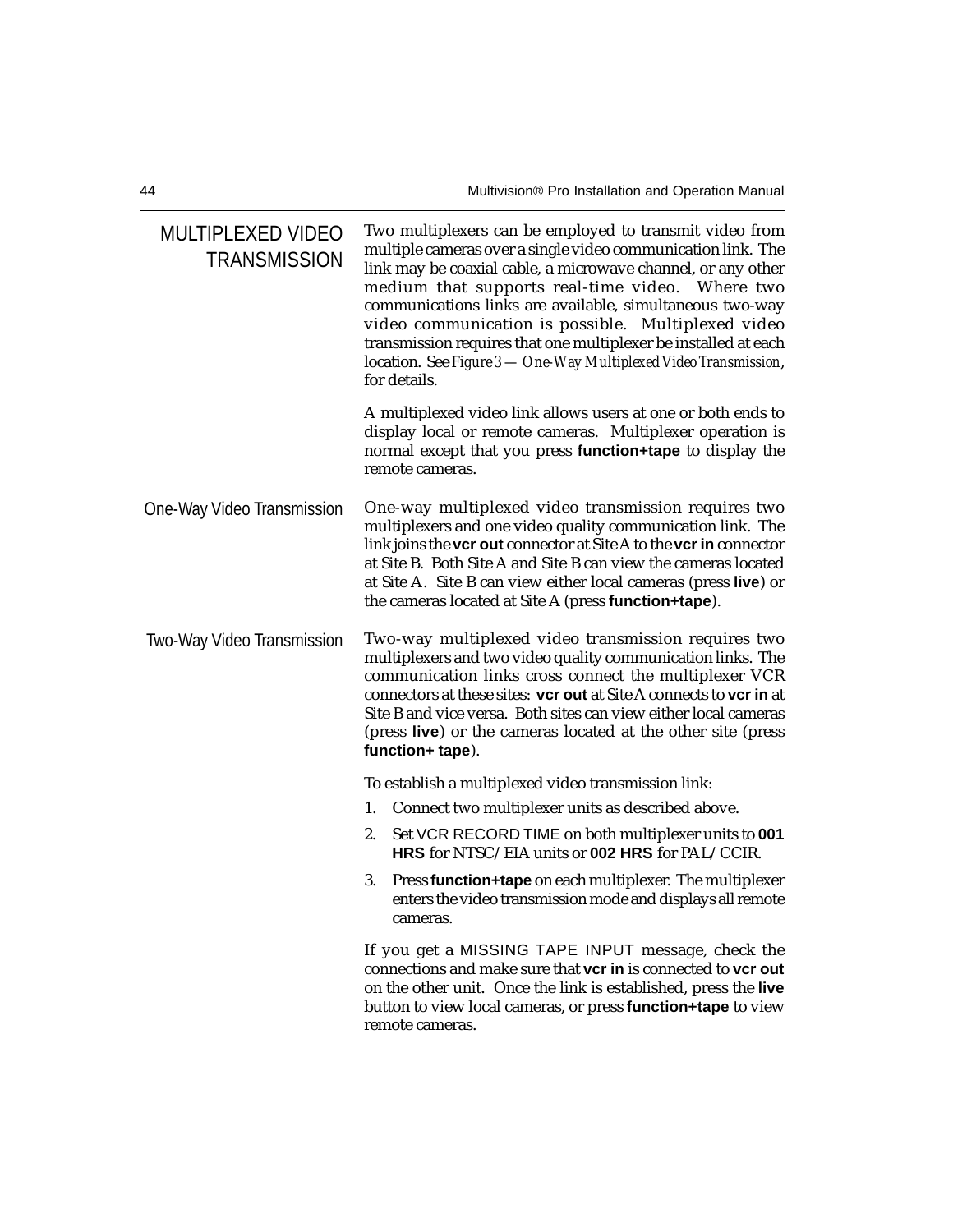

The **alarms** connector is a DB37-S. It accepts a DB37-P mating connector. Pin 1



Figure 10 — Alarm Connector

| <b>PIN</b>              | <b>PIN ASSIGNMENT</b> | <b>PIN</b> | <b>PIN ASSIGNMENT</b> |
|-------------------------|-----------------------|------------|-----------------------|
| 1                       | Alarm input 1         | 20         | Alarm output 1        |
| $\overline{2}$          | Alarm input 2         | 21         | Alarm output 2        |
| 3                       | Alarm input 3         | 22         | Alarm output 3        |
| $\overline{\mathbf{4}}$ | Alarm input 4         | 23         | Alarm output 4        |
| $\overline{5}$          | Alarm input 5         | 24         | Alarm output 5        |
| $6\phantom{1}$          | Alarm input 6         | 25         | Alarm output 6        |
| 7                       | Alarm input 7         | 26         | Alarm output 7        |
| 8                       | Alarm input 8         | 27         | Alarm output 8        |
| 9                       | Alarm input 9         | 28         | Alarm output 9        |
| 10                      | Alarm input 10        | 29         | Alarm output 10       |
| 11                      | Alarm input 11        | 30         | Alarm output 11       |
| 12                      | Alarm input 12        | 31         | Alarm output 12       |
| 13                      | Alarm input 13        | 32         | Alarm output 13       |
| 14                      | Alarm input 14        | 33         | Alarm output 14       |
| 15                      | Alarm input 15        | 34         | Alarm output 15       |
| 16                      | Alarm input 16        | 35         | Alarm output 16       |
| 17                      | Alarm output common   | 36         | Alarm hold input      |
| 18                      | Alarm output NC       | 37         | <b>Autodetect VCR</b> |
| 19                      | Alarm output NO       |            | Speed                 |

Table 1 — Alarm Connector Pin Assignments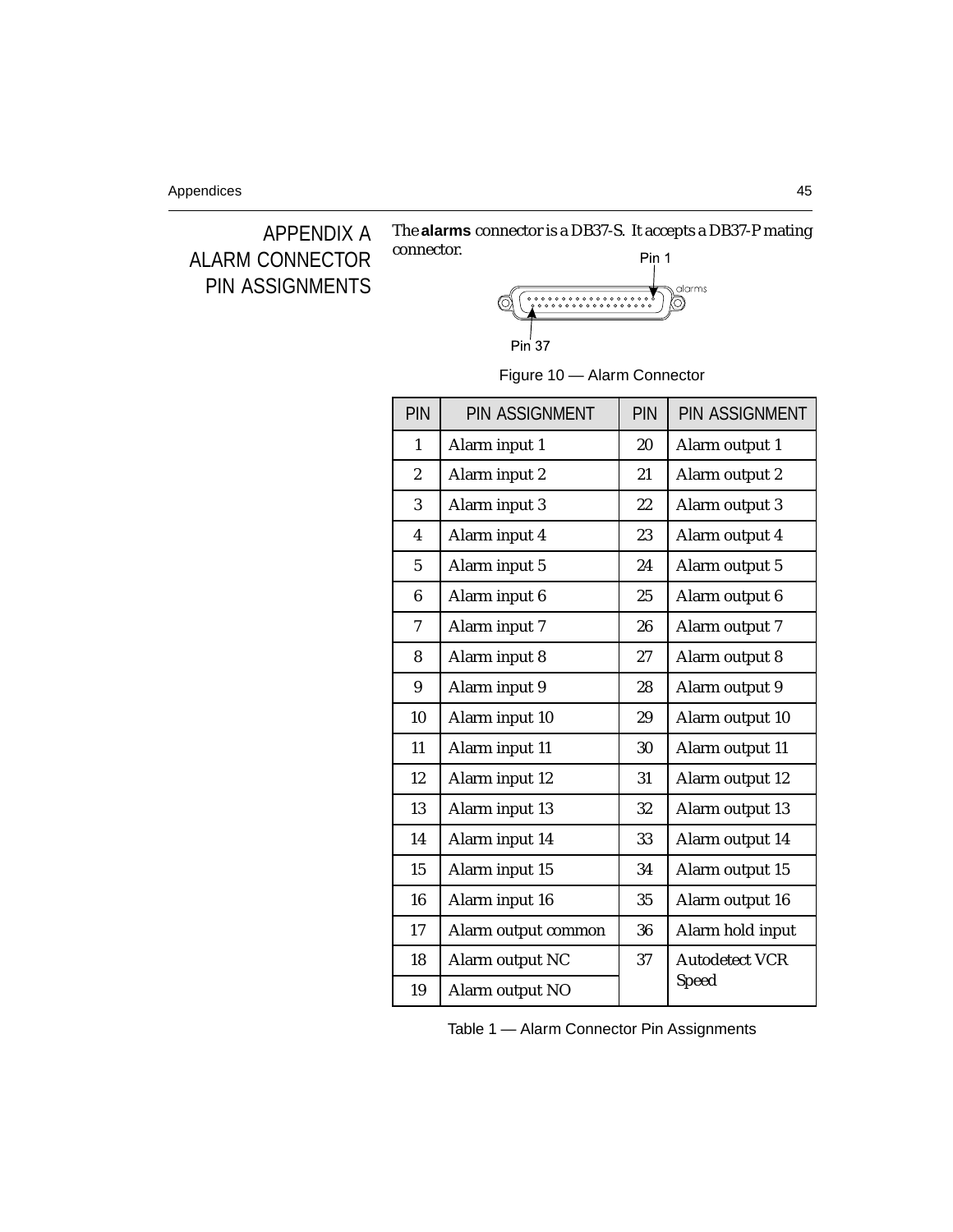#### APPENDIX B ALARM RECORDING **CONTROL**

Most multiplexer installations require that alarm events be documented on videotape. The multiplexer provides all of the necessary connectors and signals to accomplish this and is flexible enough to satisfy most video documentation requirements.

A multiplexer alarm event begins when the unit detects an alarm signal at the **alarms** connector, or motion at a camera set up for motion alarms. The sequence of events following alarm detection is determined by one or more of the following:

- Multiplexer option settings.
- VCR programming.

not required.

• Connections between the multiplexer and the VCR.

#### Uncontrolled Alarm Recording When alarm recording is not controlled, the VCR records alarm cameras as normal video. Recorder operation is not affected by alarm events. The VCR simply records alarm video output by the multiplexer at the set time-lapse speed. Uncontrolled alarm recording requires only video connections between the

To set up the system for uncontrolled alarm recording:

• Connect the multiplexer **vcr in** and **vcr out** connectors to the VCR's video output and video input respectively.

multiplexer and the VCR. Alarm connections at the VCR are

- Set the multiplexer ALARM DURATION option to the minimum number of seconds you wish each alarm event to be recorded.
- Set the VCR's time-lapse speed as desired.
- Set both the multiplexer VCR RECORD TIME and VCR ALARM RECORD TIME options to match the speed set at the VCR.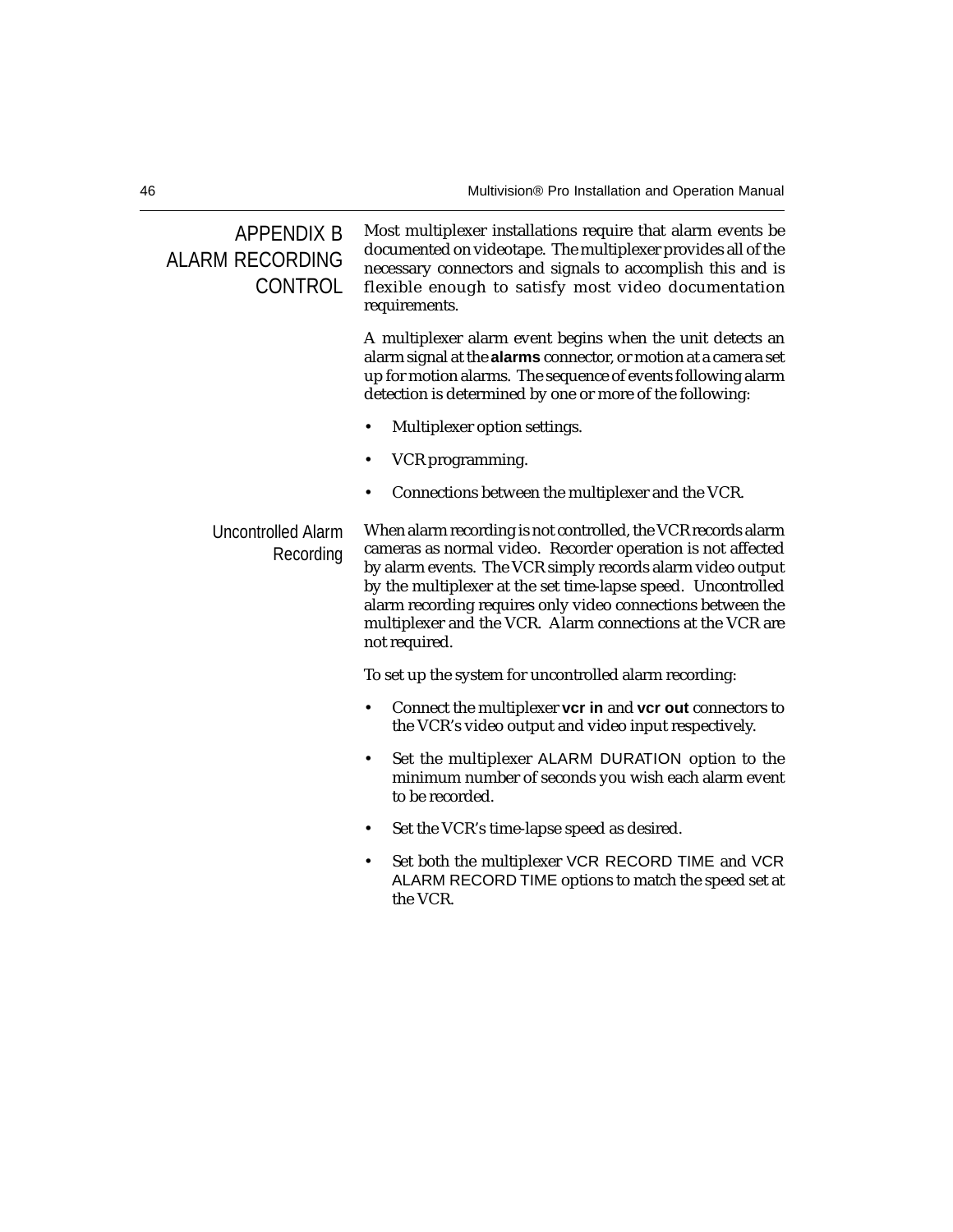| Controlled Alarm Recording |    | When alarm recording is controlled by the multiplexer, the VCR<br>responds to the alarm signal provided by the multiplexer. The<br>recorder goes into the alarm recording mode and records at<br>the alarm record speed. It remains in the alarm mode until<br>released by the multiplexer. Controlled alarm recording<br>requires both video and alarm connections between the<br>multiplexer and the VCR. |  |
|----------------------------|----|-------------------------------------------------------------------------------------------------------------------------------------------------------------------------------------------------------------------------------------------------------------------------------------------------------------------------------------------------------------------------------------------------------------|--|
|                            |    | System setup for multiplexer controlled alarm recording:                                                                                                                                                                                                                                                                                                                                                    |  |
|                            | 1. | Connect the multiplexer vcr in and vcr out connectors to<br>the VCR's video output and video input respectively.                                                                                                                                                                                                                                                                                            |  |
|                            | 2. | Connect the VCR's ground to the multiplexer alarms<br>connector pin 17 (alarm output common).                                                                                                                                                                                                                                                                                                               |  |
|                            | 3. | Connect the VCR's alarm input to multiplexer alarms<br>connector pin 19 if VCR alarm input polarity is active low<br>or pin 18 if VCR alarm input polarity is active high.                                                                                                                                                                                                                                  |  |
|                            | 4. | Set the multiplexer ALARM DURATION option to the<br>minimum number of seconds you wish each alarm event<br>to be recorded.                                                                                                                                                                                                                                                                                  |  |
|                            | 5. | Set the VCR's alarm duration option to "manual".                                                                                                                                                                                                                                                                                                                                                            |  |
|                            | 6. | Set the multiplexer VCR ALARM RECORD TIME option<br>to match the VCR's alarm recording speed. If using the<br>autodetect VCR speed feature (pin 37 on alarms<br>connector), the connections between the multiplexer and<br>VCR permit each unit to change recording speed as needed.<br>See Alarm Output and Autodetect VCR Speed for details.                                                              |  |
|                            | 7. | Set the multiplexer VCR RECORD TIME option to match<br>the VCR's normal recording speed.                                                                                                                                                                                                                                                                                                                    |  |
|                            |    |                                                                                                                                                                                                                                                                                                                                                                                                             |  |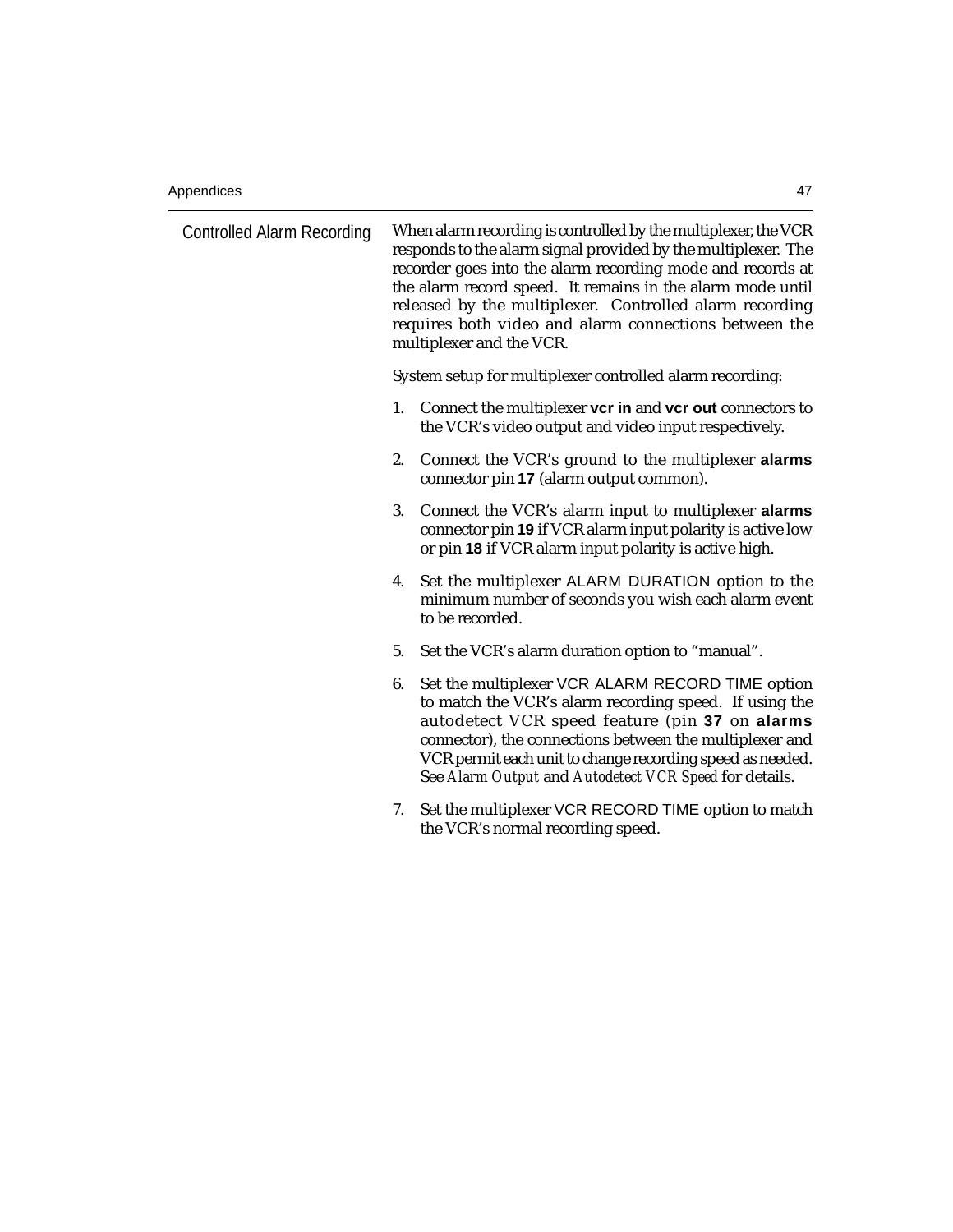#### APPENDIX C IN CASE OF TROUBLE

If you experience difficulties during the installation or operation of the multiplexer, review the section of this manual which explains the related feature or task. If necessary, consult the *Troubleshooting Guide* on the following pages.

If the problem cannot be resolved, you may have to contact Technical Support. When you call, the representative will ask you to provide specific information about the installation. To save time, spend a few minutes getting organized before you pick up the telephone.

Before calling, have the following information ready:

- The serial number of your multiplexer.
- The make and model of each piece of hardware connected to the multiplexer.
- Approximate date of purchase and of installation.
- A specific description of the problem.
- NOTE: Please do NOT return any product to the Factory without first obtaining a Return Authorization (RA) number. Failure to do so can result in a significant delay in processing your repair. Contact Technical Support to obtain an authorization number.

Sensormatic Video Products Division Technical Support (800) 440-5334 (858) 642-2400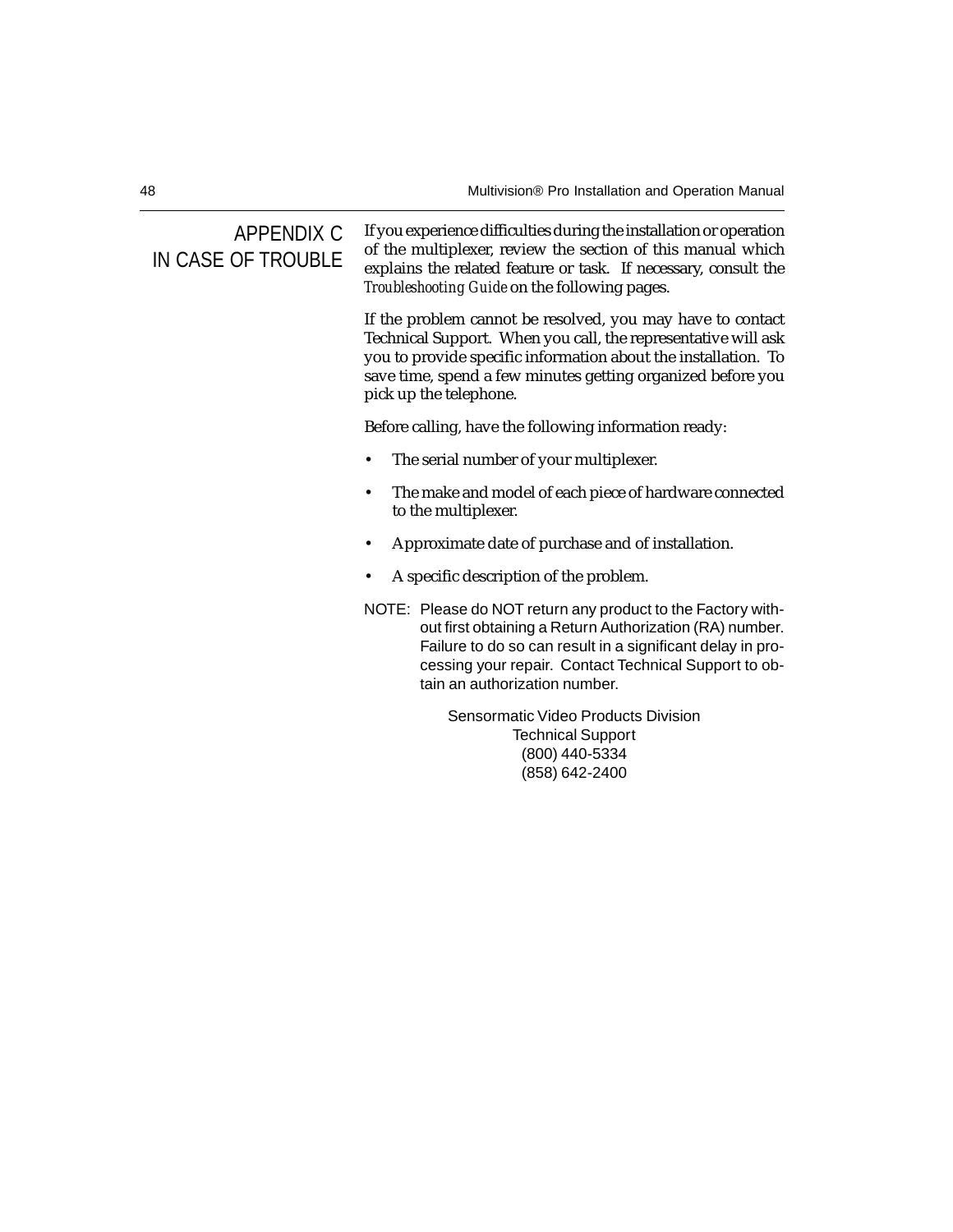#### Appendices 49

| <b>TROUBLESHOOTING GUIDE</b>                                      |                                                                                              |                                                                                                              |  |  |
|-------------------------------------------------------------------|----------------------------------------------------------------------------------------------|--------------------------------------------------------------------------------------------------------------|--|--|
| <b>PROBLEM</b>                                                    | POSSIBLE CAUSES                                                                              | SUGGESTED ACTION                                                                                             |  |  |
|                                                                   | Video Problems in Live Mode                                                                  |                                                                                                              |  |  |
| Live pictures too bright,<br>too dark, bad color or               | Monitor not correctly<br>adjusted.                                                           | Adjust monitor using gray or color<br>bars, as applicable.                                                   |  |  |
| gray tones.                                                       | Termination not set correctly.                                                               | Check termination switches on back<br>panel for each camera output.                                          |  |  |
| Some live pictures too<br>dark.                                   | Camera iris is not correctly<br>adjusted.                                                    | Adjust camera iris using calibrated<br>monitor.                                                              |  |  |
| Some live pictures too<br>light.                                  | Some cameras are not<br>terminated.                                                          | Check rear panel switches for each<br>camera, set for 75 ohms.                                               |  |  |
|                                                                   | Camera iris is not correctly<br>adjusted.                                                    | Adjust camera iris using calibrated<br>monitor.                                                              |  |  |
| <b>Black horizontal lines in</b><br>picture, picture<br>unstable. | Faulty camera sync or video<br>output.                                                       | Replace affected camera with a<br>known good camera.                                                         |  |  |
| One or more camera<br>images do NOT change.                       | VIDEO LOSS ALARM set to<br>OFF, or VIDLOSS message<br>cleared before video loss is<br>fixed. | Change display format, if camera<br>window is blank, check video<br>connections and camera.                  |  |  |
| Video Problems in Tape Mode                                       |                                                                                              |                                                                                                              |  |  |
| Poor pictures, bad<br>color, image unstable.                      | VCR faulty or requires<br>maintenance.                                                       | Perform periodic maintenance and<br>test VCR performance.                                                    |  |  |
| <b>RECORDER STOPPED</b><br>message on monitor.                    | Operator changing operating<br>mode of unit.                                                 | For tape playback, press play on the<br>VCR.                                                                 |  |  |
| <b>Motion Detection Problems</b>                                  |                                                                                              |                                                                                                              |  |  |
| No alarm when motion<br>is detected at some or<br>all cameras.    | Camera ALRM option set<br>OFF, no motion detection for<br>those cameras.                     | Set ALRM option to ON for each<br>camera needing motion detection.                                           |  |  |
|                                                                   | ALARM MESSAGE DISPLAY<br>set to AND, both contact alarm<br>and motion needed for alarm.      | Check contact alarm device and<br>connection to alarm input pin. Use<br><b>TST</b> to check motion settings. |  |  |

Table 2 — Troubleshooting Guide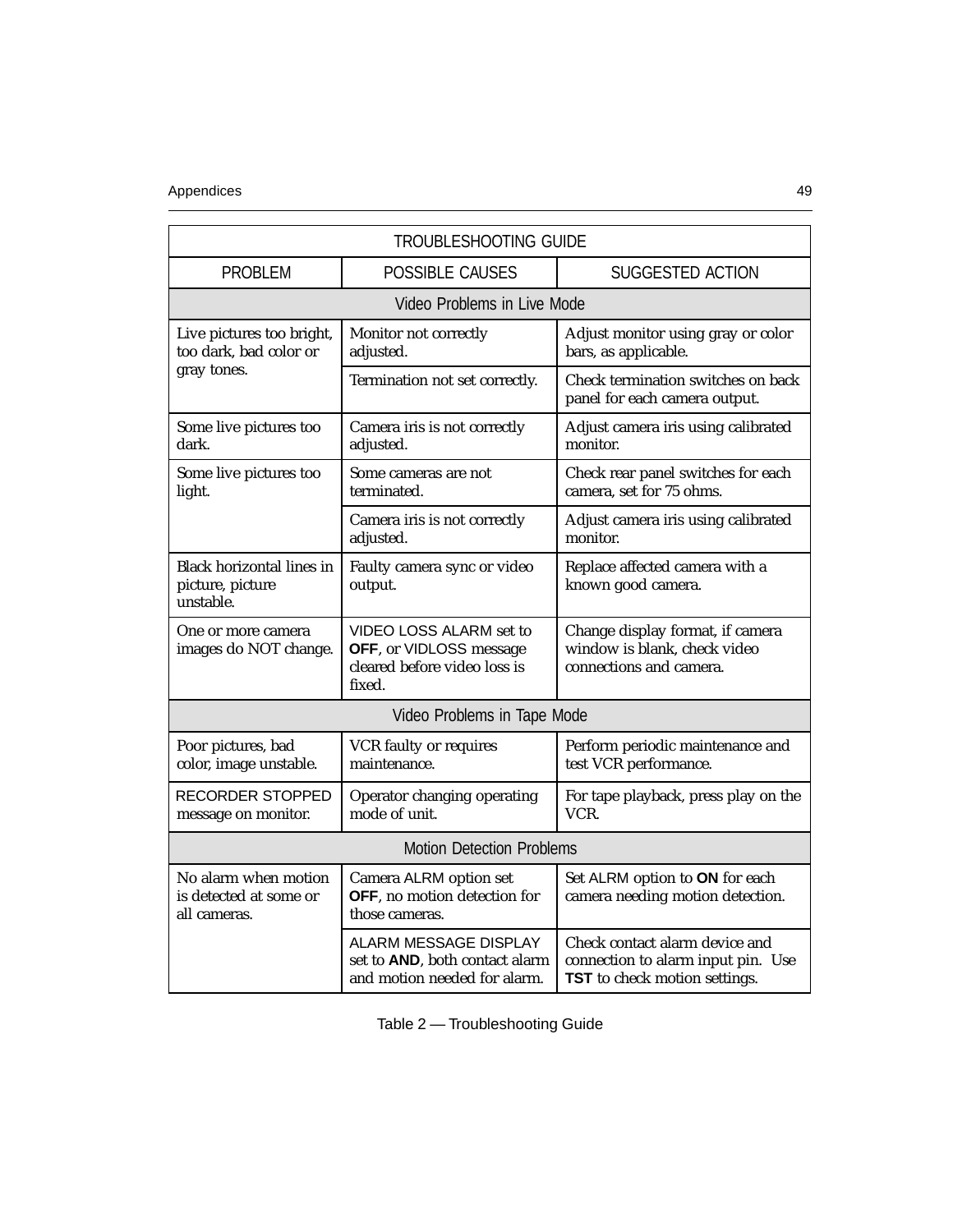| <b>TROUBLESHOOTING GUIDE</b>                                                                        |                                                                                         |                                                                                              |  |  |  |
|-----------------------------------------------------------------------------------------------------|-----------------------------------------------------------------------------------------|----------------------------------------------------------------------------------------------|--|--|--|
| <b>PROBLEM</b><br><b>POSSIBLE CAUSES</b>                                                            |                                                                                         | SUGGESTED ACTION                                                                             |  |  |  |
|                                                                                                     | <b>Motion Detection Problems</b>                                                        |                                                                                              |  |  |  |
| Important motion not<br>detected.                                                                   | Motion targets turned off, SENSE<br>(sensitivity) too low or DELAY too<br>long.         | Turn on motion targets where<br>needed, check SENSE and DELAY<br>settings.                   |  |  |  |
| Unimportant motion<br>detected.                                                                     | Unnecessary motion targets turned<br>on, SENSE too high or DELAY too<br>short.          | Turn off unneeded motion targets,<br>check SENSE and DELAY settings.                         |  |  |  |
| Motion detected when<br>no motion occurred.                                                         | Camera is random interlace type,<br>video is not stable or camera<br>mounting is loose. | Replace camera or substitute<br>another model to test. Check<br>camera mounting.             |  |  |  |
| <b>Alarm Detection Problems</b>                                                                     |                                                                                         |                                                                                              |  |  |  |
| No alarm message.                                                                                   | ALARM MESSAGE DISPLAY set<br>OFF.                                                       | Set ALARM MESSAGE DISPLAY<br>ON.                                                             |  |  |  |
| No alarm tone heard.                                                                                | <b>AUDIBLE ALARM set OFF.</b>                                                           | Set AUDIBLE ALARM ON.                                                                        |  |  |  |
| No response to a<br>contact alarm input or<br>continuous alarm<br>when alarm input is<br>connected. | Alarm not connected properly.                                                           | Check connections and correctly<br>connect alarm.                                            |  |  |  |
|                                                                                                     | Alarm device polarity and<br>multiplexer alarm input polarity do<br>not match.          | Change alarm device polarity or<br>multiplexer alarm input polarity.                         |  |  |  |
| <b>Remote Control Problems</b>                                                                      |                                                                                         |                                                                                              |  |  |  |
| No response to remote<br>control panel. Remote<br>control panel LEDs                                | Remote panel data cable plugged<br>into remote out connector.                           | Plug remote panel data cable into<br>remote in connector.                                    |  |  |  |
| off, remote panel<br>beeping.                                                                       | Remote panel data cable loose.                                                          | Reconnect remote panel cable.                                                                |  |  |  |
| No response to remote<br>control panel. Remote<br>control panel LEDs<br>off.                        | Remote panel power cable loose or<br>not connected.                                     | Check remote panel power cable<br>connection.                                                |  |  |  |
| No response to remote<br>input.                                                                     | Serial communications protocol not<br>correct.                                          | Configure remote device for 1200<br>bps, 1 start bit, 8 data bits, 1 stop<br>bit, no parity. |  |  |  |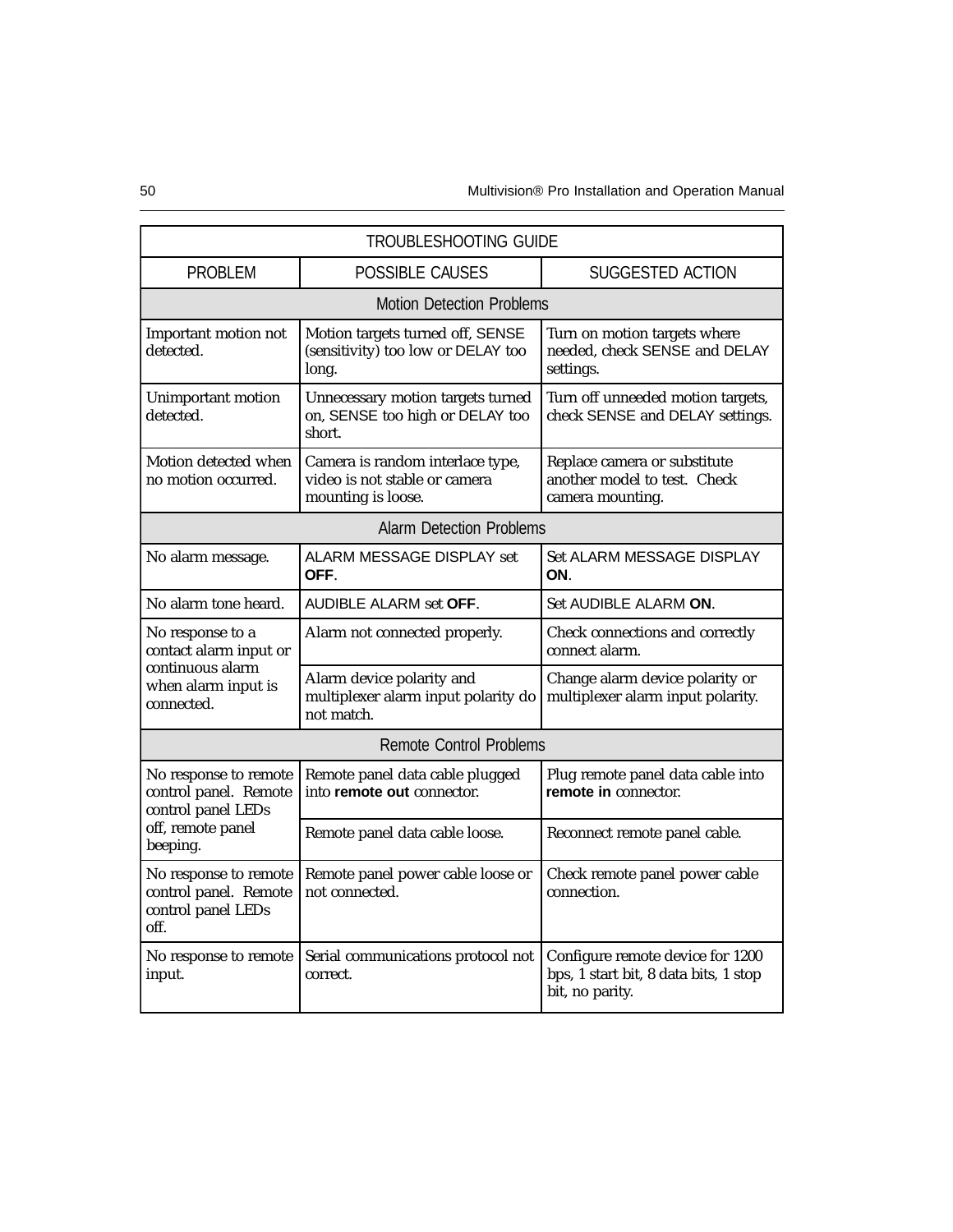### APPENDIX D **TECHNICAL SPECIFICATIONS**

The following specifications apply to Robot multiplexer series products only. Robot reserves the right to revise and improve its products. All specifications are therefore subject to change without notice.

Operating D

| ating Defaults | Format                       | Displays all cameras     |
|----------------|------------------------------|--------------------------|
|                | <b>Display</b>               | Live                     |
|                | Switcher                     | Sequence off             |
|                | <b>VCR Record Time</b>       | 24 hours                 |
|                | <b>VCR Alarm Record Time</b> | 02 hours                 |
|                | <b>Alarm Duration</b>        | 4 seconds                |
|                | <b>Alarm Message Display</b> | 0 <sub>n</sub>           |
|                | <b>Global Dwell</b>          | 2 seconds                |
|                | Alarm Message Latch          | Off                      |
|                | Video Loss Alarm             | O <sub>n</sub>           |
|                | <b>Audible Alarm</b>         | Off                      |
|                | <b>Alarm Input Polarity</b>  | <b>Active low</b>        |
|                | <b>Alarm Output Polarity</b> | Active high              |
|                | Pass-Thru Extrnl Alrms       | <b>YES</b>               |
|                | <b>Image Tenderizer</b>      | <b>ON</b>                |
|                | <b>Camera Titles</b>         | Camera number            |
|                | <b>Motion Setup Screen</b>   | All targets selected     |
|                | Motion Alarm (ALRM)          | Off                      |
|                | Sensitivity (SENSE)          | Medium (MED)             |
|                | Object Size (SIZE)           | 1 Wide by 1 High (1Wx1H) |
|                | Alarm Delay (DELAY)          | Off                      |
|                | <b>Security Lock</b>         | Off                      |
| Video Format   | NTSC/EIA or PAL/CCIR         |                          |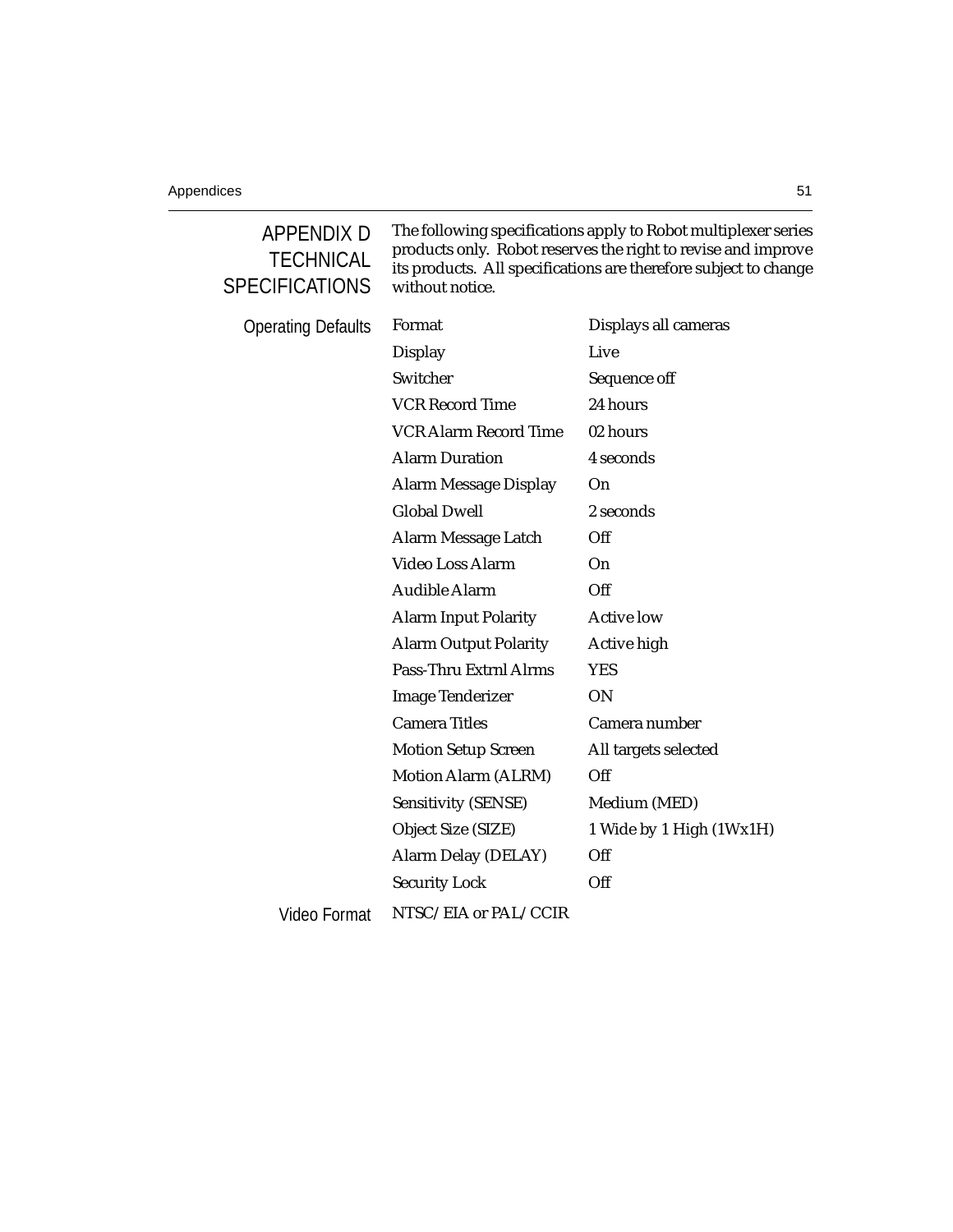| Video Level       | <b>Camera Inputs</b>          | $1.0 V$ p-p, 75 ohms                                                           |
|-------------------|-------------------------------|--------------------------------------------------------------------------------|
|                   | <b>Camera Outputs</b>         | $1.0 V$ p-p, 75 ohms                                                           |
|                   | <b>VCR Inputs: Composite</b>  | $1.0 V$ p-p, 75 ohms                                                           |
|                   | <b>VCR Inputs: S Video</b>    | Luma $1.0 V$ p-p, $75$ ohms<br>Chroma (burst) 285mV p-p,<br>75 ohms            |
|                   | <b>VCR Outputs: Composite</b> | 1.0 V p-p, 75 ohms                                                             |
|                   | <b>VCR Outputs: S Video</b>   | Luma $1.0 V$ p-p, $75$ ohms<br>Chroma (burst) 285mV p-p,<br>75 ohms            |
| Alarm             | Camera Alarm Input            | One input per camera. Contact<br>or TTL/CMOS signal. Polarity<br>selectable.   |
|                   | Alarm Hold Input              | $+5$ to $+15$ VDC or TTL/CMOS<br>active high signal.                           |
|                   | <b>Alarm Duration</b>         | 4 second default. Menu selectable<br>from 2 to 999 seconds.                    |
|                   | <b>Alarm Output</b>           | Normally open (NO) and<br>normally closed (NC) contacts<br>with shared common: |
|                   |                               | 2.0 A at 30 VDC (resistive only);                                              |
|                   |                               | 1.0 A at 125 VAC (resistive only).                                             |
|                   | <b>Alarm Outputs</b>          | One<br>output<br>per<br>camera,<br>TTL/CMOS (selectable polarity).             |
| <b>Display</b>    | <b>Color Palette</b>          | 16, 777, 216 colors (24 bits)                                                  |
|                   | <b>Gray Shades</b>            | 256 (8 bits)                                                                   |
| <b>Resolution</b> | <b>Full Screen Format</b>     | 512x464 pixels (512x512 PAL)                                                   |
|                   | 2x2 Format                    | 256x232 (256x256 PAL)                                                          |
|                   | 3x3 Format                    | 170x154 (170x170 PAL)                                                          |
|                   | 4x4 Format                    | 128x116 (128x128 PAL)                                                          |
|                   | <b>PIP</b> Insert             | 128x116 (128x128 PAL)                                                          |
|                   | <b>Zoom Display</b>           | Interpolated 512x464<br>$(512x512$ PAL)                                        |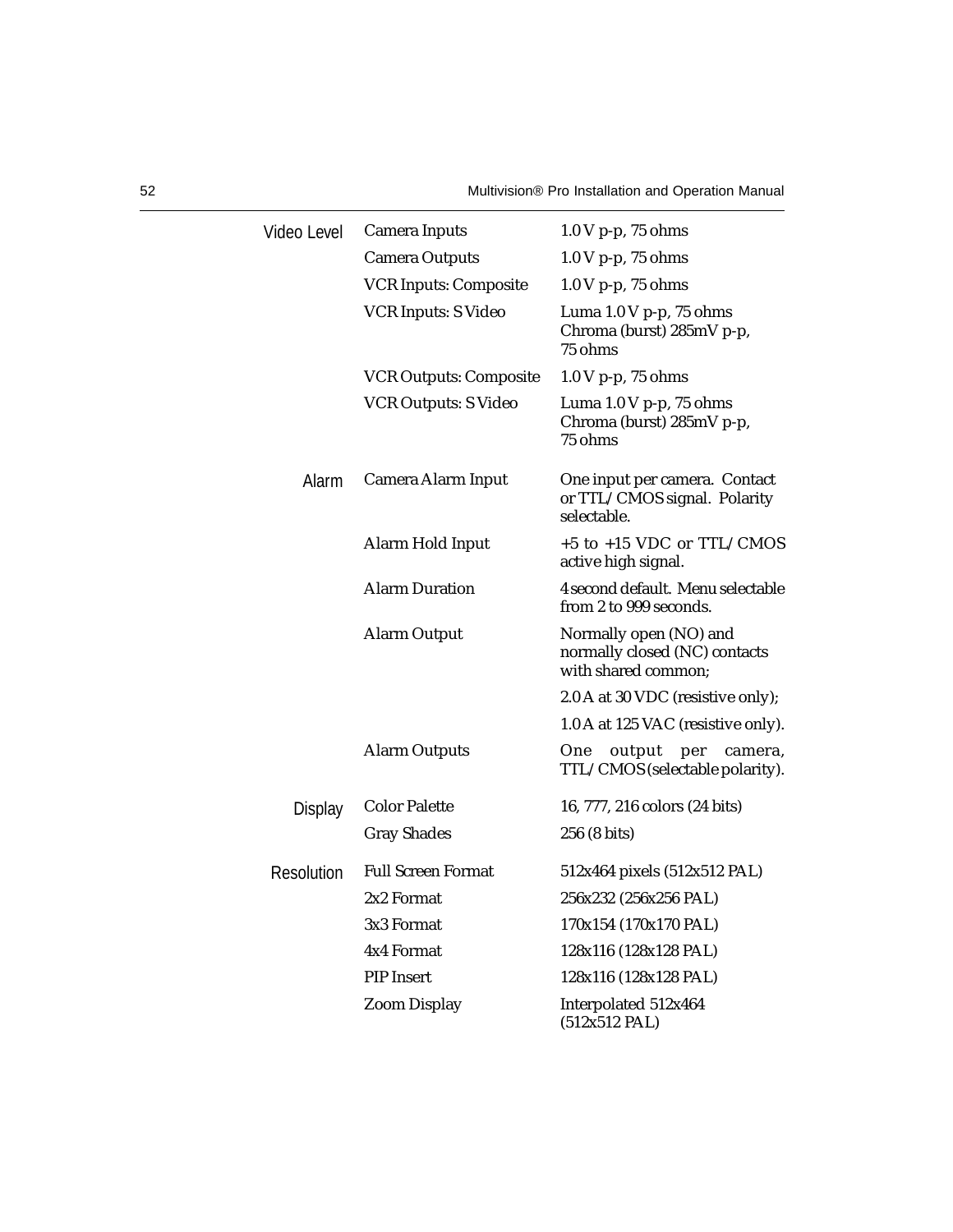#### Appendices 53

| Controls | General            | Soft touch, rubberized push<br>buttons with indicator lights.                                                |
|----------|--------------------|--------------------------------------------------------------------------------------------------------------|
|          | Function (1 cam)   | Used in combination with other<br>buttons to<br>access<br>special<br>functions.                              |
|          | Full Screen (Zoom) | Selects full screen, 2x zoom<br>display or program menu.                                                     |
|          | PIP(Up)            | Selects Picture-In-Picture display<br>or UP function.                                                        |
|          | $2x2$ (Down)       | Selects 2x2 picture display or<br><b>DOWN</b> function.                                                      |
|          | $3x3$ (Left)       | Selects 3x3 picture display or<br><b>LEFT</b> function.                                                      |
|          | $4x4$ (Right)      | Selects 4x4 picture display or<br><b>RIGHT</b> function.                                                     |
|          | Live               | Selects camera inputs for viewing.                                                                           |
|          | <b>Tape</b>        | Selects VCR input for viewing.                                                                               |
|          | Sequence           | Selects sequential camera display,<br>either full screen or in lower right<br>window of multicamera display. |
|          | Call               | To change display on call monitor.                                                                           |
|          | Camera             | Selects camera for viewing or<br>single camera record.                                                       |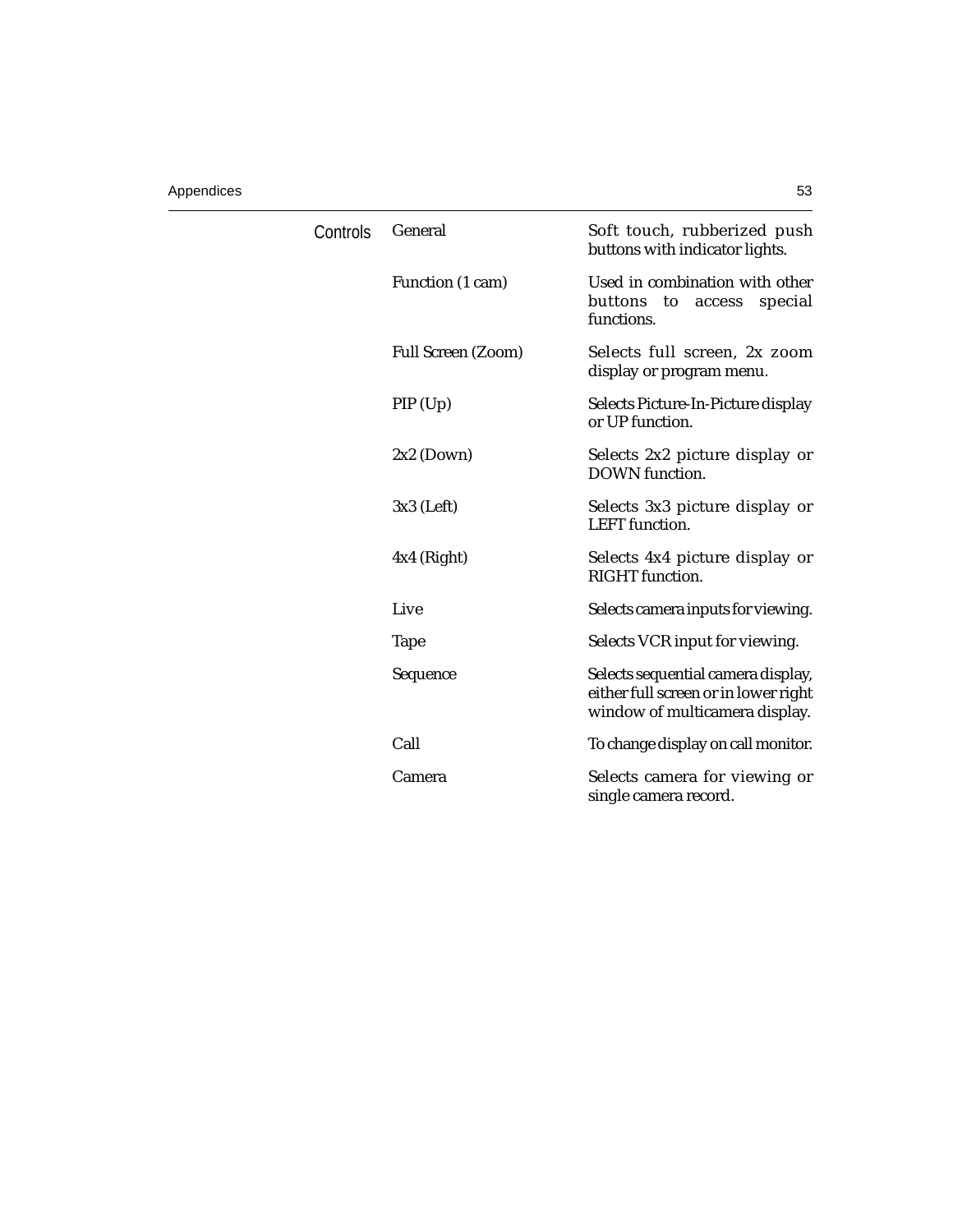| Connectors | Power                       | 2.1 mm pin-type female. Power<br>input.                                                  |
|------------|-----------------------------|------------------------------------------------------------------------------------------|
|            | Remote                      | RJ11. Remote control via remote<br>panel option or ASCII commands.                       |
|            | <b>Alarms</b>               | DB37-S. Alarm control via<br>contact or TTL/CMOS signal.                                 |
|            | <b>Call Mon</b>             | BNC. Video signal output to call<br>monitor.                                             |
|            | Main Mon                    | BNC. Video signal output to<br>main monitor.                                             |
|            | S-VHS In                    | S-Connector. S-Video input<br>from VCR (color models only).                              |
|            | S-VHS Out                   | S-Connector. S-Video output to<br>VCR (color models only).                               |
|            | VCR In                      | BNC. Composite video input<br>from VCR.                                                  |
|            | <b>VCR Out</b>              | BNC. Composite video output<br>to VCR.                                                   |
|            | Cam In                      | BNC. Composite video input<br>from camera.                                               |
|            | Cam Out                     | BNC. Composite video output<br>from camera (passive loop<br>through).                    |
|            | <b>Termination switches</b> | 75 ohms input impedance (75 $\Omega$ )<br>or $\infty$ for looping to other<br>equipment. |